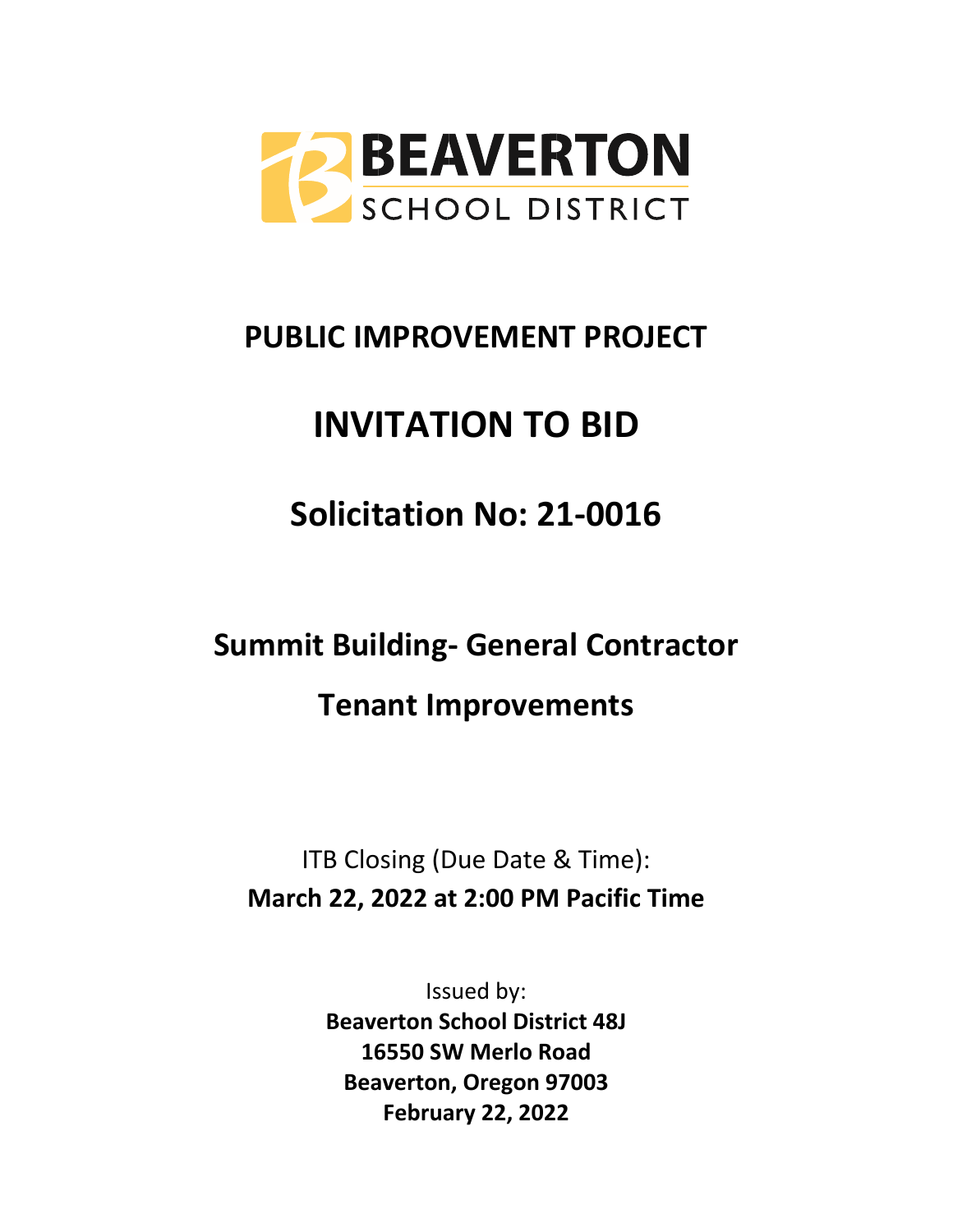

## **PUBLIC IMPROVEMENT INVITATION TO BID**

Solicitation No: ITB 21-0016

## **Summary**

This solicitation is for retaining a General Contractor (GC) to furnish, install, manage, and coordinate all work as shown in the attached documents on behalf of the Beaverton School District. The goal is to make tenant improvements at the future Beaverton School District Central Office, 1260 NW Waterhouse Ave., Beaverton, Oregon 97006. The Project is described in summary terms below and in the attached documents.

This is a public works project subject to ORS 279C.800 to 279C.870.

## **A Non-MANDATORY pre-Bid conference will be held on March 1, 2022, 3:30 PM, in the parking lot near the visitor parking, at 1260 NW Waterhouse Avenue, Beaverton, OR 97006.**

Bidders must submit their Bid pursuant to the provisions of this Solicitation to: [contracts@beaverton.k12.or.us,](mailto:contracts@beaverton.k12.or.us) **PRIOR** to the Closing date and time listed below:

## **SOLICITATION CLOSING: March 22, 2022 at 2:00 PM Pacific Time LATE BIDS WILL NOT BE ACCEPTED**

Timely submitted Bids will be opened in public and read aloud immediately after Closing at the below conference line:

## **+1(503)356.4400 Participant code: 41605148**

Bidders must submit a **First-Tier Subcontractor Disclosure Form** \*EITHER\* with the emailed Bid submission \*OR\* by email to contracts@beaverton.k12.or.us no later than:

## **DISCLOSURE DEADLINE: March 22, 2022 at 4:00 PM Pacific Time**

Prospective Bidders must register with Oregon Buys<https://oregonbuys.gov/> to obtain the Solicitation documents and plan sets. Bidders must familiarize themselves with the entire Solicitation.

## **All questions and comments about this solicitation must be directed ONLY IN WRITING to: [contracts@beaverton.k12.or.us](mailto:contracts@beaverton.k12.or.us)**

**THE DISTRICT MAY REJECT ANY BID NOT IN COMPLIANCE WITH ALL PRESCRIBED REQUIREMENTS**.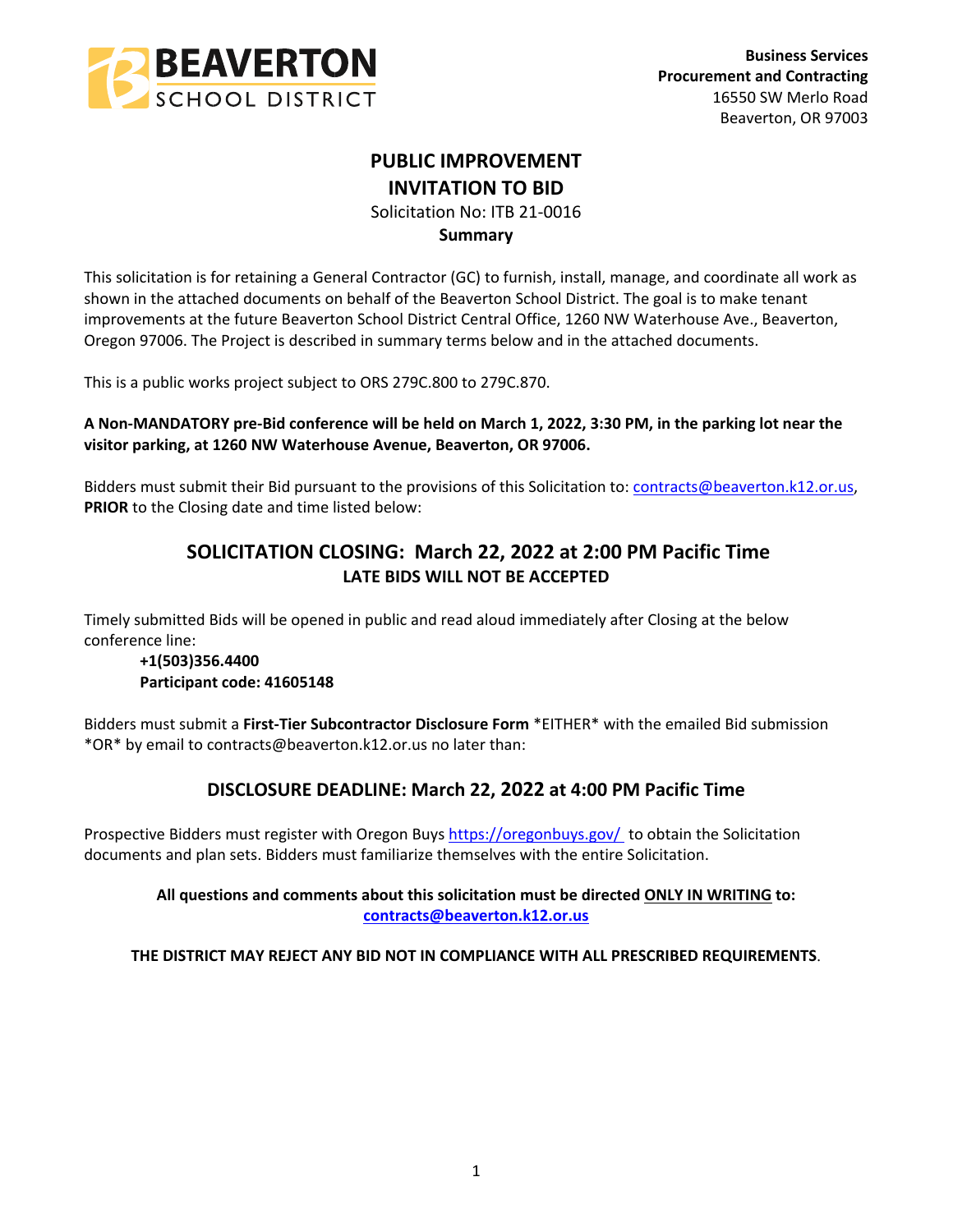## SECTION I - INTRODUCTION Solicitation No: ITB 21-0016

## **1. INTRODUCTION:**

This Solicitation is issued pursuant to ORS 279A, ORS 279C and the Oregon Attorney General Model Rules Divisions 46 and 49. Pursuant to ORS 279C.375(5), the District may award a single Contract, or multiple Contracts under this Solicitation.

#### **2. DEFINITIONS:**

The term "District" or "Owner" throughout this document means the Beaverton School District. The term "Bidder" means the person or firm that submits a Bid in response to this Solicitation. The term "Bid" or "Offer" means a written response to provide services in response to this Solicitation. The term "Contractor" or "Supplier" means the Bidder(s) awarded a contract as a result of this Solicitation.

#### **3. SOLICITATION REVIEW:**

Bidders must carefully review the Solicitation documents and are responsible for knowing and understanding all terms and conditions. Unless defects, ambiguities, omissions, or errors are brought to the District's attention by protest pursuant to REQUEST FOR CLARIFICATION OR CHANGE; SOLICITATION PROTESTS (Section III, Paragraph 5), protests or appeals based on such defects, ambiguities, omissions or errors received after issuance of the Notice of Intent to Award may not be favorably considered.

### **4. BACKGROUND:**

- a. The Beaverton School District encompasses approximately 57 square miles in northwestern Oregon in Washington County. The District, located in the Portland, Oregon metro area, is the third largest School District in Oregon.
- b. The Beaverton School District has approximately 4,700 employees. The District is responsible for educating approximately 40,870 students in kindergarten through grade 12 at thirty-four (34) Elementary Schools, eight (8) Middle Schools, six (6) High Schools, five (5) Options Schools, and nineteen (19) Options Programs.

#### **5. SCOPE OF WORK:**

The Project Scope includes tenant improvements to business function spaces located on portions of the first floor and all of the second and third floors at the future Beaverton School District Central Office, 1260 NW Waterhouse Avenue, Beaverton, OR 97006.

#### **6. CONTRACT:**

The successful Bidder(s), selected by the District, will receive an AIA A101 Owner Contractor Agreement with AIA A201 General Conditions. A sample is enclosed herein (see Attachments). The provisions of the sample AIA A101 Owner Contractor Agreement and AIA A201 General Conditions are in addition to the requirements set forth in this Solicitation.

- a. Bidders are advised to thoroughly review and familiarize themselves with the standard contract. Certain contract terms reflect state statute or District policies and may not be altered.
- b. The Contractor will be expected to promptly sign a contract including all standard terms and conditions contained in the sample contract.
- c. Personnel or subcontractor substitution if the contractor must substitute personnel or subcontractor(s) included in the original bid they must obtain written District approval of substituted personnel, prior to substitution.

#### **7. AMENDMENTS:**

The District may amend a Contract without additional competition pursuant to OAR 137-049-0910.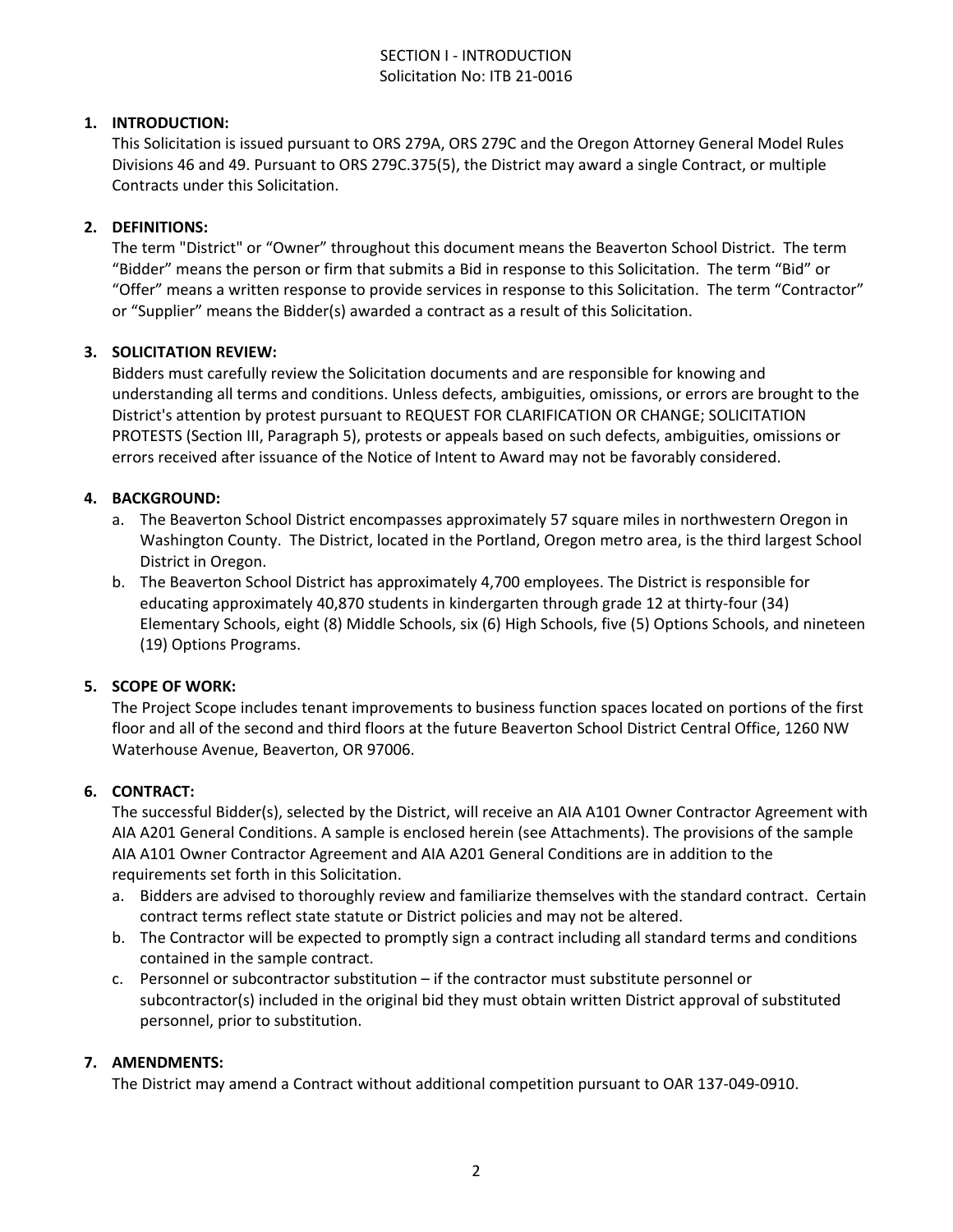## SECTION I - INTRODUCTION Solicitation No: ITB 21-0016

#### **8. DISTRICT REPRESENTATIVE:**

The District Representative for the project is Jason Mourray, Project Manager.

#### **9. SOLICITATION SCHEDULE:**

The milestones for the selection process are set forth below. The dates are specific and will be followed to the extent reasonably possible. The purpose of this schedule is for Bidder information only. Required dates for Contract period milestones, submittals and any other activities are provided elsewhere in this Solicitation. The District reserves the right to deviate from this schedule.

| <b>Solicitation Milestone</b> | Date                                      |  |  |
|-------------------------------|-------------------------------------------|--|--|
| Pre-Bid conference            | March 1, 2022 (Non-Mandatory) 3:30 PM PST |  |  |
| <b>Deadline for Questions</b> | March 8, 2022 by 2:00 PM                  |  |  |
| Final Addendum (if Required)  | March 17, 2022 before 2:00 PM             |  |  |
| <b>Bids Due</b>               | March 22, 2022 by 2:00 PM                 |  |  |
| Notice of Intent to Award     | on or about March 28, 2022                |  |  |
| Board Approval                | April 4, 2022                             |  |  |
| <b>Contract Award</b>         | on or about April 5, 2022                 |  |  |
|                               |                                           |  |  |

#### **10. CONTACT DURING SOLICITATION:**

**Questions must be submitted in writing via email to [contracts@beaverton.k12.or.us](mailto:contracts@beaverton.k12.or.us) as indicated on the Summary page of this Solicitation. No other contact regarding this solicitation during the solicitation process is permitted.** Unauthorized contact regarding this solicitation may subject the offender's Bid to rejection.

**11.** Additional information regarding this solicitation and certain forms for download are available on Oregon Buys <https://oregonbuys.gov/> .

#### **12. COMMERCIAL ACTIVITIES TAX:**

The Beaverton School District is a governmental entity and thus specifically excluded from being a subject taxpayer per the rules. This exemption is currently under review by the Oregon Department of Revenue (DOR). Please separate all claimed CAT money believed to be chargeable to the District as individual lines on any invoice. The District will not pay CAT money in the normal course of payments made unless/until the DOR provides guidance indicating school district projects are subject to the Corporate Activities Tax.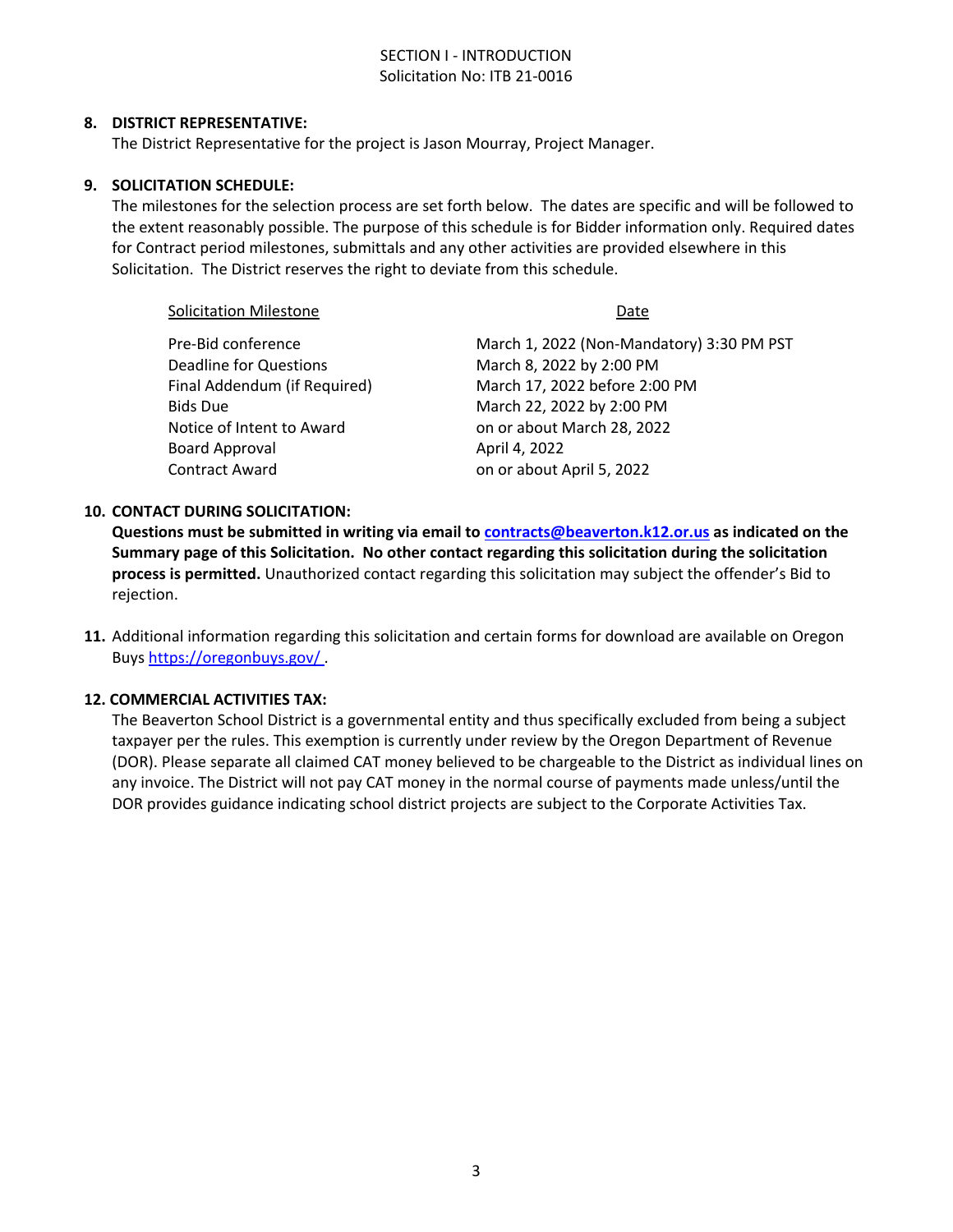## SECTION II – STATEMENT OF WORK Solicitation No: ITB 21-0016

#### **1. PURPOSE AND INTRODUCTION:**

This solicitation is for retaining a General Contractor (GC) to furnish, install, manage, and coordinate all work as shown in the attached documents on behalf of the Beaverton School District. The goal is to make tenant improvements on portions of the first floor and all of the second and third floors, at the future Beaverton School District Central Office. Bidders shall carefully review all the documents included or attached hereto.

#### **2. BACKGROUND AND SCHOOL DESCRIPTION:**

The project work will take place at 1260 NW Waterhouse Avenue, Beaverton, OR 97006.

## **3. OPERATIONAL ATTRIBUTES:**

The District requires coordination with the District representatives, building managers, and all existing tenants on portions of the first floor. Work, which is noisy, or disruptive shall be limited to after 6:00 PM and before 6:00 AM and shall be scheduled with the District, a minimum of seven (7) days in advance. Work hours shall not be otherwise limited.

### **4. GENERAL SCOPE OF WORK:**

Please refer to attached plans and specifications. It is intended that the General Contractor will provide a complete project and coordinate all work with the District, any other Contractors or Consultants hired by the District, and all applicable agencies having authority. The project estimated is \$3M.

- a. Work to include supplying, storing, and handling of all required materials.
- b. Work also includes protection of neighboring finishes and replacement or repair of any damaged surfaces including but not limited to neighboring drywall finishes, ceiling tile, lighting casework, tile, sidewalks, parking lots, and surrounding landscape areas.
- c. The General Contractor shall provide all labor, materials, equipment, transportation, and other facilities and services as necessary and/or required to execute all of the Work.
- d. All work areas shall be cleaned of any construction debris on a daily basis. The General Contractor is responsible for material removal and disposal. Upon completion of the project, the General Contractor is to provide final cleaning of all work, both existing, and installed, replaced, or repaired including the jobsite office.
- e. General Contractor shall provide full time on-site supervision, shall be present at all times a subcontractor is present at the site, and shall lock/unlock the building as required to provide access to all trades.
- f. General Contractor shall maintain clean and orderly access to all first floor, and site common areas for tenants throughout the duration of construction.

#### **5. PROJECT SCHEDULE:**

The project milestones are set forth below. The dates are approximate but will be followed to the extent reasonably possible. The purpose of this schedule is for information only.

| <b>Project Milestones</b>           | <b>Dates</b>              |
|-------------------------------------|---------------------------|
| <b>Contract Award</b>               | On or about April 5, 2022 |
| <b>Estimated Construction Start</b> | April 19, 2022            |
| <b>Substantial Completion</b>       | July 18, 2022             |
| <b>Owner Occupancy</b>              | July 19, 2022             |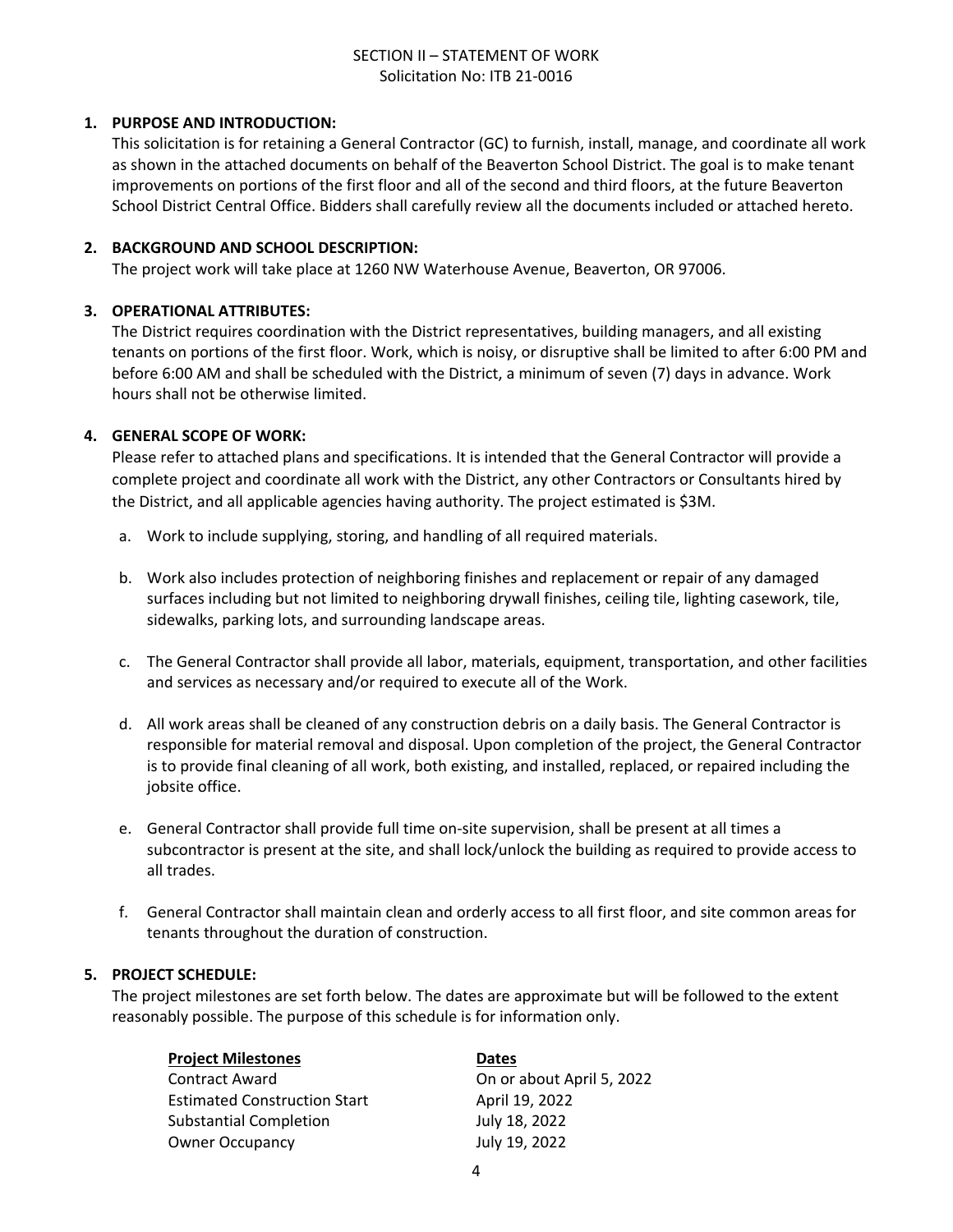## SECTION II – STATEMENT OF WORK Solicitation No: ITB 21-0016

Final Completion **August 22, 2022** 

#### **6. BONDS AND INSURANCE:**

The Contractor awarded this solicitation must, within Five (5) calendar days after receipt of the Contract for signature:

- a. Provide the required Performance Bond and Payment Bond;
- b. Provide proof that the Statutory Public Works Bond has been filed with the CCB;
- c. Provide Insurance Certificate(s) (summary-level insurance requirements are listed below; Exhibit E of the Sample Contract includes all requirements) and any guarantees and/or other required item(s).
- d. Sign the Contract issued by the District Purchasing Department.
- e. If these items are not received as specified then the Contract may not be executed, a Bid bond claim may be filed, and the Contract may be awarded to the next lowest Bidder for the respective Project(s).

#### **Summary-Level Insurance Requirements\*** (See Exhibit E to the Attached Sample Contract for all Requirements)

| Insurance Coverage Type              | Occurrence/Loss         | Aggregate               | District as<br>Additional<br>Insured | Subrogation<br>Waived | Required<br>for Sub-<br>Contractors<br>$***$ |
|--------------------------------------|-------------------------|-------------------------|--------------------------------------|-----------------------|----------------------------------------------|
| Employer's Liability                 |                         | \$500,000               |                                      | X                     |                                              |
| Worker's Comp                        | <b>Statutory Limits</b> | <b>Statutory Limits</b> |                                      | x                     | x                                            |
| <b>Commercial General Liability</b>  | \$1,000,000             | \$2,000,000             | X                                    |                       | X                                            |
| <b>Business Automobile Liability</b> |                         | \$1,000,000             | X                                    |                       | X                                            |
| Professional Liability**             | \$1,000,000             | \$2,000,000             |                                      |                       | X                                            |
| Pollution Liability Insurance        | \$1,000,000             | \$1,000,000             |                                      |                       |                                              |
| Asbestos/hazardous                   |                         |                         |                                      |                       | х                                            |
| materials Abatement**                |                         |                         |                                      |                       |                                              |
| <b>True Umbrella Policy</b>          |                         | \$5,000,000             |                                      |                       |                                              |
| <b>Builder's Risk</b>                | Contract Amt.           | Contract Amt.           |                                      |                       |                                              |

**\***The Summary-Level Insurance Requirements are only intended to draw Bidders' attention to the Insurance Requirements for this Solicitation. Bidders must carefully review Exhibit E Insurance Requirements to the Sample Contract for exact and full Insurance Requirements. I If there are any discrepancies between the Summary-Level Insurance Requirements and those listed under Exhibit E Insurance Requirements to the Sample Contract, Exhibit E Insurance Requirements to the Sample Contract shall govern.

**\*\***Only required if such services are included in the Contract/Sub-Contracts resulting from this Solicitation.

**\*\*\***The District may require Contractor to provide certificates of Sub-Contractor's insurance at any time.

**Insurance Waiver Requests: Any Insurance Waiver Requests must be submitted in writing to [contracts@beaverton.k12.or.us,](mailto:contracts@beaverton.k12.or.us) prior to the Deadline for Questions/Change Requests/Solicitation Protests.**

#### **7. NOTICE TO PROCEED:**

- a. The General Contractor must not begin work until a Notice to Proceed is issued by the District Representative.
- b. The District reserves the right to cancel the Contract at no penalty if it is in the best interest of the public to do so, or:
	- i. A protest was received that overturns the award of this Contract for a Project, or
	- ii. Funding for the Project is not available.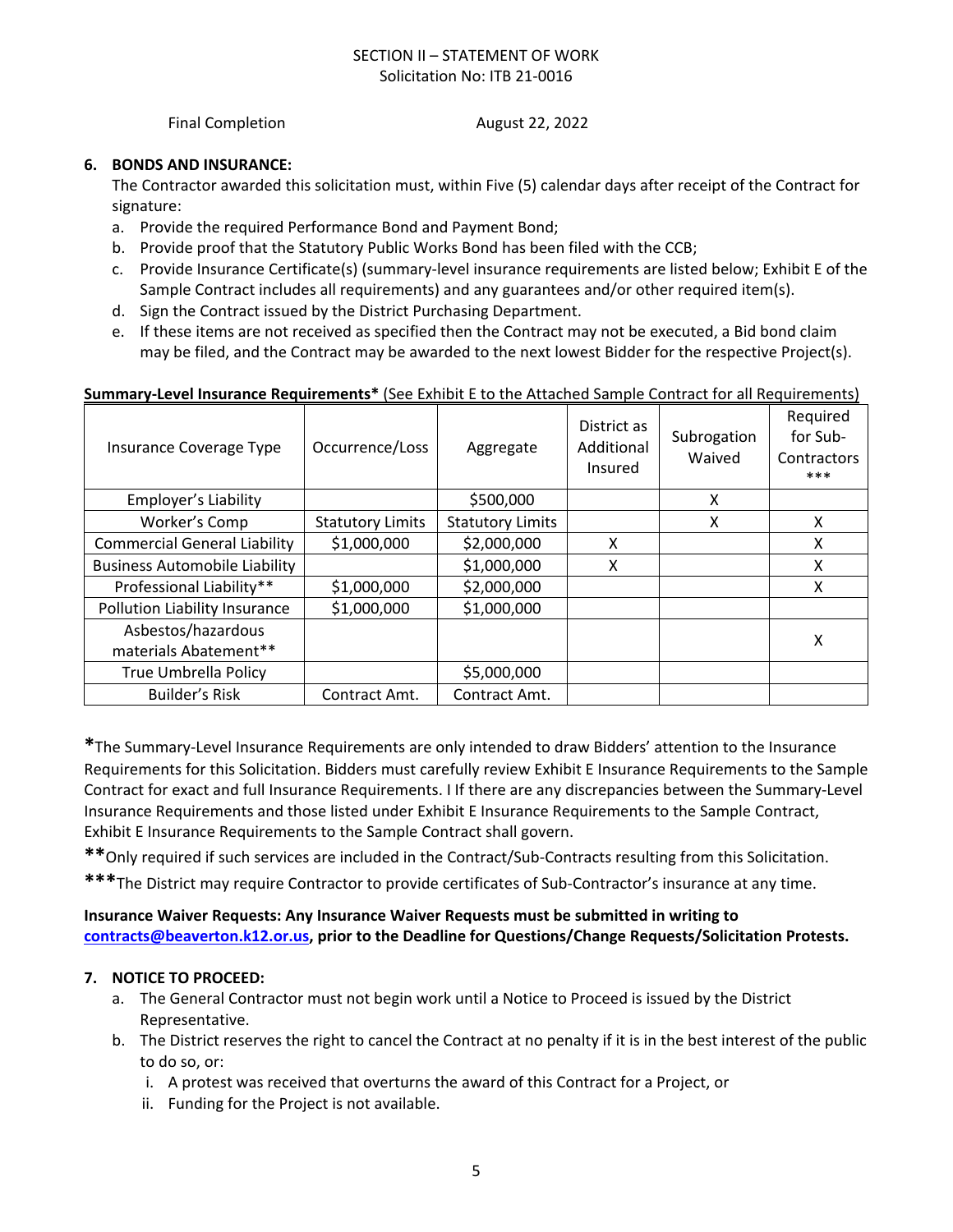## SECTION II – STATEMENT OF WORK Solicitation No: ITB 21-0016

#### **8. ADDITIONAL REQUIREMENTS:**

- a. The District has implemented the e-Builder Project Management software platform for coordination of efforts, approvals, and expedited communication. All prime project team members will be required to utilize the program. Each Contractor will be provided a seat (license) and a minimum of four (4) hours training.
- b. All persons involved in the project who will have a physical presence on site at any time during the course of the project will need to clear a background check. The basic criteria of clearance and refusal offenses will be provided by the District Project Representative. All members of the General Contractor's staff and any sub-contractors who may be on-site must provide a report of who has cleared the background check by an approved agency.
- c. **LIQUIDATED DAMAGES:** If the Work is not Substantially Complete by the applicable required Substantial Completion date, the Contractor shall pay to the Owner liquidated damages in the amount of **\$500.00 (USD)** for each and every day of delay in achieving Substantial Completion.

#### **10. BUSINESS EQUITY:**

The Bidder understands that the District maintains a goal of engaging minority, women, emerging, servicedisabled veteran and socially or economically disadvantaged businesses (DMWESBSDVBE) as service providers in delivering services necessary to implement our bond program. The District aspires to a goal of ten (10) percent DMWESBSDVBE content, by contract value, in completing our capital bond work, and the Contractor shall expend reasonable efforts to reach this content in the total value of their contracts with the District.

#### **11. NO WAIVER OF CONDITIONS**:

Failure of the Owner to insist on strict performance of any one provision will not constitute a waiver of any of the provisions of this Contract or waiver of any other default of the Contractor.

#### **12. SAFE, INCLUSIVE, AND RESPECTFUL WORKSITE.**

a. Each of the Awarded Contractor's employees, subcontractors' employees and principals / owners involved in the Work shall be required to act in a safe, respectful, inclusive, and professional manner while performing the Work. This includes but is not limited to the Contractor taking whatever means and manner of action Contractor deems necessary to prevent, control, and enforce, any acts in violation of the forgoing standards ("Incidents"). Incidents include, but are not limited to: 1)excessive, offensive, or disruptive noise, including music; 2) the use of offensive language; 3) smoking or drinking of alcoholic beverages, or use of illegal substances on the Site; 4) physical violence; 5) riding in the passenger elevators; 6) thievery; 7) the transportation of articles or materials deemed hazardous; and 8) symbols, language, and other acts of hate, racism, sexism, discrimination, harassment, and bullying.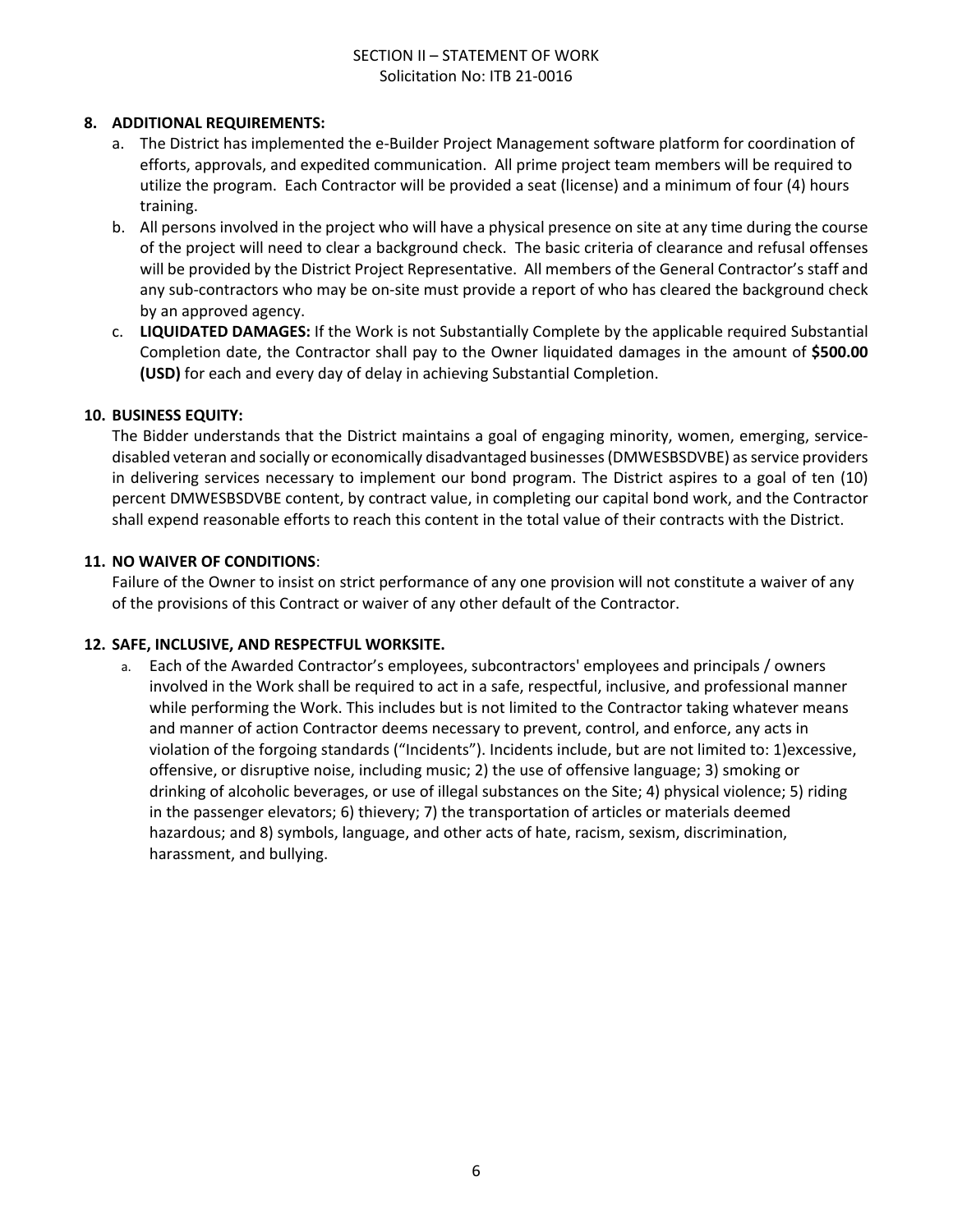## **1. FORMAL SELECTION PROCEDURE**

The District will solicit Bids for Public Improvement Contracts by Invitation to Bid ("ITB"), except as otherwise allowed or required pursuant to ORS 279C.335 and 279A.030.

## **2. ELIGIBILITY TO BID**

- a. **Construction Contracts.** The District will not consider a Person's Offer to do Work as a Contractor, as defined in ORS 701.005(2), unless the Person has a current, valid license to perform the anticipated work issued by the Construction Contractor's Board at the time the Offer is made.
- b. **Landscape Contracts.** The District will not consider a Person's Offer to do Work as a landscape Contractor as defined in ORS 671.520(2), unless the Person has a current, valid Landscape Contractor's license issued pursuant to ORS 671.560 by the State Landscape Contractors Board at the time the Offer is made.
- c. **Non-complying Entities.** The District will deem a Bid received from a Person that fails to comply with this rule nonresponsive and will reject the Bid as stated in ORS 279C.365(1)(k), unless contrary to federal law or subject to different timing requirements set by federal funding agencies.
- d. **Asbestos Abatement Work.** The Contractor or a subcontractor under the Contract must be licensed under ORS 468A.720 for work regarding asbestos abatement projects.

#### **3. PRE-BID CONFERENCE**

- a. **Purpose.** The District may hold pre-Bid conferences with prospective Bidders prior to Closing, to explain the procurement requirements, obtain information, and/or to conduct site inspections.
- b. **Required Attendance.** The District may require attendance at the pre-Bid conference as a condition for submission of a Bid. A mandatory attendance requirement is considered to have been met if, at any time during the mandatory meeting, a representative of an offering firm is present and signs the District's sign-in sheet.
- c. **Notice.** The Summary page of this solicitation indicates the pre-Bid conference scheduled date and time, and whether the pre-Bid conference is mandatory or non-mandatory.
- d. **Statements Not Binding.** Statements made by the District's representatives at the pre-Bid conference do not change the Solicitation unless the District confirms such statements by Written Addendum.

## **4. ADDENDA**

- a. **Issuance; Receipt.** The District may change this Solicitation only by Written Addenda. A Bidder must provide written acknowledgement of receipt of all issued Addenda with their Bid on the Bidder Certification.
- b. **Notice and Distribution.** The District will publish notice of all Addenda on the Oregon Buys Website. Addenda may be downloaded from the Oregon Buys website. It is the Bidders' responsibility to inquire about Addenda. Bidders should frequently check the Oregon Buys website until Closing about any Addenda issued, i.e., at least once weekly until the week of Closing and at least once daily the week of the Closing.
- c. **Timelines; Extensions.** The District will issue Addenda within a reasonable time to allow prospective Bidders to consider the Addenda in preparing their Bid. The District may extend the Closing if the District determines prospective Bidders need additional time to review and respond to Addenda. Except to the extent required by public interest, the District will not issue Addenda less than 72 hours before the Closing unless the Addendum also extends the Closing.
- d. **Request for Change or Protest.** Unless a different deadline is set forth in the Addendum, a Bidder may submit a Written request for change or protest to the Addendum, as provided in OAR 137-049-0260, by the close of the District's next business day after issuance of the Addendum, or up to the last day allowed to submit a request for change or protest under OAR 137-049-0260, whichever date is later. The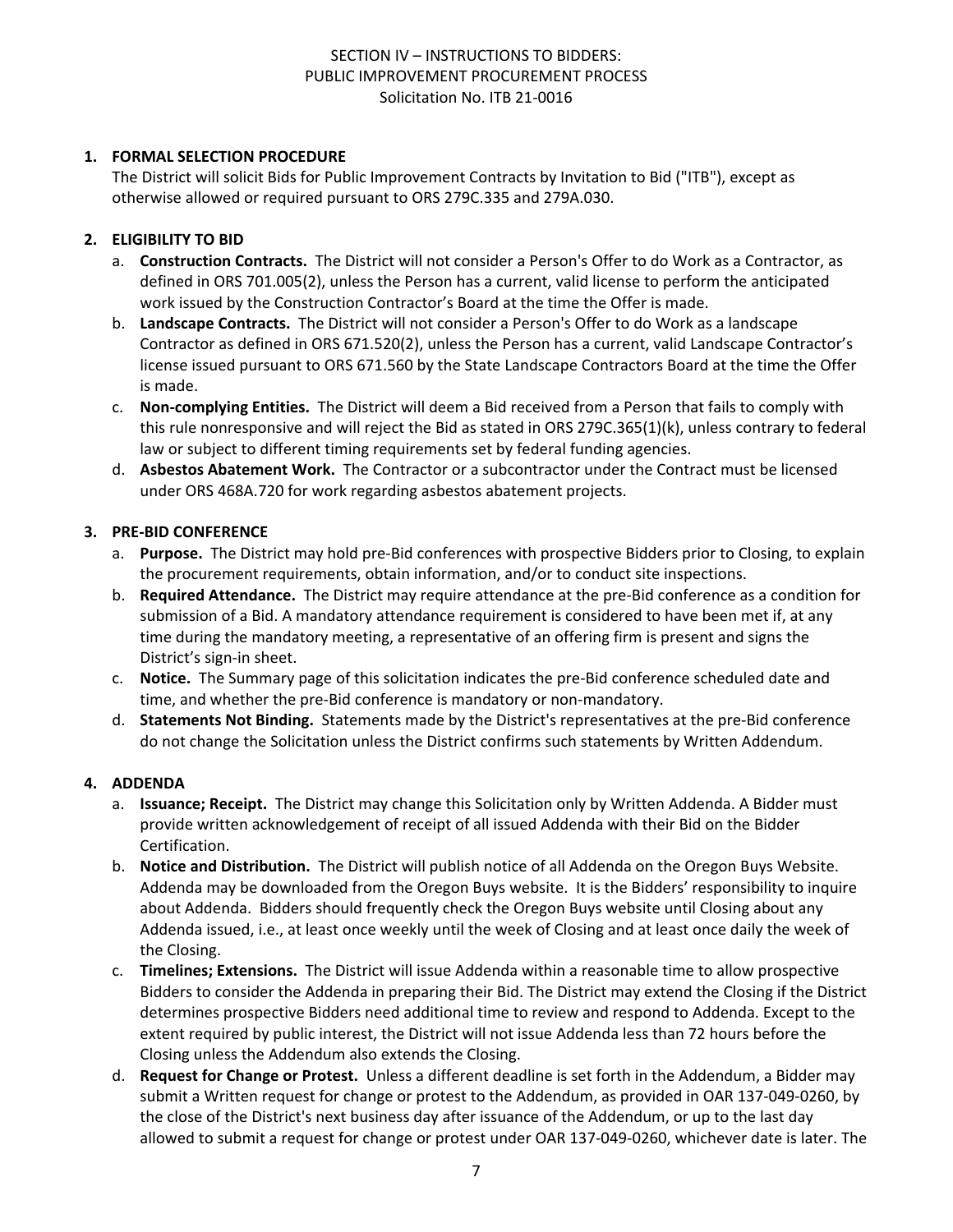District will consider only a Bidder's request for change or protest to the Addendum; the District will not consider a request for change or protest to matters not added or modified by the Addendum, unless the Bidder submits the request for change or protest before the deadline for the District's receipt of request for change or protests as set forth in OAR 137-049-0260(2) and (3).

## **5. REQUESTS FOR CLARIFICATION CHANGE, SUBSTITUTION REQUEST, OR SOLICITATION PROTEST**

a. **Clarification.** No later than the deadline for submitting a written request for clarification, change, substitution, or solicitation protest a Bidder may request that the District clarify any provision of the Solicitation. Such requests must be received prior to the stated deadline in email at [contracts@beaverton.k12.or.us.](mailto:contracts@beaverton.k12.or.us) The District's clarification to a Bidder, whether orally or in Writing, does not change the Solicitation and is not binding on the District unless the District amends the Solicitation by denoting "CHANGES" on a written Addendum. Any such request shall indicate the Project or Projects to which it pertains.

### b. **Request for Change.**

i. **Delivery.** No later than the deadline for submitting a written request for clarification, change, substitution, or solicitation protest, a Bidder may request in writing a change to the Solicitation Documents. A Bidder must deliver the Written request for change to the District prior to the stated deadline to [contracts@beaverton.k12.or.us.](mailto:contracts@beaverton.k12.or.us) (Bidder is responsible for ensuring receipt by the District.)

### ii. **Content of Request for Written Change:**

- A. A Bidder's Written request for change must include a statement of the requested change(s) to the Contract terms and conditions, including any Specifications, together with the reason for the requested change. Any such request shall also indicate the Project or Projects to which it pertains.
- B. A Bidder must include the following identifying information it its request for change as follows:
	- I. "Request for Change"; and
	- II. Solicitation number.

## c. **Substitution Requests.**

- i. **During Solicitation.** No later than the deadline for submitting a written request for clarification, change, substitution, or solicitation protest, a Bidder may request in writing a substitution to any specified products (e.g., requests for approved equal decisions, etc.). Such requests must be submitted prior to the stated deadline to [contracts@beaverton.k12.or.us](mailto:contracts@beaverton.k12.or.us). (Bidder is responsible for ensuring receipt by the District.) Requests must be submitted using the Substitution Request Form if one is attached to this Solicitation. Any such request shall indicate the Project or Projects to which it pertains.
- ii. **During Contract.** Any Substitution Requests submitted after a Contract has been executed shall be governed by the terms and conditions of said Contract.

#### d. **Protest.**

i. **Delivery.** No later than the deadline for submitting a written request for clarification, change, substitution, or solicitation protest, a Bidder may protest Specifications or Contract terms and conditions. A Bidder must deliver a written protest on those matters to [contracts@beaverton.k12.or.us](mailto:contracts@beaverton.k12.or.us) by the stated deadline.

#### ii. **Content of Protest.**

- A. A Bidder's Written protest must include:
	- (i) A detailed statement of the legal and factual grounds for the protest;
	- (ii) A description of the resulting prejudice to the Bidder; and
	- (iii) A statement of the desired changes to the Contract terms and conditions, including any Specifications.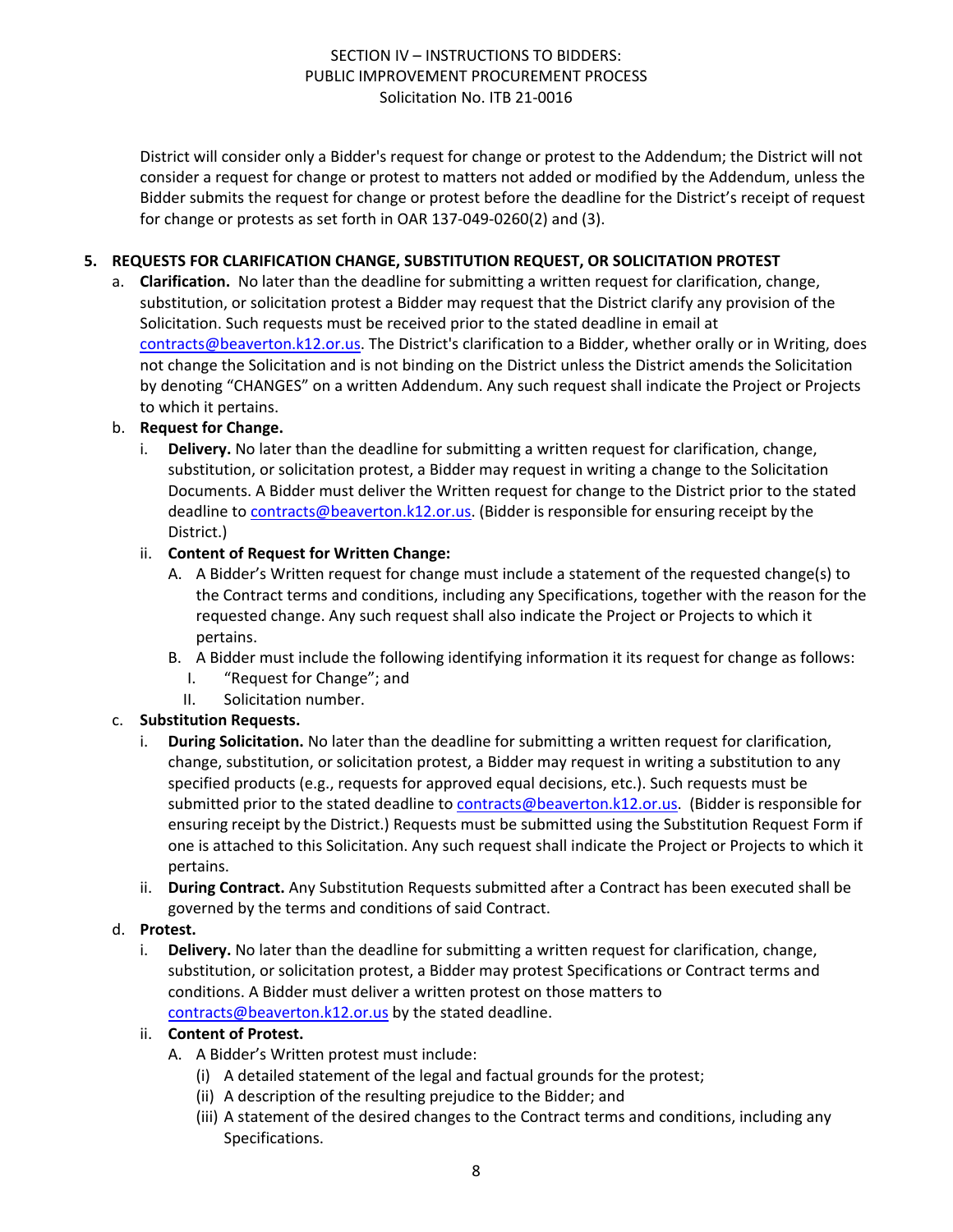- (iv) Identification of the Project(s) under this Solicitation to which their Protest pertains.
- B. A Bidder must mark its protest as follows:
	- (i) "Contract Provision Protest"; and
		- (ii) Solicitation number.
- c. **District Response.** The District is not required to consider a Bidder's request for change or protest after the deadline established for submitting such request or protest. The District will provide notice to the applicable Person if it entirely rejects a protest. If the District agrees with the Person's request or protest, in whole or in part, the District will either issue an Addendum reflecting its determination under OAR 137-49-0260 or cancel the Solicitation under OAR 137-49-0270.
- e. **Extension of Closing.** If the District receives a written request for change or protest from a Bidder in accordance with this Rule, the District may extend Closing if the District determines an extension is necessary to consider the request or protest and issue an Addendum, if any, to the Solicitation.

### **6. CANCELLATION OF SOLICITATION**

**Cancellation in the Public Interest.** The District may cancel a Solicitation for good cause if the District finds that cancellation is in the public interest. The District's reasons for cancellation will be made part of the Solicitation file. Subject to the foregoing, the District may cancel this Solicitation for a specific Project or Projects without cancelling the Solicitation for all Projects listed herein.

#### **7. BID SUBMISSIONS**

- a. **Offer and Acceptance.** The submitted Bid is the Bidder's offer to enter into a Contract. The Offer is always a "Firm Offer," i.e., the Bid must be held open by the Bidder for the District's acceptance for sixty (60) days. The District may elect to accept the Bid at any time during the specified period, and the District's Award of the Contract to a Bidder constitutes acceptance of the Offer and binds the Bidder to the Contract.
- b. **Responsive Bid.** The District may award a Contract only to a Responsible Bidder with a Responsive Bid.
- c. **Contingent Bids.** A Bidder must not make a Bid contingent upon the District's acceptance of any terms or conditions (including Specifications) other than those contained in this Solicitation.
- d. **Bidders Acknowledgement.** By signing and submitting a Bid, the Bidder acknowledges they have read and understand the terms and conditions contained in the Solicitation and that they accept and agree to be bound by the terms and conditions of the Solicitation.
- e. **Instructions.** A Bidder must submit and sign their Bid. A Bidder must initial any corrections or erasures to their Bid.
- f. **Forms.** Bidders must submit their Bid on the form(s) provided.
- g. **Documents.** Bidders must provide the District with all documents and descriptive literature requested.
- h. **Facsimile Submissions.** The District will not accept facsimile Bids.
- i. **Product Samples and Descriptive Literature.** The District may require product samples or descriptive literature if it is necessary or desirable to evaluate the quality, features or characteristics of the offered items. The District will dispose of product samples or return or make available for return product samples to the Bidder.
- j. **Identification of Bids.**
	- i. To ensure proper identification and handling, the Bids must be submitted to [contracts@beaverton.k12.or.us](mailto:contracts@beaverton.k12.or.us) and the email subject line/body text/file names should include the Bidder's name and the Solicitation number, and/or other clearly identifying information.
	- ii. The District is not responsible for Bids submitted in any manner, format or to any delivery point other than as required in the Solicitation.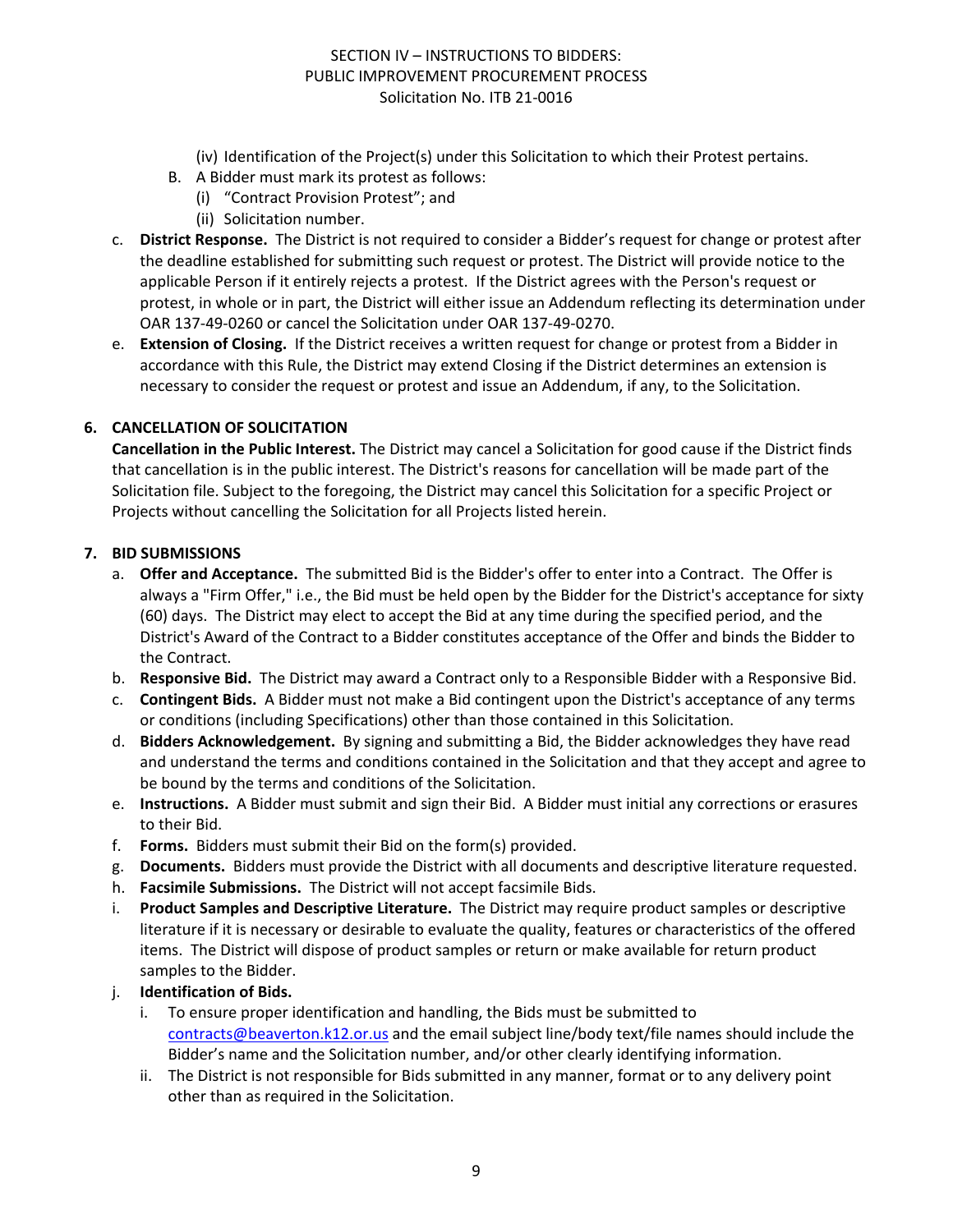- k. **Receipt of Bids.** Bidders are responsible for ensuring that the District receives their Bid at the required delivery point prior to the closing due date and time. Bids must only be emailed to [contracts@beaverton.k12.or.us](mailto:contracts@beaverton.k12.or.us) and received prior to the closing due date and time.
- l. Failure to submit Bids in accordance with the provisions of this Section will be grounds to declare the Bid as nonresponsive.
- m. **Certification.** Bidders must (on the Bidder Certification enclosed):
	- i. Identify whether the Bidder is or is not a "resident Bidder," as defined in ORS 279A.120(1);
	- ii. Indicate that the Bidder will comply with Prevailing Wage Laws ORS 279C.800 through ORS 279C.870 or 40 U.S.C. 3141 et seq;
	- iii. Provide certification of nondiscrimination in obtaining any required subcontractors in accordance with ORS 279A.110(4); and
	- iv. Provide written acknowledgment of receipt of all Addenda.

### **8. BID SECURITY**

- a. **Security Amount.** The District requires Bid security of 5% of the Bidder's Bid, consisting of the sum of the base Bids for all Projects included in a Bid together with all additive alternates. The Bidder must forfeit Bid security after Award if the Bidder fails to execute the Contract and promptly return it with any required Performance Bond and Payment Bond and with any required proof of insurance (see enclosed sample contract for amount requirements).
- b. **Form of Bid Security.** The District may accept only the following forms of Bid security:
	- i. A surety bond from a surety company authorized to do business in the State of Oregon;
	- ii. An irrevocable letter of credit issued by an insured institution as defined in ORS 706.008; or
	- iii. A cashier's check or Bidders certified check.
- c. **Return of Security.** The District will return or release the Bid security of all unsuccessful Bidders after a Contract has been fully executed and all required bonds and insurance have been provided, or after all Bids have been rejected.

## **9. PRE-CLOSING MODIFICATION OR WITHDRAWAL**

- a. **Modifications.** A Bidder may modify their Bid in writing prior to the Closing. A Bidder must prepare and submit any modification to their Bid to the District in accordance with OAR 137-49-0280. Any modification must include the Bidder's statement that the modification amends and supersedes the prior Bid. The Bidder must email its modification to [contracts@beaverton.k12.or.us](mailto:contracts@beaverton.k12.or.us) and mark the email subject line as follows:
	- i. "Bid Modification"; and
	- ii. Solicitation Number.
- b. **Withdrawals.**
	- i. A Bidder may withdraw its Bid by Written notice submitted by email to [contracts@beaverton.k12.or.us](mailto:contracts@beaverton.k12.or.us) on the Bidder's letterhead, signed by an authorized representative of the Bidder. The notice must be received by the District prior to the Closing. The Bidder or authorized representative of the Bidder may also withdraw its Bid in Person prior to the Closing, upon presentation of appropriate identification and satisfactory evidence of authority;
	- ii. The District may release an unopened, withdrawn Bid to the Bidder or its authorized representative, after voiding any date and time stamp mark, if applicable;
	- iii. The Bidder must mark the Written request to withdraw a Bid as follows:
		- A. Bid Withdrawal; and
		- B. Solicitation Number.
- c. **Documentation.** The District will include all documents relating to the modification or withdrawal of Bids in the Solicitation file.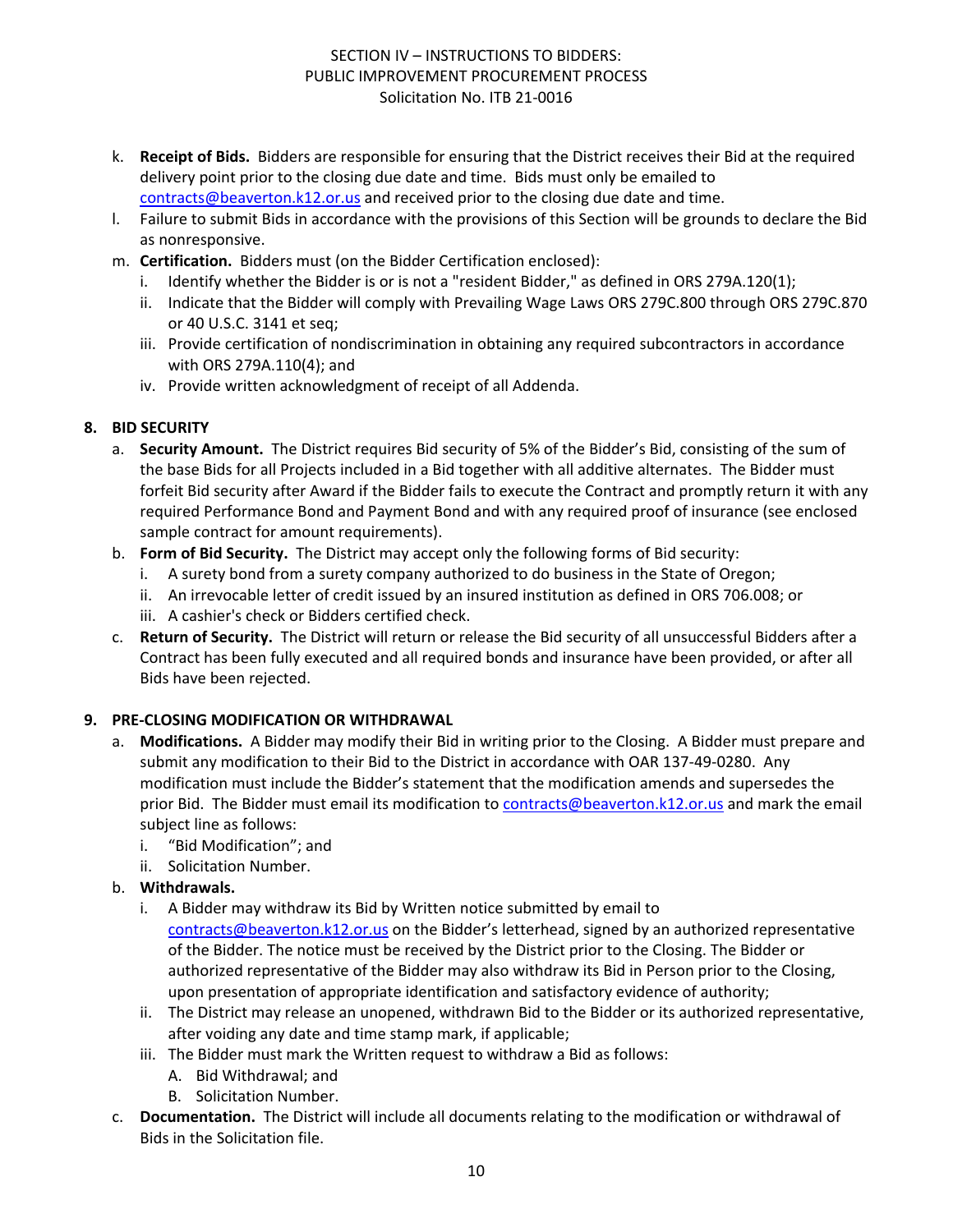## **10. RECEIPT, OPENING, AND RECORDING OF BIDS; CONFIDENTIALITY OF BIDS**

- a. **Receipt.** The Bidder is responsible for ensuring that the District receives its Bid at the required delivery point prior to the Closing, regardless of the method used to submit or transmit the Bid.
- b. **Opening and Recording.** The District will publicly open Bids including any modifications made to the Bid pursuant to OAR 137-49-0320. In the case of Invitations to Bid, to the extent practicable, the District will read aloud the name of each Bidder, the Bid price(s), and such other information, as the District considers appropriate. The District will open and publicly read bids over the following conference line: **+1(503)356.4400**

### **Participant code: 41605148**

c. **Availability.** After Opening, the District will make Bids available for public inspection. The District may withhold from disclosure those portions of a Bid that the Bidder designates as trade secrets or as confidential proprietary data in accordance with applicable law. See ORS 192.501(2); ORS 646.461 to 646.475. To the extent the District determines such designation is not in accordance with applicable law, the District will make those portions available for public inspection. The Bidder must separate information designated as confidential from other non-confidential information at the time of submitting its Bid. Prices, makes, model or catalog numbers of items offered, scheduled delivery dates, and terms of payment are not confidential, and will be publicly available regardless of a Bidder's designation to the contrary.

### **11. LATE BIDS, WITHDRAWALS AND MODIFICATIONS**

Any Bid received after the Closing date and time is late. A Bidder's request for withdrawal or modification of a Bid received after Closing is late. The District will not consider late Bids, withdrawals or modifications except as permitted in OAR 137-049-0350 or OAR 137-049-0390.

#### **12. MISTAKES**

- a. **Generally.** To protect the integrity of the competitive Procurement process and to assure fair treatment of Bidders, the District will carefully consider whether to permit waiver, correction or withdrawal of Bids for certain mistakes.
- b. **District Treatment of Mistakes.** The District will not allow a Bidder to correct or withdraw an Offer for an error in judgment. If the District discovers certain mistakes in a Bid after Opening, but before Award of the Contract, the District may take the following action:
	- i. The District may waive, or permit a Bidder to correct, a minor informality. A minor informality is a matter of form rather than substance that is evident on the face of the Bid, or an insignificant mistake that can be waived or corrected without prejudice to other Bidders. Examples of minor informalities include a Bidder's failure to:
		- A. Return the correct number of signed Bids or the correct number of other documents required by the Solicitation;
		- B. Sign the Bid in the designated block, provided a Signature appears elsewhere in the Bid, evidencing an intent to be bound; and
		- C. Acknowledge receipt of an Addendum to the Solicitation, provided that it is clear on the face of the Bid that the Bidder received the Addendum and intended to be bound by its terms; or the Addendum involved did not affect price, quality or delivery.
	- ii. The District may correct a clerical error if the error is evident on the face of the Bid or other documents submitted with the Bid, and the Bidder confirms the District's correction in Writing. A clerical error is a Bidder's error in transcribing its Bid. Examples include typographical mistakes, errors in extending unit prices, transposition errors, arithmetical errors, instances in which the intended correct unit or amount is evident by simple arithmetic calculations (for example a missing unit price may be established by dividing the total price for the units by the quantity of units for that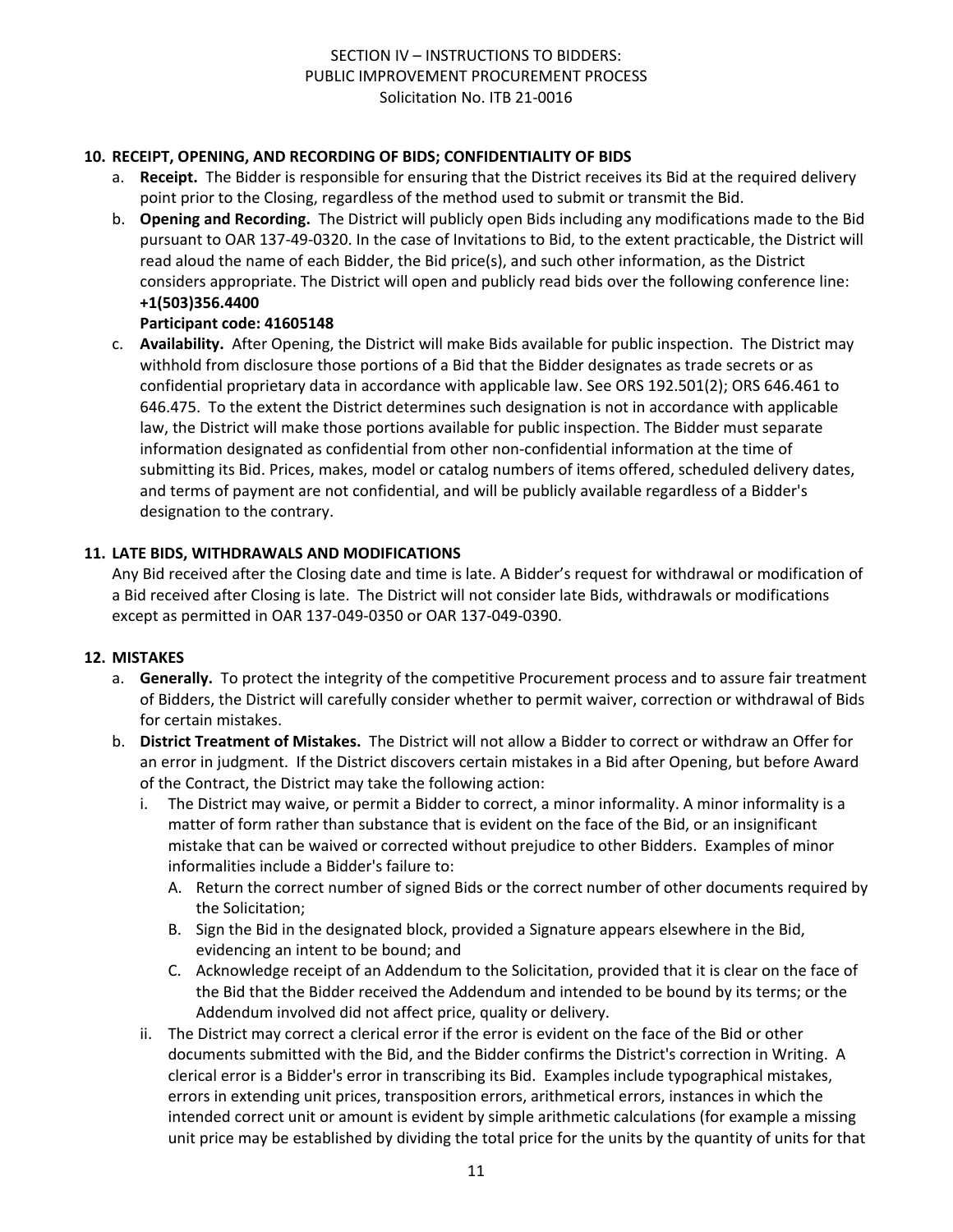item or a missing, or incorrect total price for an item may be established by multiplying the unit price by the quantity when those figures are available in the Bid). In the event of a discrepancy, unit prices will prevail over extended prices.

- iii. The District may permit a Bidder to withdraw an Offer based on one or more clerical errors in the Bid only if the Bidder shows with objective proof and by clear and convincing evidence:
	- A. The nature of the error;
	- B. That the error is not a minor informality under this subsection or an error in judgment;
	- C. That the error cannot be corrected or waived under subsection 12.b.ii above;
	- D. That the Bidder acted in good faith in submitting a Bid that contained the claimed error and in claiming that the alleged error in the Bid exists;
	- E. That the Bidder acted without gross negligence in submitting a Bid that contained a claimed error;
	- F. That the Bidder will suffer substantial detriment if the District does not grant the Bidder permission to withdraw the Offer;
	- G. That the District's or the public's status has not changed so significantly that relief from the forfeiture will work a substantial hardship on the District or the public it represents; and
	- H. That the Bidder promptly gave notice of the claimed error to the District.
- iv. The criteria in subsection 12.b.iii above will determine whether the District will permit a Bidder to withdraw its Bid after Closing. These criteria also will apply to the question of whether the District will permit a Bidder to withdraw its Bid without forfeiture of its Bid bond (or other Bid security), or without liability to the District based on the difference between the amount of the Bidder's Bid and the amount of the Contract actually awarded by the District, whether by Award to the next lowest Responsive and Responsible Bidder, or by resort to a new solicitation.
- c. **Rejection for Mistakes.** The District will reject any Bid in which a mistake is evident on the face of the Bid and the intended correct Bid is not evident or cannot be substantiated from documents submitted with the Bid.
- d. **Identification of Mistakes after Award.** The procedures and criteria set forth above are Bidder's only opportunity to correct mistakes or withdraw Bids because of a mistake. Following Award, a Bidder is bound by its Bid, and may withdraw its Bid or rescind a Contract entered into pursuant to OAR 137 Division 49 only to the extent permitted by applicable law.

#### **13. FIRST-TIER SUBCONTRACTORS; DISCLOSURE AND SUBSTITUTION**

- a. **Required Disclosure.** Within two working hours after the Bid Closing, Bidders must submit the First-Tier Subcontractor Disclosure Form identifying any first-tier subcontractors (those Entities that would be contracting directly with the prime contractor) that will be furnishing labor or labor and materials on the Contract, if Awarded, whose subcontract value would be equal to or greater than:
	- i. Five percent of the total Contract Price, but at least \$15,000; or
	- ii. \$350,000, regardless of the percentage of the total Contract Price.
- b. **Bid Closing, Disclosure Deadline and Bid Opening.** For each ITB to which this rule applies, the District will:
	- i. Set the Bid Closing on a Tuesday, Wednesday or Thursday, and at a time between 2 p.m. and 5 p.m.;
	- ii. Open Bids publicly immediately after the Bid Closing; and
	- iii. Consider for Contract Award only those Bids for which the required disclosure has been submitted by the announced deadline on the form prescribed by the District.
- c. **Submission.** A Bidder must submit the disclosure form required by this rule either in its Bid submission, or within two working hours after Bid Closing in the manner specified by this Solicitation.
- d. **Responsiveness.** Compliance with the disclosure and submittal requirements of ORS 279C.370 and OAR 137-049-0360 is a matter of Responsiveness. Bids that are submitted by Bid Closing, but for which the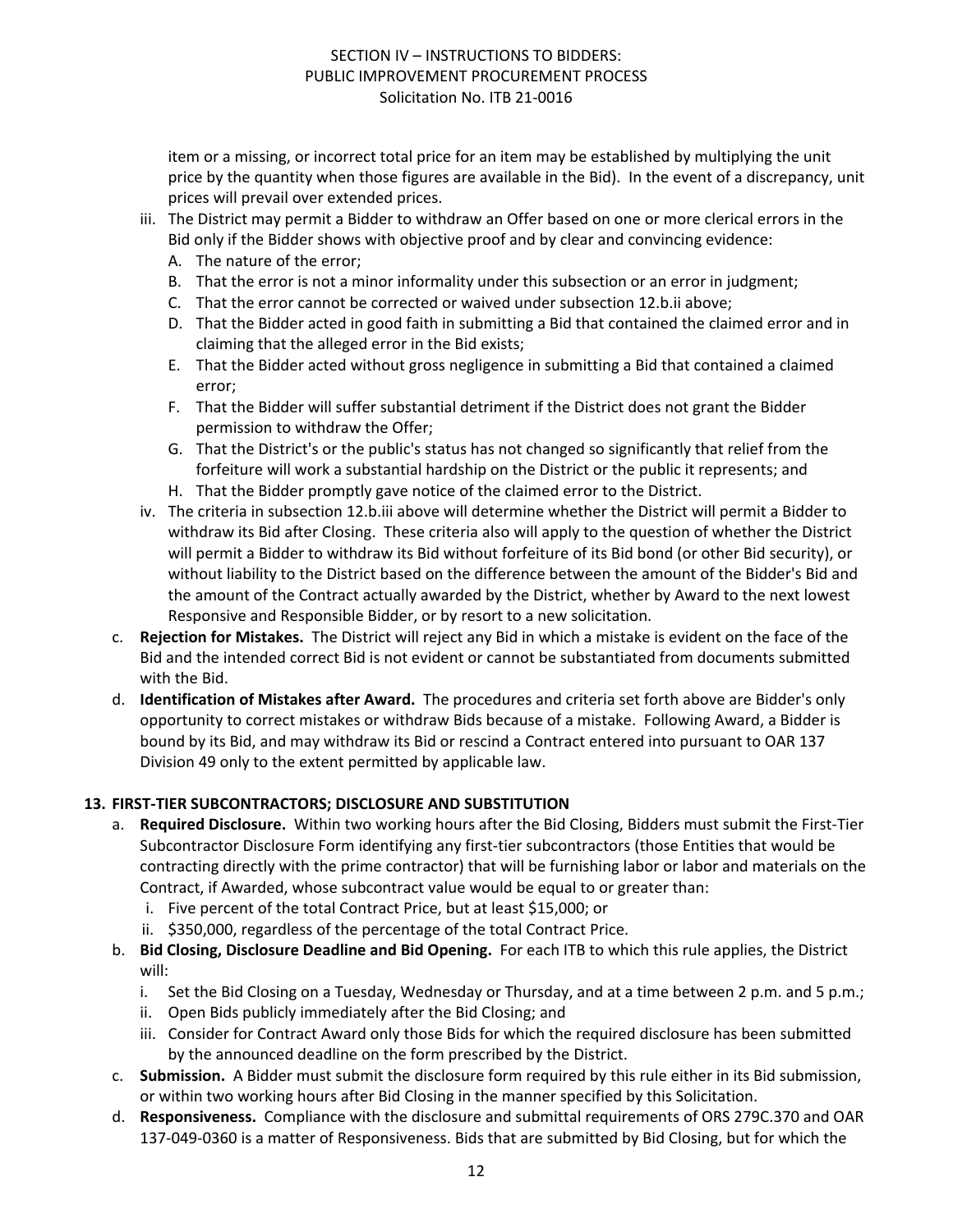disclosure submittal has not been made by the specified deadline, are not Responsive and will not be considered for Contract Award.

- e. **District Role.** The District will obtain, and make available for public inspection, the disclosure forms required by ORS 279C.370 and OAR 137-049-0360. The District will also provide copies of disclosure forms to the Bureau of Labor and Industries as required by ORS 279C.835. The District is not required to determine the accuracy or completeness of the information provided on disclosure forms.
- f. **Substitution.** Substitution of affected first-tier subcontractors must be made only in accordance with ORS 279C.585. The District will accept Written submissions filed under that statute as public records. Aside from issues involving inadvertent clerical error under ORS 279C.585, the District does not have a statutory role or duty to review, approve or resolve disputes concerning such substitutions. See ORS 279C.590 regarding complaints to the Construction Contractors Board on improper substitution.

#### **14. BID EVALUATION CRITERIA**

- a. **General.** A Public Improvement Contract, if awarded, will be awarded to the Responsible Bidder submitting the lowest Responsive Bid. This Solicitation allows Bidders to include multiple Projects in a single Bid. The District will evaluate each Project separately in the manner described in this Section 14. The District may award a Contract for a Bid in whole (i.e., for all projects included in a Bid), or in part (i.e., for one Project or more than one Project included in a Bid, but not all Projects included in that same Bid).
- b. **Bid Evaluation Criteria.** Invitations to Bid may solicit lump-sum Bids, unit-price Bids, or a combination of the two.
	- i. **Lump Sum.** If the ITB requires a lump-sum Bid, without additive or deductive alternates, or if the District elects not to award additive or deductive alternates, Bids will be compared on the basis of lump-sum prices, or lump-sum base Bid prices, as applicable. If the ITB calls for a lump-sum base Bid, plus additive or deductive alternates, the total Bid price will be calculated by adding to or deducting from the base Bid those alternates selected by the District, for the purpose of comparing Bids.
	- ii. **Unit Price.** If the Bid includes unit pricing for estimated quantities, the total Bid price will be calculated by multiplying the estimated quantities by the unit prices submitted by the Bidder and adjusting for any additive or deductive alternates selected by the District, for the purpose of comparing Bids. The District will specify within the Solicitation the estimated quantity of the Procurement to be used for determination of the low Bidder. In the event of mathematical discrepancies between unit price and any extended price calculations submitted by the Bidder, the unit price will govern. See OAR 137-049-0350(2)(b).
- c. The District may reject any Bid not in compliance with all prescribed Public Contracting procedures and requirements, and may reject for good cause all Bids upon the District's finding that it is in the public interest to do so.

## **15. BID EVALUATION AND AWARD; DETERMINATION OF RESPONSIBILITY**

- a. **General.** If Awarded, the District will Award a Contract to the Responsible Bidder(s) submitting the lowest, Responsive Bid for each Project or group of Projects that is most advantageous to the District, provided that such Person or Persons is/are not listed by the Construction Contractors Board as disqualified to hold a Public Improvement Contract. See ORS 279C.375 (3)(a). The District may award by Project, groups of items or the entire Bid provided such Award is consistent with the Solicitation and in the public interest.
- b. **Determination of Responsibility.** Bidders are required to demonstrate their ability to perform satisfactorily under a Contract. Before Awarding a Contract, the District must have information that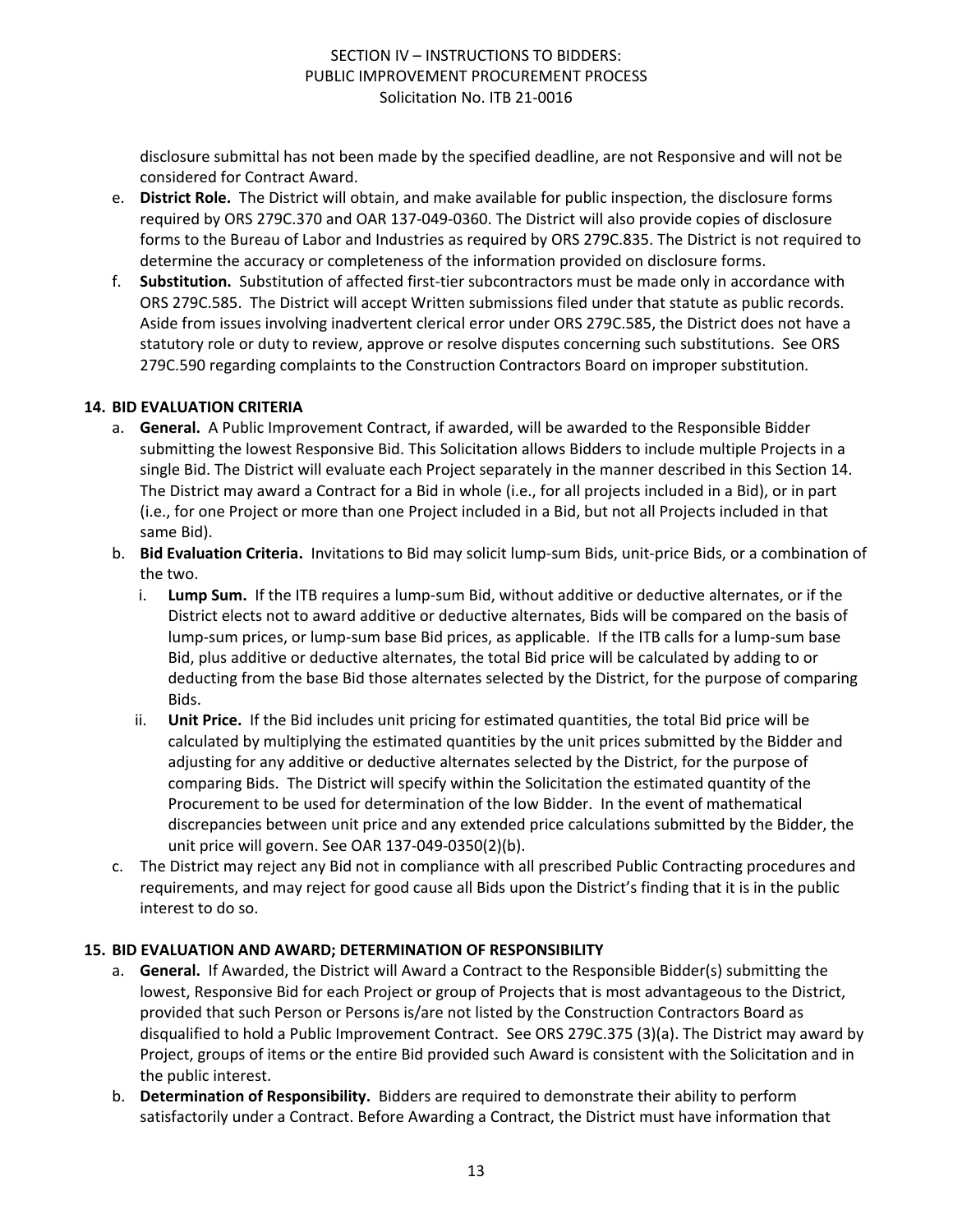indicates that the Bidder meets the standards of responsibility set forth in ORS 279.375(3)(b). To be a Responsible Bidder, the District will determine that the Bidder:

- i. Has available the appropriate financial, material, equipment, facility and Personnel resources and expertise, or ability to obtain the resources and expertise, necessary to meet all contractual responsibilities;
- ii. Has completed previous contracts of a similar nature with a satisfactory record of performance. A satisfactory record of performance means that, to the extent the costs associated with and time available to perform a previous contract were within the Bidder's control, the Bidder stayed within the time and budget allotted for the procurement and otherwise performed the contract in a satisfactory manner. The District should carefully scrutinize a Bidder's record of contract performance if the Bidder is or recently has been materially deficient in contract performance. In reviewing the Bidders performance, the District should determine whether the Bidders deficient performance was expressly excused under the terms of Contract, or whether the Bidder took appropriate corrective action. The District may review the Bidders performance on both private and Public Contracts in determining the Bidders record of contract performance.
- iii. Has a satisfactory record of integrity. A Bidder may lack integrity if the District determines the Bidder demonstrates a lack of business ethics such as violation of state environmental laws or false certifications made to the District. The District may find a Bidder not Responsible based on the lack of integrity of any Person having influence or control over the Bidder (such as a key employee of the Bidder that has the authority to significantly influence the Bidders performance of the Contract or a parent company, predecessor or successor Person). The standards for Conduct Disqualification under OAR 137-49-0370 may be used to determine Bidder's integrity. The District may find a Bidder non-responsible based on previous convictions of offenses related to obtaining or attempting to obtain a contract or subcontract or in connection with the Bidder's performance of a contract or subcontract;
- iv. Is qualified legally to contract with the District; and
- v. Has supplied all necessary information in connection with the inquiry concerning responsibility. If the Bidder fails to promptly supply information requested by the District concerning responsibility, the District will base the determination of responsibility on any available information, or may find the Bidder not Responsible.

The District may make separate Responsibility determinations for each Project included in a Bid. Accordingly, a Bidder may be found Responsible with respect to one Project(s) included in a Bid and not Responsible with respect to another Project(s) included in the same Bid.

c. **District Evaluation.** The District will evaluate a Bid only as set forth in the Solicitation and in accordance with applicable law. The District will not evaluate a Bid using any other requirement or criterion.

## d. **Bidder Submissions.**

- i. The District may require a Bidder to submit Product Samples, Descriptive Literature, technical data, or other material and may also require any of the following prior to award:
	- A. Demonstration, inspection or testing of a product prior to award for characteristics such as compatibility, quality or workmanship;
	- B. Examination of such elements as appearance or finish; or
	- C. Other examinations to determine whether the product conforms to Specifications.
- ii. The District will evaluate product acceptability only in accordance with the criteria disclosed in the Solicitation to determine that a product is acceptable. The District will reject a Bid providing any product that does not meet the Solicitation requirements. The District's rejection of a Bid because it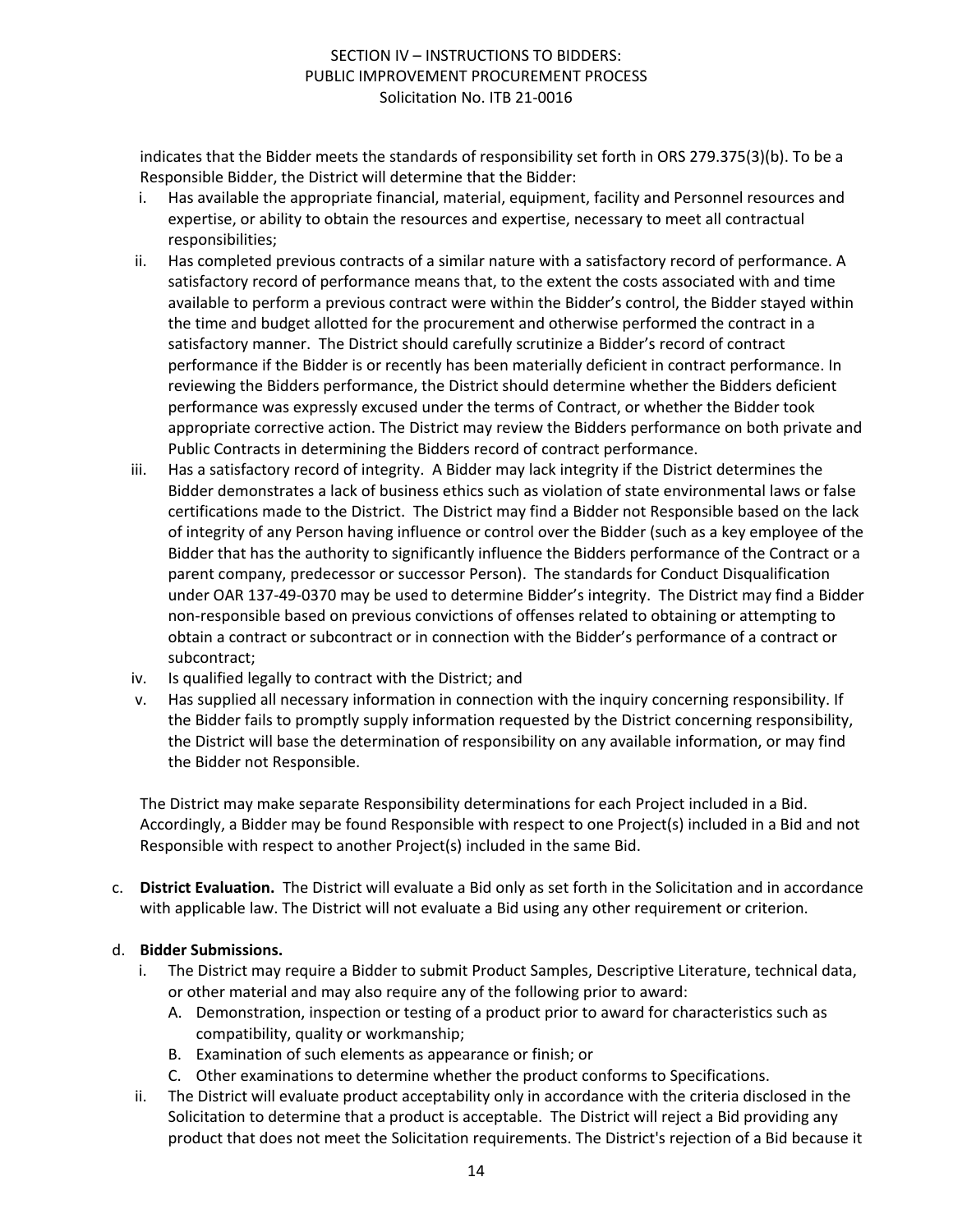offers non-conforming Work or materials is not Disqualification and is not appealable under ORS 279C.445.

- e. **Evaluation of Bids.** The District will use only objective criteria to evaluate Bids as set forth in the Solicitation. The District will evaluate Bids to determine which Responsible Bidder submitted the lowest Responsive Bid.
	- i. **Nonresident Bidders.** In determining the lowest Responsive Bid, the District will, in accordance with OAR 137-046-0310, add a percentage increase to the Bid of a nonresident Bidder equal to the percentage, if any, of the preference given to that Bidder in the state in which the Bidder resides.
	- ii. **Clarifications.** In evaluating Bids, the District may seek information from a Bidder only to clarify the Bidder's Bid. Such clarification must not vary, contradict, or supplement the Bid. A Bidder must submit Written and Signed clarifications and such clarifications will become part of the Bidder's Bid.
	- iii. **Negotiation Prohibited.** The District will not negotiate scope of Work or other terms or conditions under an Invitation to Bid process prior to award.

## **16. NOTICE OF INTENT TO AWARD**

- a. **Notice.** At least seven (7) days before the Award of a Public Improvement Contract, the District will issue a Notice of the District's intent to Award the Contract or Contracts.
- b. **Form and Manner of Posting.** The form and manner of posting notice will conform to customary practices within the District's procurement system and may be made electronically.
- c. **Finalizing Award.** The District's Award will not be final until the later of the following:
	- Seven (7) Days after the date of the notice, unless the Solicitation provided a different period for protest; or
	- ii. The District provides a written response to all timely-filed protests that denies the protest and affirms the Award.
- d. **Prior Notice Impractical.** Posting of notice of intent to award will not be required when the District determines that it is impractical due to unusual time constraints in making prompt Award for its immediate procurement needs, documents the Contract file as to the reasons for that determination, and posts notice of that action as soon as reasonably practical.

## **17. DOCUMENTATION OF AWARD; AVAILABILITY OF AWARD DECISIONS**

- a. **Basis of Award.** After Award, the District will make a record showing the basis for determining the successful Bidder part of the District's Solicitation file.
- b. **Contract Document.** The District will deliver a fully executed copy of the final Contract to the successful Bidder (s).
- c. **Bid Tabulations and Award Summaries.** Upon request of any Person the District will provide tabulations of Awarded Bids.
- d. **Availability of Solicitation Files.** The District will make completed Solicitation files available for public review at the District or electronically.

## **18. NEGOTIATION WITH BIDDERS PROHIBITED**

Except as permitted by ORS 279C.340 and OAR 137-49-0430 when all Bids exceed the cost estimate, the District will not negotiate with any Bidder prior to Contract Award. After Award of the Contract, the District and Contractor may modify the resulting Contract only by change order or Amendment to the Contract in accordance with OAR 137-49-0910. If, pursuant to the evaluation procedures in this Solicitation, multiple Contracts area awarded to a single Contract deductive change orders may be issued after Contract award to realize any additional cost savings attributable to the multiple awards.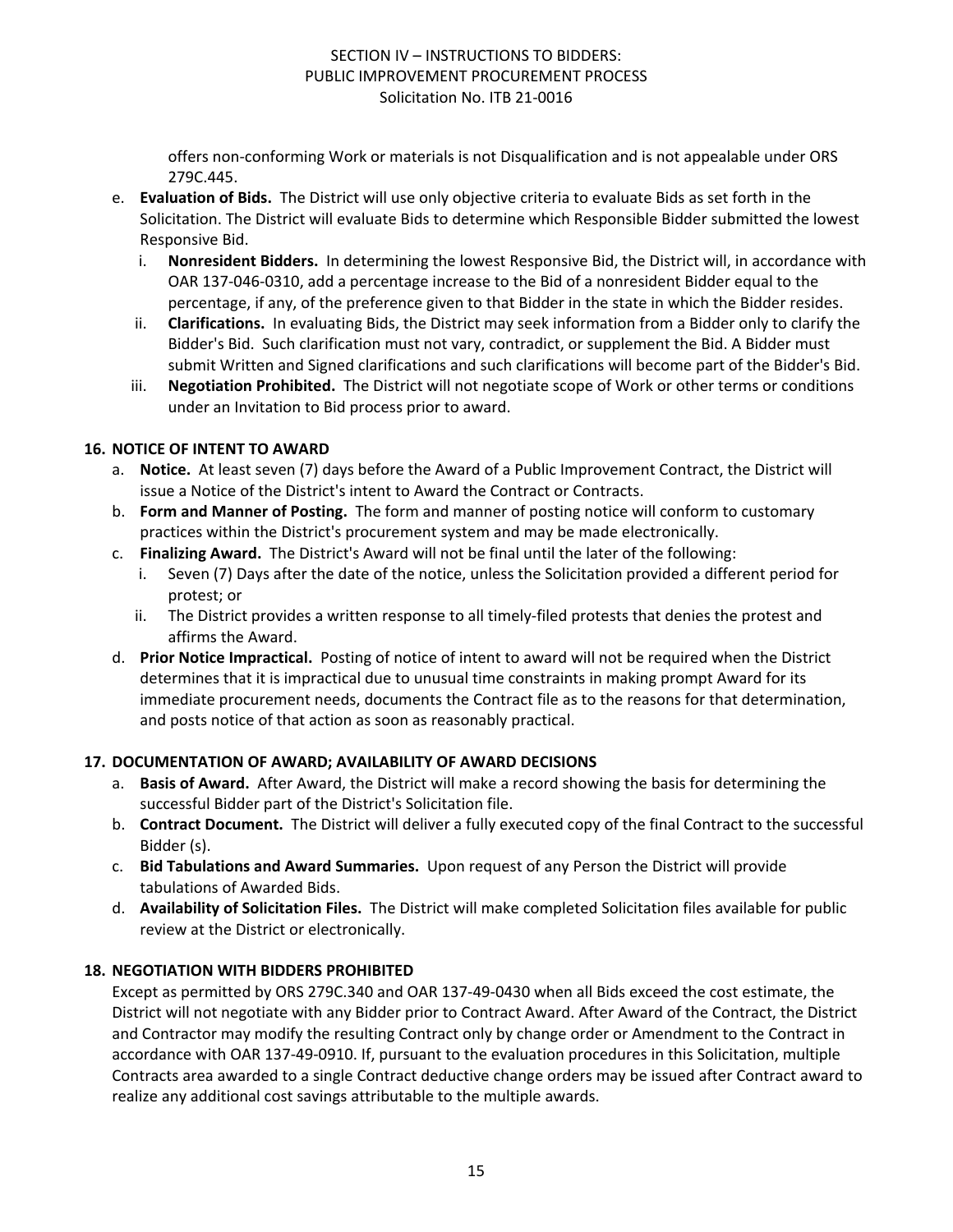### **19. NEGOTIATION WHEN BIDS EXCEED COST ESTIMATE**

- **a. Generally.** In accordance with ORS 279C.340, if all Responsive Bids from Responsible Bidders on a Project included in this Solicitation exceed the District's Project-specific Cost Estimate ("Cost Estimate"), prior to Contract Award the District may negotiate Value Engineering and Other Options with the Responsible Bidder submitting the lowest, Responsive Bid for each Project in an attempt to bring the Project within the District's Cost Estimate.
- **b. Rejection of Bids.** In determining whether all Responsive Bids from Responsible Bidders exceed the Cost Estimate, only those Bids that have been formally rejected, or Bids from Bidders who have been formally disqualified by the District, will be excluded from consideration. The foregoing may apply to a Bid in whole or in part.
- **c. Scope of Negotiations.** The District will not proceed with Contract Award if the scope of the Project is significantly changed from the original Bid. The scope is considered to have been significantly changed if the pool of competition would likely have been affected by the change.
- **d. Discontinuing Negotiations.** The District may discontinue negotiations at any time and will do so if it appears to the District that the apparent low Bidder is not negotiating in good faith or fails to share cost and pricing information upon request. Failure to rebid any portion of the project, or to obtain subcontractor pricing information upon request, will be considered a lack of good faith.
- **e. Limitation.** Negotiations may be undertaken only with the lowest Responsive, Responsible Bidder pursuant to ORS 279C.340. That statute does not provide any additional authority to further negotiate with Bidders next in line for Contract Award.

### **20. REJECTION OF BIDS**

#### **a. Rejection of a Bid.**

- i. The District may reject any Bid upon finding that to accept the Bid may impair the integrity of the Procurement process or that rejecting the Bid is in the public interest. The District may reject a Bid in whole or in part (i.e., specific Projects).
- ii. The District will reject a Bid upon the District's finding that the Bid:
	- A. Is contingent on the District's acceptance of terms and conditions (including Specifications) that differ from the Solicitation;
	- B. Takes exception to terms and conditions (including Specifications);
	- C. Attempts to prevent public disclosure of matters in contravention of the terms and conditions of the Solicitation or in contravention of applicable law;
	- D. Offers Work that fails to meet the Specifications of the Solicitation;
	- E. Is late;
	- F. Is not in substantial compliance with the Solicitation;
	- G. Is not in substantial compliance with all prescribed public Solicitation procedures.
- iii. The District will reject a Bid upon the District's finding that the Bidder:
	- A. Has not been prequalified under ORS 279C.430 and the District required mandatory prequalification;
	- B. Has been Disqualified;
	- C. Has been declared ineligible under ORS 279C.860 by the Commissioner of Bureau of Labor and Industries and the Contract is for a Public Work;
	- D. Is listed as not qualified by the Construction Contractors Board, if the Contract is for a Public Improvement;
	- E. Has not met the requirements of ORS 279A.105 if required by the Solicitation;
	- F. Has not submitted properly executed Bid or Proposal security as required by the Solicitation;
	- G. Has failed to provide the Certification of Non-Discrimination required under OAR 137-049- 0440(3);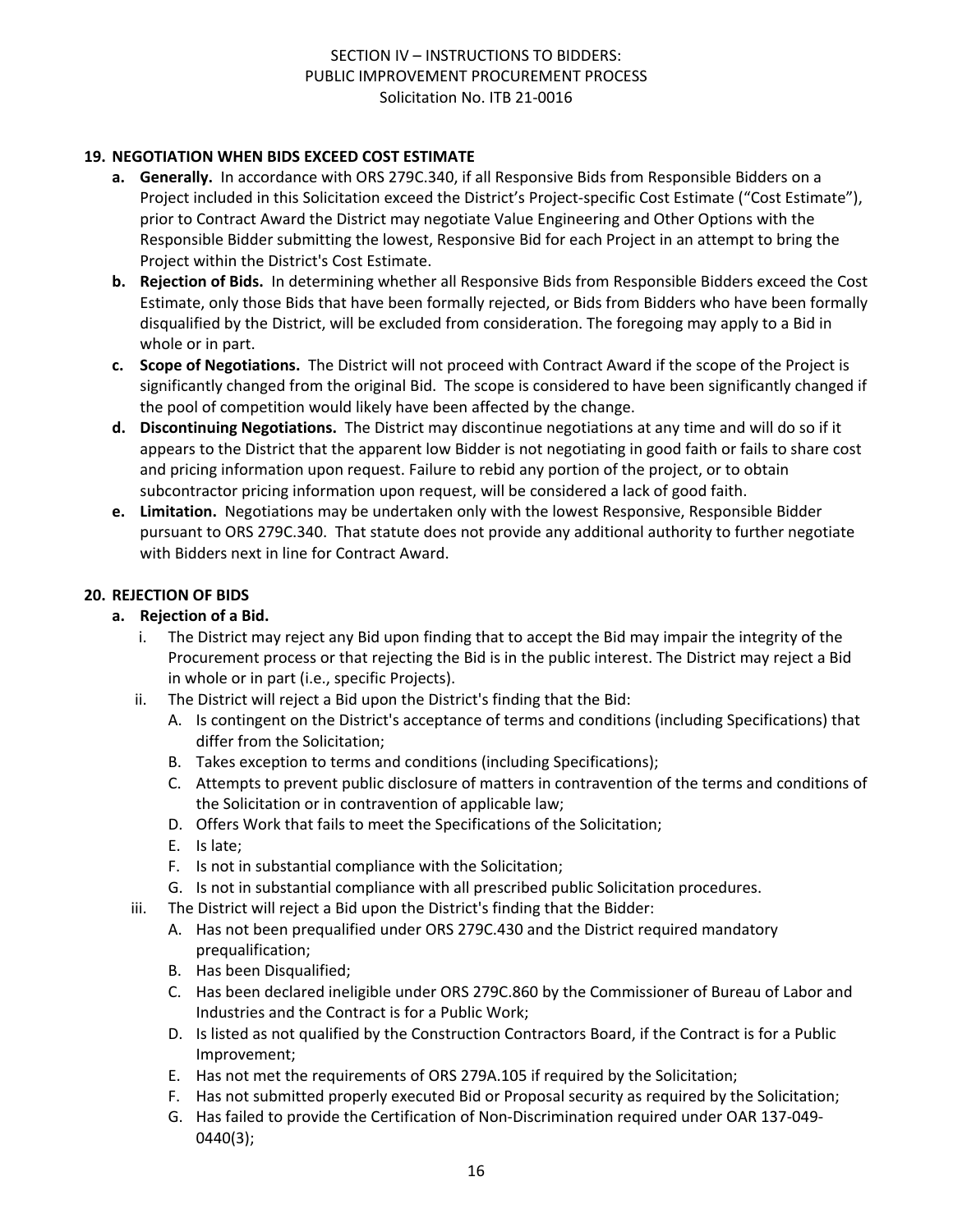- H. Is not Responsible. See OAR 137-049-0390(2) regarding District determination that the Bidder has met statutory standards of responsibility.
- b. **Form of Business.** The District may investigate any Person submitting a Bid. The investigation may include that Person's officers, Directors, Owners, affiliates, or any other Person acquiring ownership of the Person to determine application of this rule or to apply the Disqualification provisions of ORS 279C.440 to 279C.450 and OAR 137-049-0370.
- c. **Certification of Non-Discrimination.** The Bidder must certify and deliver to the District as part of their Bid, written certification (see attached Bidder Certification) that the Bidder has not discriminated and will not discriminate against any disadvantaged business enterprise, minority-owned business, womenowned business, emerging small business, or business that a service-disabled veteran owns, in obtaining any required subcontracts. Failure to do so will be grounds for disqualification.
- d. **Rejection of all Bids.** The District may reject all Bids for good cause upon the District's Written finding it is in the public interest to do so. The District will notify all Bidders of the rejection of all Bids, along with the good cause justification and finding.
- e. **Criteria for Rejection of All Bids.** The District may reject all Bids received or, all Bids for a single Project or group of Projects upon a Written finding (respective to the Project[s] for which all Bids are being rejected) that:
	- i. The content of or an error in the Solicitation, or the Solicitation process unnecessarily restricted competition for the Contract;
	- ii. The price, quality or performance presented by the Bidders is too costly or of insufficient quality to justify acceptance of the Bids;
	- iii. Misconduct, error, or ambiguous or misleading provisions in the Solicitation threaten the fairness and integrity of the competitive process;
	- iv. Causes other than legitimate market forces threaten the integrity of the competitive Procurement process. These causes include, but are not limited to, those that tend to limit competition such as restrictions on competition, collusion, corruption, unlawful anti-competitive conduct and inadvertent or intentional errors in the Solicitation;
	- v. The District cancels the Solicitation in accordance with OAR 137-049-0270; or
	- vi. Any other circumstance indicating that awarding the Contract would not be in the public interest.

## **21. PROTEST OF CONTRACTOR SELECTION, CONTRACT AWARD**

- a. **Purpose.** An adversely affected or aggrieved Bidder must exhaust all avenues of administrative review and relief before seeking judicial review of the District's Contractor selection or Contract Award decision.
- b. **Notice of Intent to Award.** Unless otherwise provided in the Solicitation, the District will provide written notice to all Bidders of the District's intent to award the Contract. Delivery of such notice shall be via posting on Oregon Buys. The District's Award will not be final until the later of the following:
	- i. Seven (7) days after the date of the notice, unless the Solicitation provided a different period for protest; or
	- ii. The District provides a written response to all timely-filed protests that denies the protest and affirms the Award.

## **c. Right to Protest Award.**

- i. An adversely affected or aggrieved Bidder may submit to the District a Written protest of the District's intent to award within seven (7) days after issuance of the notice of intent to award the Contract, unless a different protest period is provided under the Solicitation.
- ii. The Bidders protest must be in Writing and must specify the grounds upon which the protest is based.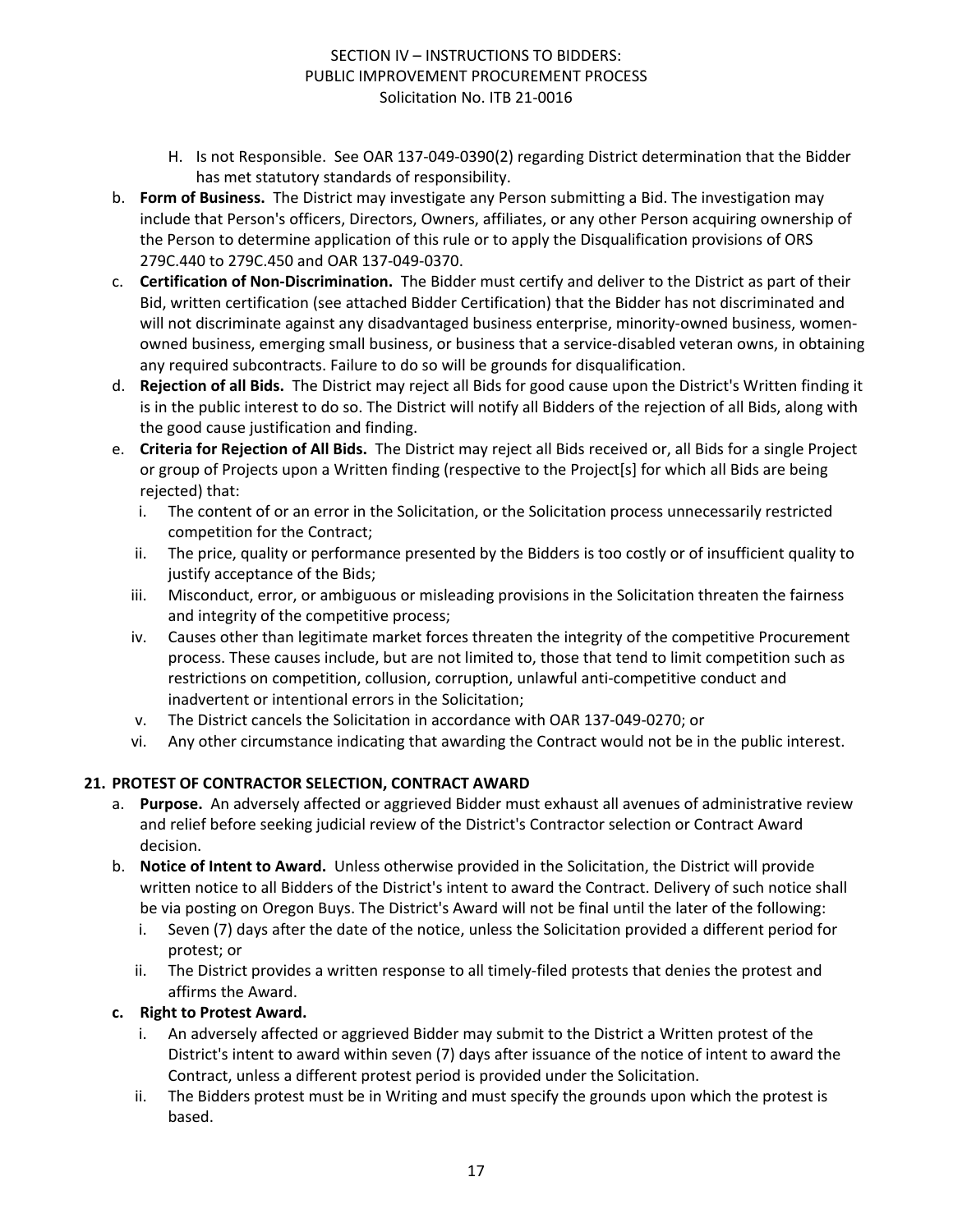- iii. A Bidder is adversely affected or aggrieved only if the Bidder is eligible for Award of the Contract as the Responsible Bidder submitting the lowest Responsive Bid and is next in line for Award, i.e., the protesting Bidder must claim and state specific reasons why all lower Bidders are ineligible for Award:
	- A. Because their Bids were non-responsive; or
	- B. The District committed a substantial violation of a provision in the Solicitation or of an applicable Procurement statute or administrative rule, and the protesting Bidder was unfairly evaluated and would have, but for such substantial violation, been the Responsible Bidder offering the lowest Responsive Bid.
- iv. The District will not consider a protest submitted after the time period established in this Rule or such different period as may be provided in the Solicitation.
- v. Notwithstanding all other applicable laws, rules, and processes that would allow the District to move forward with Contract Award and/or Work under Contracts resulting from this Solicitation, the District may, prior to resolution of any Protests received, award a Contract or Contracts that are not subject to such Protests.
- d. **Authority to Resolve Protests.** The District's Purchasing Manager will settle or resolve a written protest submitted in accordance with the requirements of this Rule.
- e. **Decision.** If a protest is not settled, the Superintendent, or designee, will promptly issue a written decision on the protest. Judicial review of this decision will be available if provided by statute.
- f. **Award.** The successful Bidder must promptly execute the Contract after the Award is final. The District will execute the Contract only after it has obtained all applicable required documents and approvals.

**22. BID COSTS**: The District is not liable for any costs incurred by the Bidder in its Bid preparation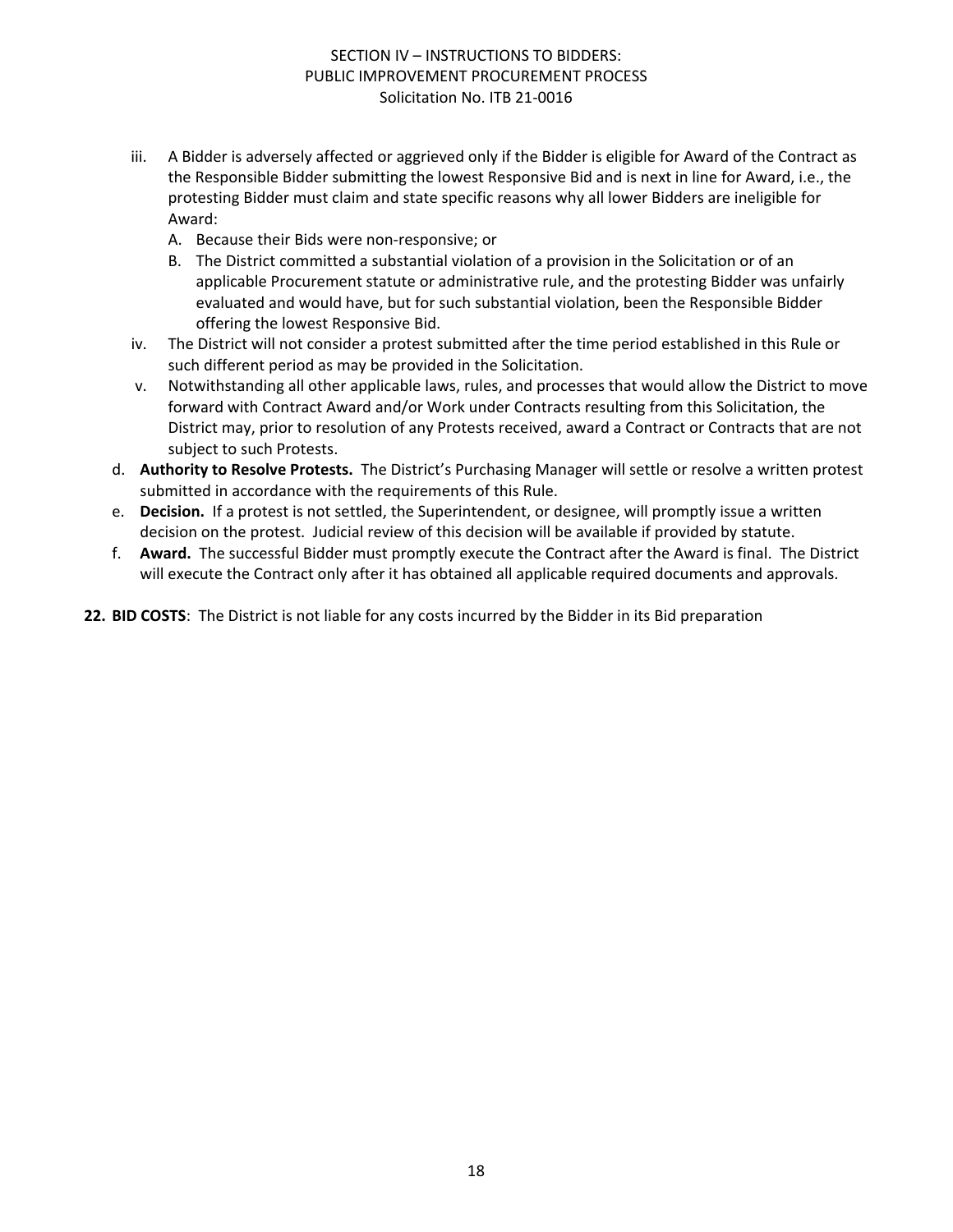#### **1. PUBLIC WORKS REQUIREMENTS**

This solicitation will result in a Contract for a Public Work subject to ORS 279C.800 to 279C.870 or the Davis-Bacon Act (40 U.S.C. 3141 et seq., if applicable). No Bid will be received or considered by the District unless the Bid contains a statement by the Bidder that the provisions of ORS 279C.800 to 279C.870 (prevailing wage rates paid to employees) or the Davis Bacon Act (40 U.S.C. 3141 et seq, if applicable) are to be complied with (see Bidder Certification).

#### **2. REGISTRATION REQUIREMENTS**

Bidders must be currently registered with the Construction Contractors Board as required by ORS 701.021, licensed by the Sate Landscape Contractors Board, as required by ORS 671.530, or licensed by the Department of Environmental Quality, as required by ORS 468A.710 (Air Quality) , if required, holding the proper registration for the work contemplated herein, at the time of Bid submittal. All Subcontractors participating in the project must be similarly registered with the Construction Contractors Board, State Landscape Contractors Board or Department of Environmental Quality, as required, at the time they propose to engage in subcontract work. The CCB registration requirements apply to all public works contracts unless superseded by federal law.

### **3. BOLI/PWR REQUIREMENTS**

All contractors and subcontractors will abide by the latest determination of the minimum wage rates as scheduled and published for this region by the U.S. Department of Labor and the Oregon Bureau of Labor and Industries and will abide by all amendments, decisions, and related regulations of these agencies. Specifically:

- a. The Contractor is required to pay workers not less than prevailing wage rates for the Region #2 through the contract period.
- b. If the Contractor fails to pay for labor and services the District can pay and will withhold these amounts from payments to the Contractor. OAR 839-025-0020(2)(a).
- c. The Contractor is required to pay weekly, holiday (including weekends) and daily overtime as required. OAR 839-025-0020(2)(b).
- d. The existing 'prevailing rate of wage' as published by the Oregon Bureau of Labor and Industries are the Prevailing Wage Rates for Public Works Contracts in Oregon effective January 1, 2022. They may be found at the following website: [http://www.oregon.gov/boli/WHD/PWR/Pages/pwr\\_state.aspx,](http://www.oregon.gov/boli/WHD/PWR/Pages/pwr_state.aspx) and are incorporated herein by this reference.

#### **4. BONDS: PERFORMANCE, PAYMENT AND PUBLIC WORKS**

#### **a. Performance and Payment Bonds.**

- i. Pursuant to ORS 279C.380, the Contractor must furnish bonds covering the faithful performance of the Contact and payment of obligations arising there under. Bonds are to be obtained through a company that is authorized and licensed by the Oregon Insurance Commissioner. The bonding company must be listed on the most current US Government Treasury list, Department Circular 570 or approved PRIOR TO BID SUBMISSION by the District. The cost of the Bonds must be included in the Contract Sum. The amount of each Bond must be equal to 100 percent of the Contract Sum. Performance and Payment Bonds must be the AIA A312 or as approved by the District.
- ii. Bonds must be effective from the Contract date through the Final Completion of the Contract.
- iii. Failure to adhere to these requirements may be grounds for rejection of the Bid.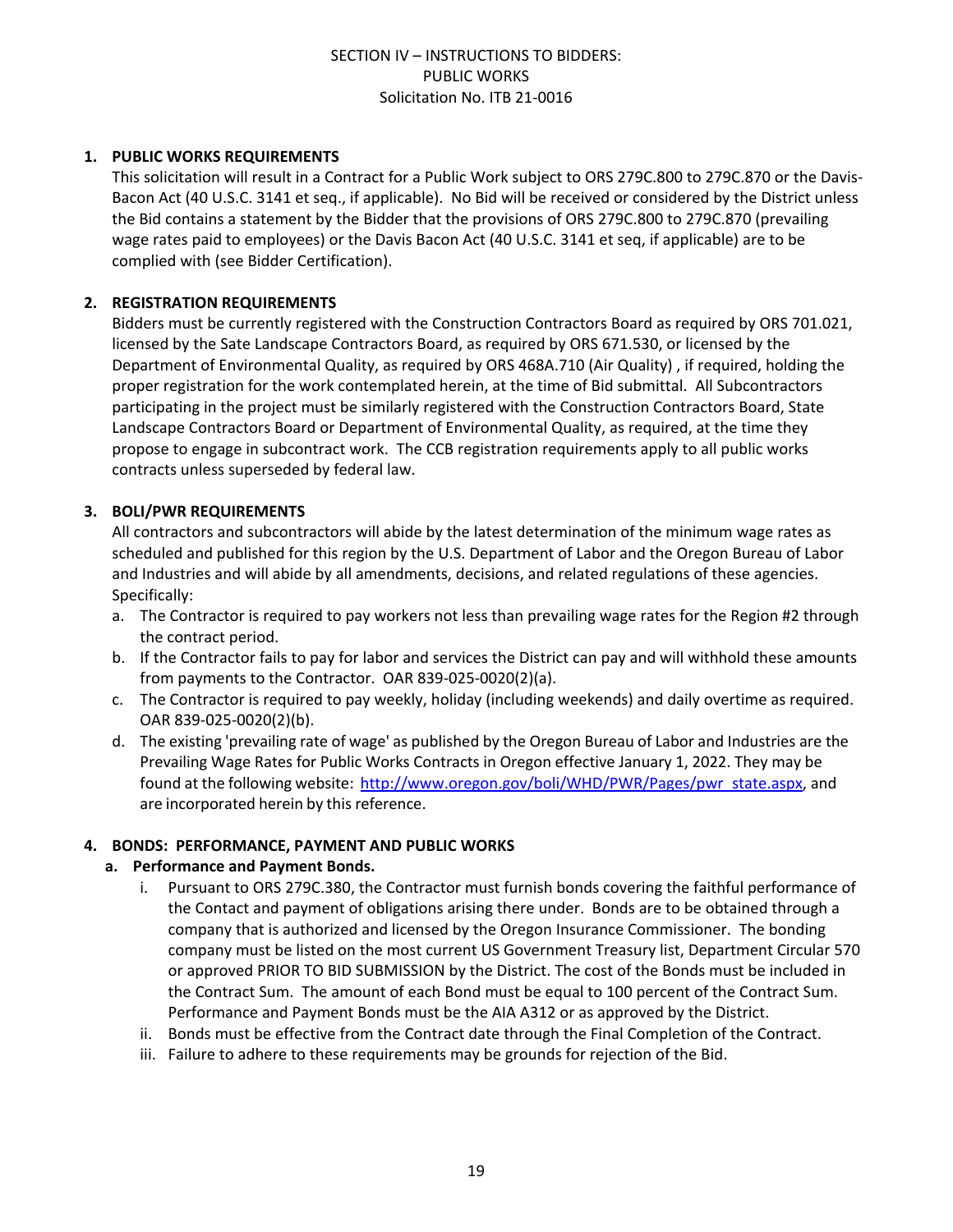#### **b. Public Works Bond.**

- i. Contractors who work on public works projects, subject to the PWR law, are required to file a \$30,000 Public Works Bond to be used exclusively for unpaid wages determined to be due by BOLI. Proof of this bond in effect must be provided to the District prior to Contract signing, after the award of this solicitation.
- ii. General Contractors are required to verify that subcontractors have filed a public works bond before permitting a subcontractor to start work on a project.
- iii. ORS 279C.836 provides exemptions from the bond requirements for certified disadvantaged, minority, women, service-disabled veteran owned or emerging small business enterprises. It is the Contractor's responsibility to notify the District if an exemption applies to the Contractor.
- iv. The Public Works Bond must be furnished by a surety company authorized to do business in Oregon
- c. **Time for Submission.** The apparent successful Bidder must promptly furnish the required performance security upon the District's request. If the Bidder fails to furnish the security as requested, the District may reject the Bid and award the Contract to the Responsible Bidder with the next lowest Responsive Bid, and, at the District's discretion, the Bidder must forfeit its Bid Bond.

### **5. SUBSTITUTE CONTRACTOR**

If the Contractor provided a performance bond, the District may afford the Contractor's surety the opportunity to provide a substitute Contractor to complete performance of the Contract. A substitute Contractor must perform all remaining contract Work and comply with all terms and conditions of the Contract, including the provisions of the performance bond and the payment bond. Such substitute performance does not involve the Award of a new Contract and will not be subject to the competitive procurement provisions of ORS Chapter 279C.

#### **6. FOREIGN CONTRACTOR**

If the Contract Price exceeds \$10,000 and the Contractor is a Foreign Contractor, the Contractor must promptly report to the Oregon Department of Revenue on forms provided by the Department of Revenue, the Contract Price, terms of payment, Contract duration and such other information as the Department of Revenue may require before final payment can be made on the Contract. A copy of the report must be forwarded to the District. The District will satisfy itself that the above requirements have been complied with before it issues final payment on the Contract.

## **7. CERTIFIED PAYROLL WITHHOLDING**

- a. If a prime contractor does not file certified payroll as required (at least once per month), the District will withhold 25% of amounts due to the prime contractor, in addition to any other required Retainage.
- b. If a first-tier subcontract does not file certified payroll reports as required, the prime contractor must withhold 25% of amounts due the first-tier subcontractor.
- c. Once certified payroll reports are submitted, the District or prime contractor are to pay amounts withheld within 14 days.
- d. Neither the District nor the prime contractor is required to verify the accuracy of the contents of the certified payroll reports.

## **8. DRUG TESTING REQUIREMENT**

ORS 279C.505(2) requires that all public improvement contracts contain a provision requiring contractors to demonstrate that an employee drug-testing program is in place. Bidders are therefore required to certify that they have an employee drug-testing program in place that applies to all employees and will maintain a drug-testing program at all times during the performance of the awarded Contract. Failure to maintain a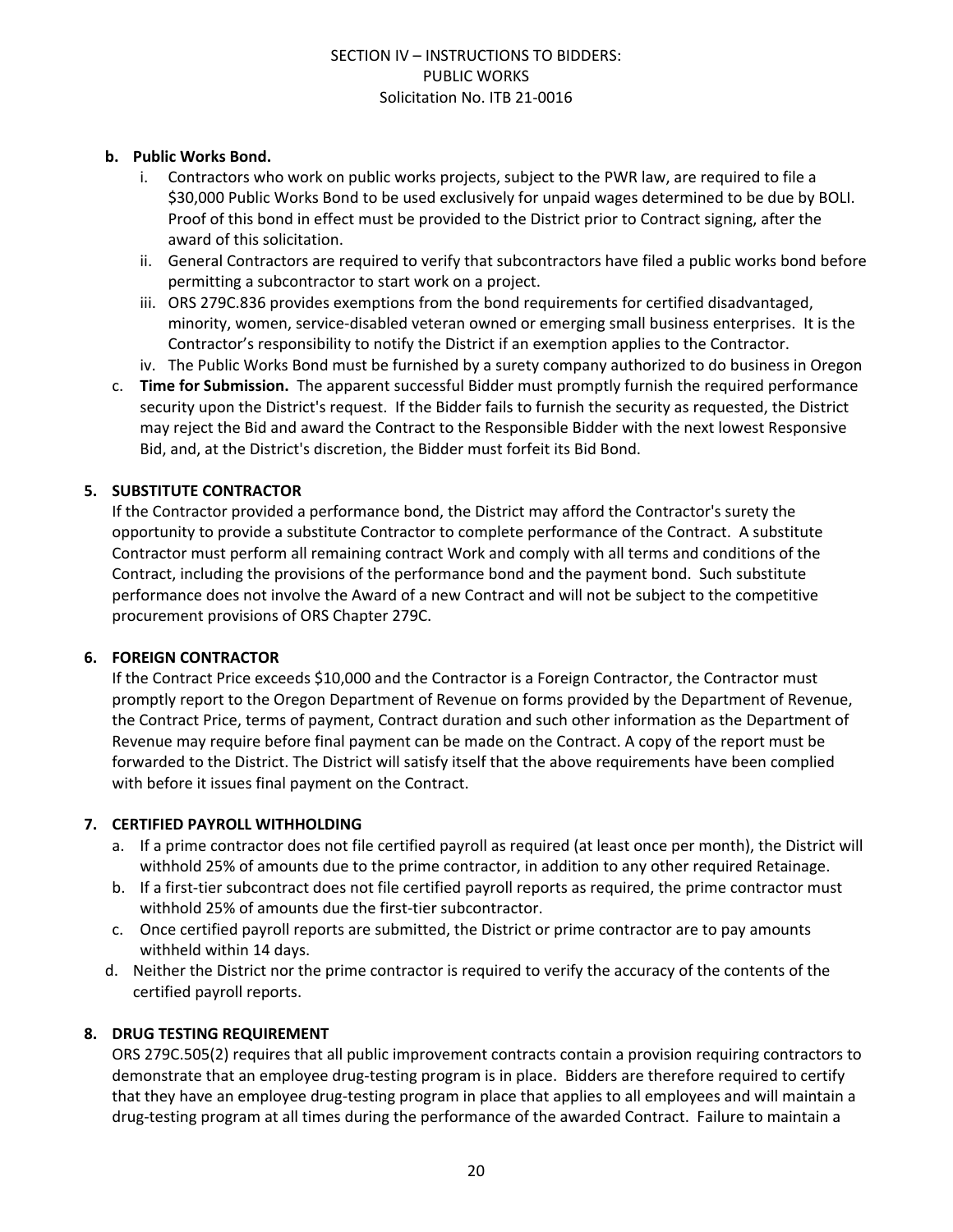program will constitute a material breach of contract. The use of drugs, alcohol, or any tobacco products is prohibited on all District property.

## **9. OTHER TERMS AND CONDITIONS:**

The Contractor must understand and agree to comply with the following:

- a. Provide prompt payment to all Persons supplying labor or material for the performance of the work; Pay all contributions or amounts due the Industrial Accident Fund; Not permit any lien or claim to be filed or prosecuted against the District; and Pay to the Department of Revenue all sums withheld from employees. (ORS 279C.505(1));
- b. Demonstrate that an employee drug testing program is in place. (ORS 279C.505(2));
- c. If the Contract calls for demolition Work described in ORS 279C.510(1), the Contractor is required to salvage or recycle construction and demolition debris, if feasible and cost-effective;
- d. If the Contract calls for lawn or landscape maintenance, the Contractor is required to compost or mulch yard waste material at an approved site, if feasible and cost effective (ORS 279C.510(2);
- e. If the Contractor fails, neglects or refuses to pay promptly a person's claim for labor or services provided to the contractor or a subcontractor, the District may pay the amount of the claim to the person that provides the labor or services and charge the amount of the payment against funds due or to become due the contractor, as set forth in ORS 279C.515(1);
- f. If the Contractor or a first-tier subcontractor fails, neglects or refuses to pay a person that provides labor or materials in connection with the public improvement contract within 30 days after receiving payment from the contracting agency or a contractor, the contractor or first-tier subcontractor owes the person the amount due plus interest charges. (ORS 279C.515(2));
- g. If the Contractor or a subcontractor fails, neglects or refuses to pay a person that provides labor or materials in connection with the public improvement contract, the person may file a complaint with the Construction Contractors Board, unless payment is subject to a good faith dispute as defined in ORS 279C.580. (ORS 279C.515(3));
- h. Abide by maximum hours of labor and overtime, as set forth in ORS 279C.520(1);
- i. Provide employer notice to employees of hours and days that employees may be required to work, as set forth in ORS 279C.520(2);
- j. Abide by environmental and natural resources regulations (ORS 279C.525);
- k. Make required payments for medical care and certain services related to sickness and injury to employees, as set forth in ORS 279C.530(1);
- l. Understand all employers, including Contractor, that employ subject workers who work under this Contract in the State of Oregon must comply with ORS 656.017 and provide the required Workers' Compensation coverage, unless such employers are exempt under ORS 656.126. Contractor must ensure that each of its subcontractors complies with these requirements. (ORS 279C.530(2));
- m. Abide by maximum hours, holidays and overtime (ORS 279C.540);
- n. Abide by time limitation on claims for overtime (ORS 279C.545);
- o. Pay prevailing wage rates, including subcontractors (ORS 279C.800 to 279C.870);
- p. File required BOLI Public Works bond(s) including subcontractors, as set forth in ORS 279C.830(2);
- q. Follow Retainage rules (ORS 279C.550 to 279C.570);
- r. Abide by prompt payment policy, progress payments, rate of interest (ORS 279C.570);
- s. Maintain relations with subcontractors (ORS 279C.580);
- t. Make notice of claim (ORS 279C.605);
- u. Provide Affidavit of Compliance with the Oregon tax laws in accordance with ORS 305.385; and
- v. Certify that all subcontractors performing Work described in ORS 701.005(2) (i.e., construction Work) will be registered with the Construction Contractors Board, licensed by the State Landscape Contractors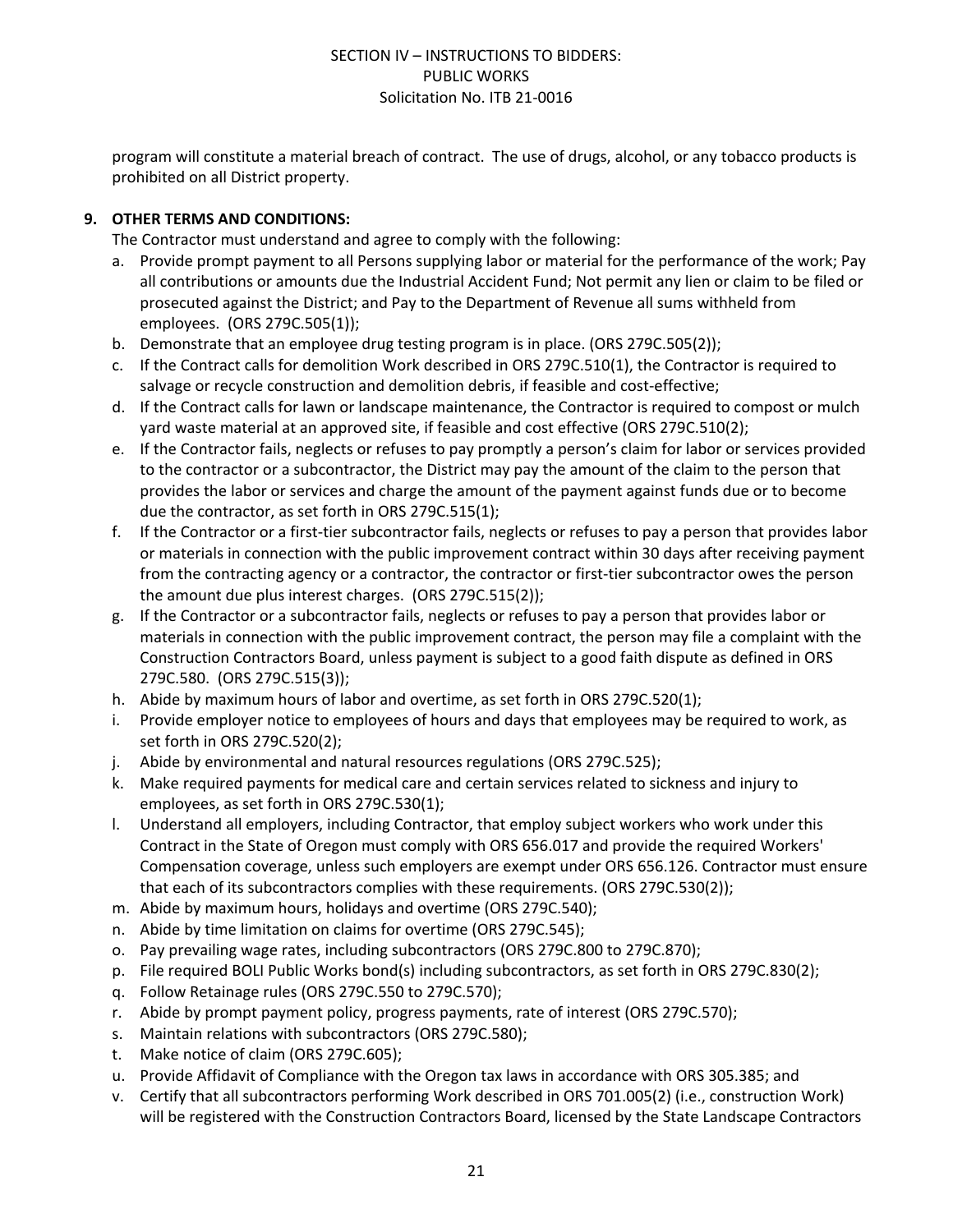Board in accordance with ORS 701.021 to 701.050, or licensed under ORS 468A.720 (Air Quality), if required, before the subcontractors commence Work under the Contract.

- w. Assignment or Transfer Restricted. Unless otherwise provided in the Contract, the Contractor must not assign, sell, dispose of, or transfer rights, or delegate duties under the Contract, either in whole or in part, without the District's prior Written consent. Unless otherwise agreed by the District in Writing, such consent will not relieve the Contractor of any obligations under the Contract. Any assignee or transferee will be considered the agent of the Contractor and be bound to abide by all provisions of the Contract. If the District consents in Writing to an assignment, sale, disposal or transfer of the Contractor's rights or delegation of Contractor's duties, the Contractor and its surety, if any, must remain liable to the District for complete performance of the Contract as if no such assignment, sale, disposal, transfer or delegation had occurred unless the District otherwise agrees in Writing.
- x. In accordance with OAR 333-01901030, all persons engaged to provide goods and/or services at a school or school-based program which takes place at or in school facilitates **and who has direct/indirect contact with students**, must be vaccinated against COVID-19 or have a documented medical or religious exception. Unvaccinated persons, regardless of exception status, may not perform work which takes place at or in school facilities if they may have direct/indirect contact with students.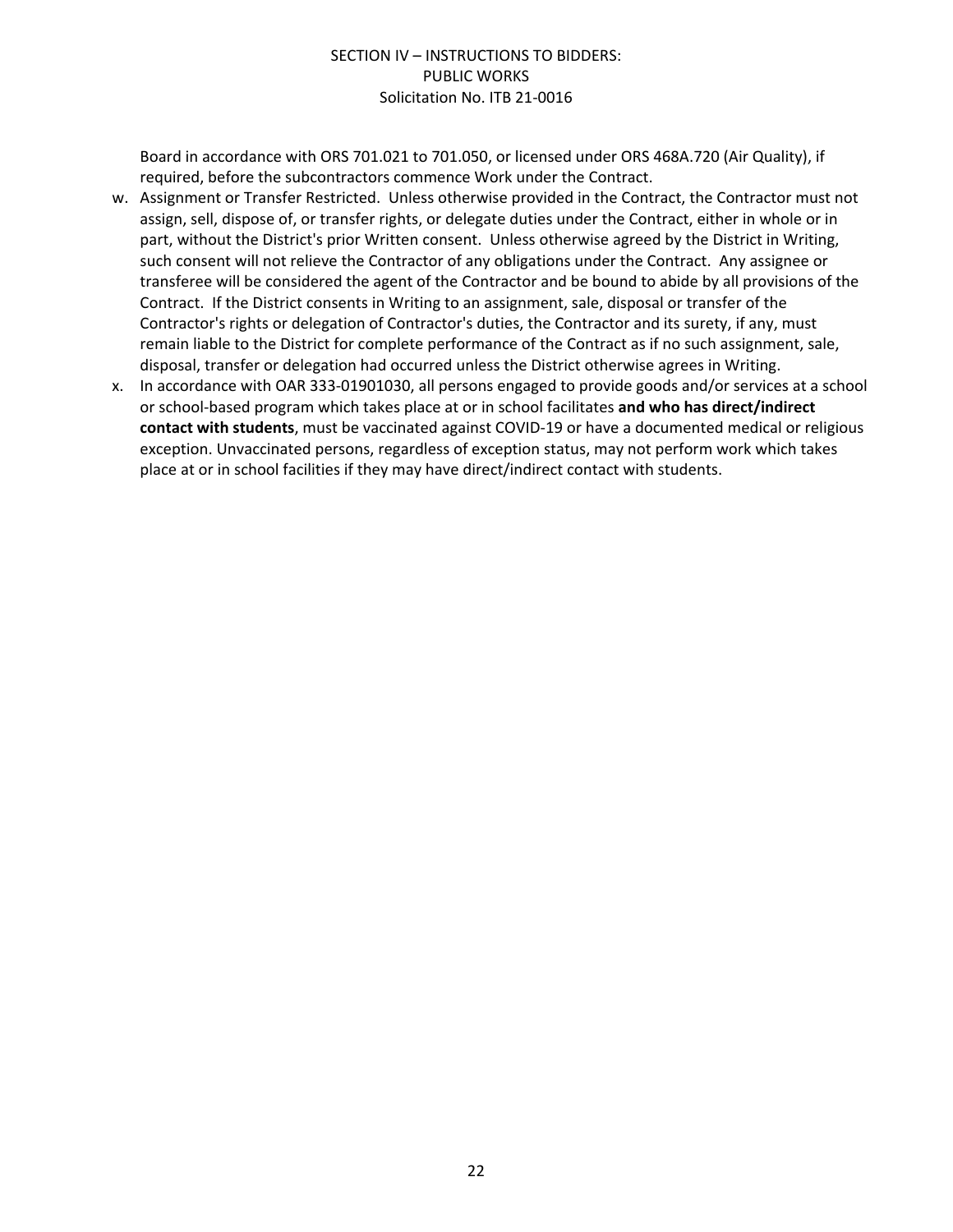## SECTION V – ATTACHMENTS Solicitation No. ITB 21-0016

#### **1. BID PREPARATION:**

- a. Bidder must complete and return as its Bid, the required Affidavit, Certifications and Forms included as Attachments to this Solicitation. (See Attached Bid Submission Checklist)
- b. Failure to complete, **sign**, and submit these and any other document(s) as requested or required in accordance with this Solicitation may be grounds to declare the Bid nonresponsive.

#### **2. FORMS**

- a. The attached forms are to be included in Bid.
- b. Copies of the included forms (See Attached Bid Submission Checklist) are to be completed and submitted by the Bidder along with other required documents as required by the Instructions to Bidders.
- c. **References.** If the Bidder has performed any project or work with the District in the last ten (10) years, one of the references must be from the Bidder's most recent contract with the District.

#### **3. FORM OF AGREEMENT**

The form of construction agreement to be used between the District and the General Contractor for the Project is the AIA Document A101-2017 and AIA Document A201-2017 as issued by the Beaverton School District. Any references and/or requirements of the General Contractor to the District must apply to subcontractors' requirements to the District and General Contractor. A sample Copy of the AIA Document A101-2017 and AIA Document A201-2017 as issued by Beaverton School District are included herein.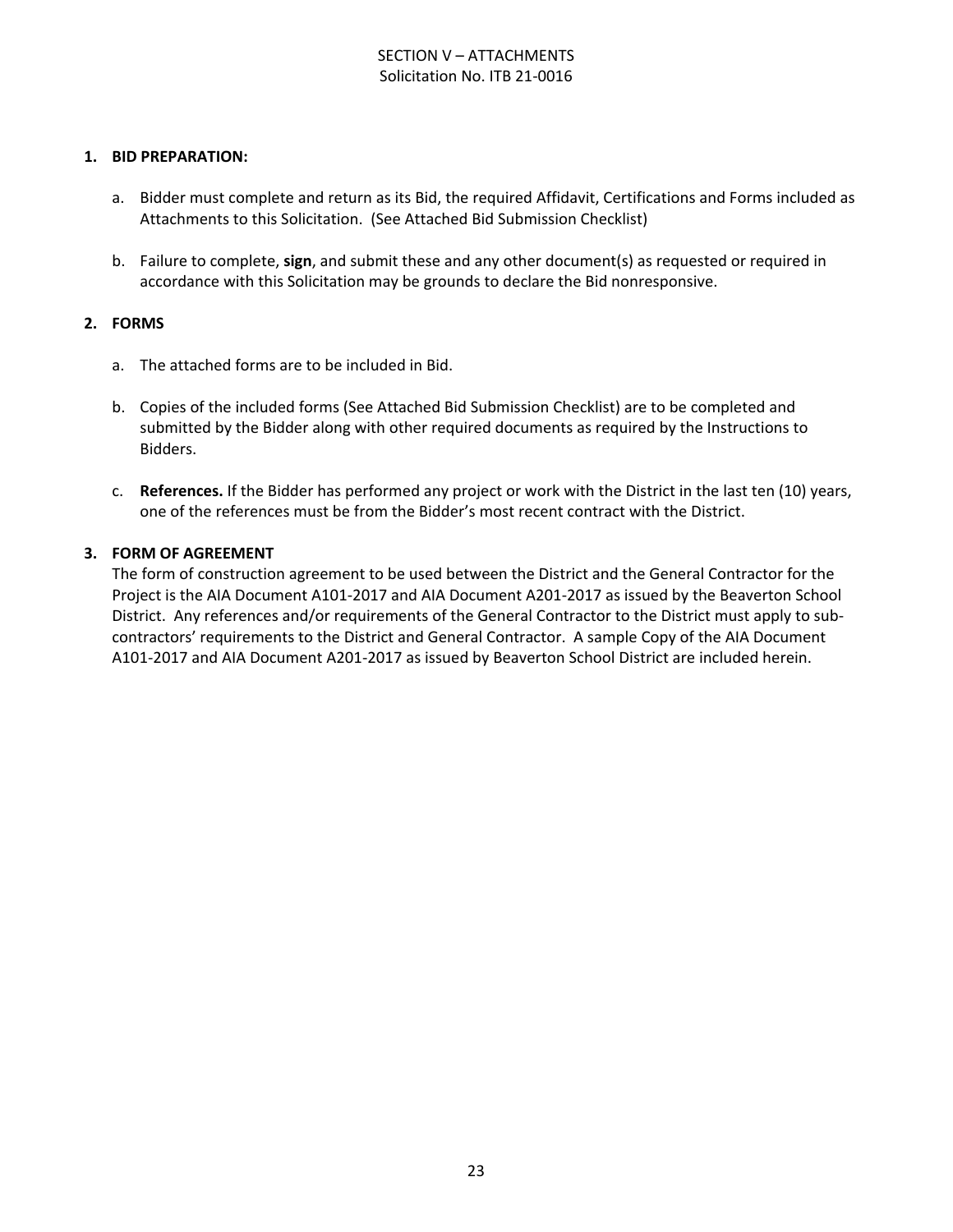#### SECTION V – ATTACHMENTS Solicitation No. ITB 21-0016

## **BID SUBMISSION CHECKLIST**

#### **ALL AFFIDAVITS, CERTIFICATIONS, FORMS AND BID CONTENT REQUIREMENTS AS SPECIFIED IN SECTION V MUST BE INCLUDED AS PART OF THE BID.**

#### **\_\_\_\_ REQUIRED AFFIDAVIT, CERTIFICATIONS AND FORMS**

The following affidavit, certifications and forms must be completed **and signed** by the person authorized to represent the Bidder regarding all matters related to the Bid and authorized to bind the Bidder to the agreement. Failure to submit any of the required, completed, **and signed** affidavits/certifications/forms may be grounds to declare the Bid nonresponsive.

|  | BIDDER CERTIFICATION - This serves as the cover sheet for your Bid. (Attachment A)                         |
|--|------------------------------------------------------------------------------------------------------------|
|  | BID SCHEDULES. (Attachment B)                                                                              |
|  | BID SECURITY (Bid Bond). (Attachment C)                                                                    |
|  | AFFADAVIT OF NON-COLLUSION / COMPLIANCE WITH TAX LAWS. (Attachment D)                                      |
|  | NON-CONFLICT OF INTEREST CERTIFICATION. (Attachment E)                                                     |
|  | BIDDER RESPONSIBILITY FORM - All Pages. (Attachment F)                                                     |
|  | BIDDER REFERENCE FORMS – Include the # specified on the form. See SECTION V Paragraph 2.<br>(Attachment G) |
|  | FIRST-TIER SUBCONTRACTOR DISCLOSURE FORM (Attachment H)                                                    |
|  |                                                                                                            |

The Bidder is **encouraged** to use the following attachment to identify their Bid. It is provided for the Bidder's convenience and is **NOT** required.

The following attachment(s) are **NOT** to be returned with the Bid. Bidders must review the content of these attachment(s).

**\_\_\_\_\_\_\_\_\_\_\_\_\_\_\_\_\_\_\_\_\_\_\_\_\_\_\_\_\_\_\_\_\_\_\_\_\_\_\_\_\_\_\_\_\_\_\_\_\_\_\_\_\_\_\_\_\_\_\_\_\_\_\_\_\_\_\_\_\_\_\_\_\_\_\_\_\_\_\_\_\_\_\_\_\_\_\_\_**

- ATTACHMENT I Sample AIA A101 Contract and AIA A201 General Conditions
- ATTACHMENT J Drawings
- ATTACHMENT K Specifications
- ATTACHMENT L During Solicitation Substitution Request Form

ATTACHMENT M Covid Attestation Form (Required for Contract Execution/Awarded Bidder)

This checklist is provided for the Bidder's convenience in assembling their Bid and is NOT required to be returned with the Bid.

**\_\_\_\_\_\_\_\_\_\_\_\_\_\_\_\_\_\_\_\_\_\_\_\_\_\_\_\_\_\_\_\_\_\_\_\_\_\_\_\_\_\_\_\_\_\_\_\_\_\_\_\_\_\_\_\_\_\_\_\_\_\_\_\_\_\_\_\_\_\_\_\_\_\_\_\_\_\_\_\_\_\_\_\_\_\_\_\_\_\_\_**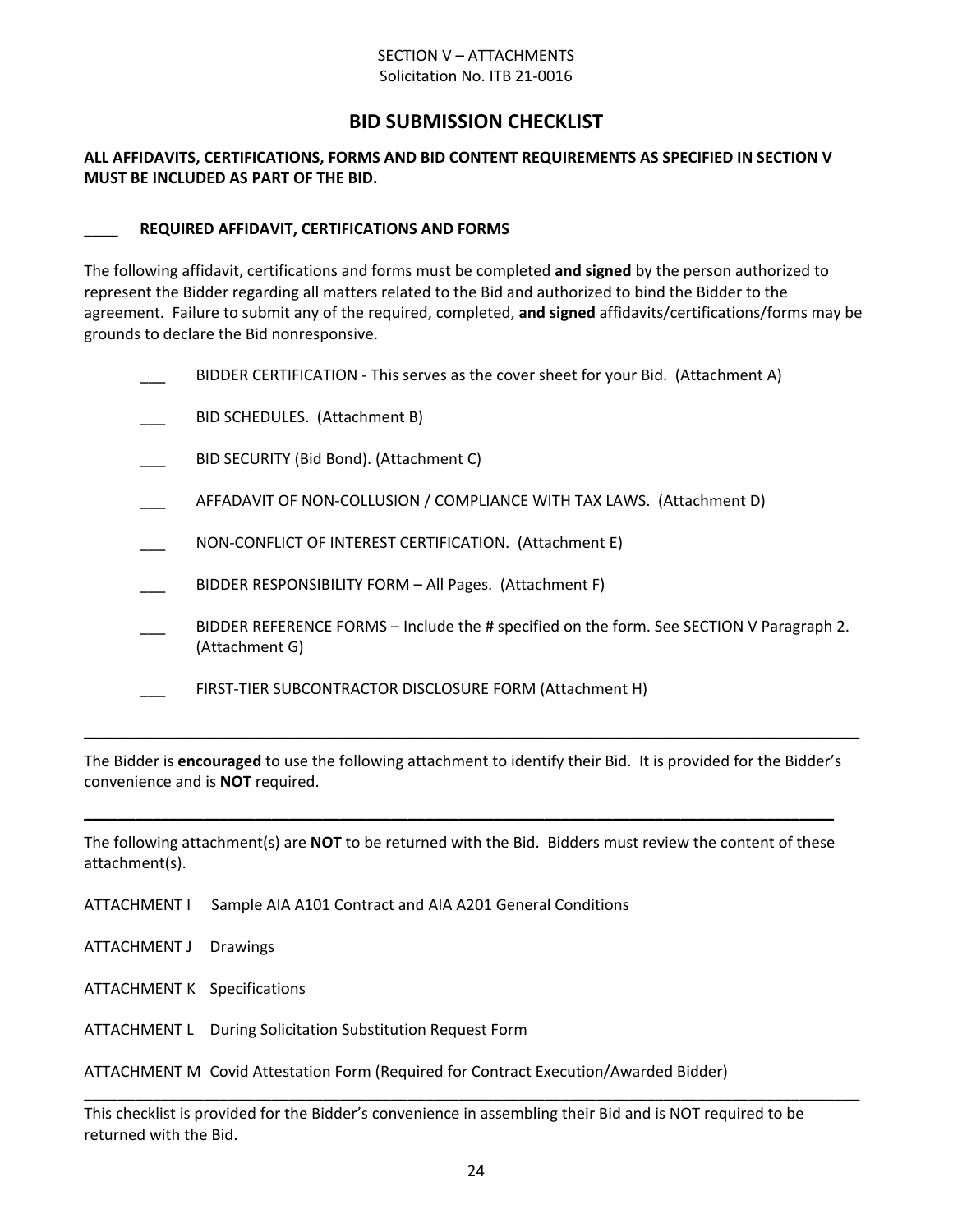

## **BIDDER CERTIFICATION**

|                          |                        | 20                                |
|--------------------------|------------------------|-----------------------------------|
| Sign                     |                        |                                   |
| Name:                    | (Please type or print) | Phone: __________________________ |
| Title:                   |                        |                                   |
|                          |                        |                                   |
|                          |                        |                                   |
| <b>Physical Address:</b> |                        |                                   |
| City, State, Zip:        |                        |                                   |

- 1. The Bidder certifies that he or she has read and understands the Drawings, Specifications, Addenda, Contract and all other documents pertaining to this Project.
- 2. The Bidder, having become completely familiar with the local conditions and legal requirements affecting the cost of Work at the place where Work is to be executed, and having carefully examined the site conditions as they currently exist, agrees to provide all labor, materials, plant, equipment, transportation and other facilities and services as necessary and/or required to execute all of the Work described by the aforesaid documents will be provided and within the time specified.
- 3. The Bidder acknowledges that the Project Milestones in Section II STATEMENT OF WORK includes certain specific dates. These dates must be adhered to unless modified by mutual agreement between Contractor and the Owner. All dates indicate 5:00 PM Pacific Time.

The Bidder agrees to complete the work within the number of calendar days as stipulated in the Contract and to meet the Milestones and Specific Dates set forth above and acknowledges that his/her failure to achieve Completion by these stipulated dates, or by any Owner authorized extension thereto, subjects the Bidder to liquidated damages for failure to perform, as further defined in the Contracts.

- 4. The Bidder agrees to execute the formal Contract within five (5) days from date of Notice of Acceptance of this Bid. In the event the undersigned fails or neglects to execute the Contract and the undersigned is considered having abandoned the Contract by the Owner, the Bid security will be forfeited.
- 5. The Bidder acknowledges that he or she that signs this Bid is fully authorized to sign on behalf of the firm listed and to fully bind the firm listed to all conditions and provisions thereof.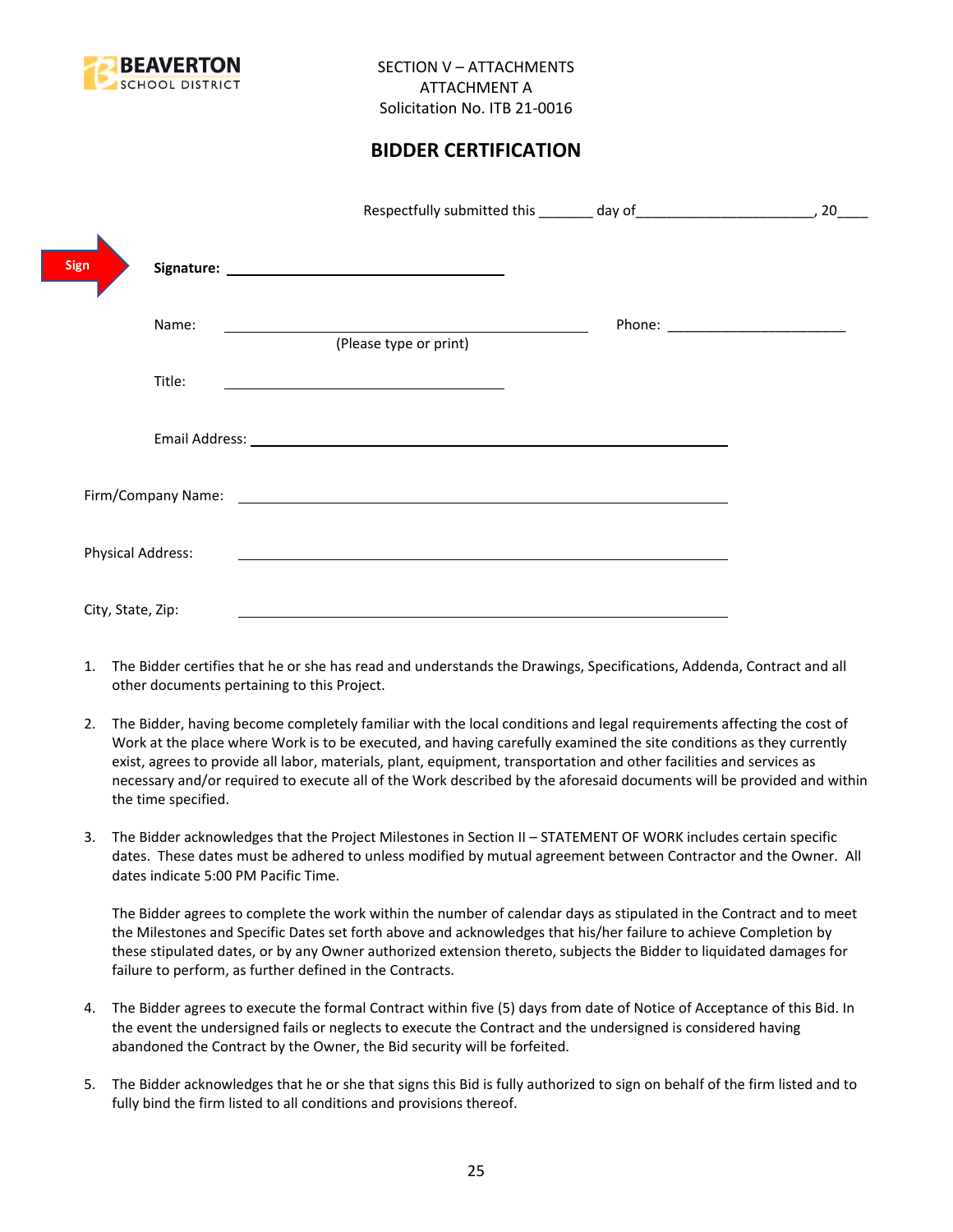

## SECTION V – ATTACHMENTS ATTACHMENT A Solicitation No. ITB 21-0016

- 6. The Bidder certifies that Bidder has complied or will comply with all requirements of local, state, and national laws, and that no legal requirement has been or will be violated in making or accepting this Bid.
- 7. The Bidder is registered with the Construction Contractors Board, or is licensed by the State Landscape Contractors Board, or licensed under ORS 468A.720 (Air Quality), if required. License Number\_\_\_\_\_\_\_\_\_\_\_\_\_\_\_\_\_\_\_\_\_\_. (The District will not receive or consider a Bid for a Public Improvement unless the Bidder is registered with the Construction Contractors Board, or is licensed by the State Landscape Contractors Board).
- 8. The Bidder, pursuant to ORS 279A.120 (1), (check one) is\_\_\_\_\_\_\_\_/is not\_\_\_\_\_\_\_\_\_\_\_ a resident Bidder. If not, indicate State of residency and the state of residency
- 9. The Bidder certifies that the required Statutory Public Works Bond has been filed with the Construction Contractor's Board.
- 10. The Bidder agrees to be bound by and will comply with the provisions of Prevailing Wage Laws ORS 279C.800 through ORS 279C.870 or the Davis-Bacon Act (40 U.S.C. 3141 et seq., if applicable).
- 11. The Bidder certifies that it has not discriminated and will not discriminate, in violation of ORS 279A.110, against any disadvantaged business enterprise, minority-owned business, women-owned business, emerging small business, or business that a service-disabled veteran owns in obtaining any required subcontract.
- 12. The Bidder agrees to comply with Oregon tax laws in accordance with ORS 305.385.
- 13. Any Bid of a contractor or subcontractor listed on BOLI's List of Ineligibles will be rejected.
- 14. The Bidder acknowledges receipt of the following Addenda: (List by number and date appearing on Addendum.)

| Addendum Number | Date | Addendum Number | Date |
|-----------------|------|-----------------|------|
|                 |      |                 |      |
|                 |      |                 |      |
|                 |      |                 |      |

This solicitation will result in a Contract for a Public Work subject to ORS 279C.800 to 279C.870.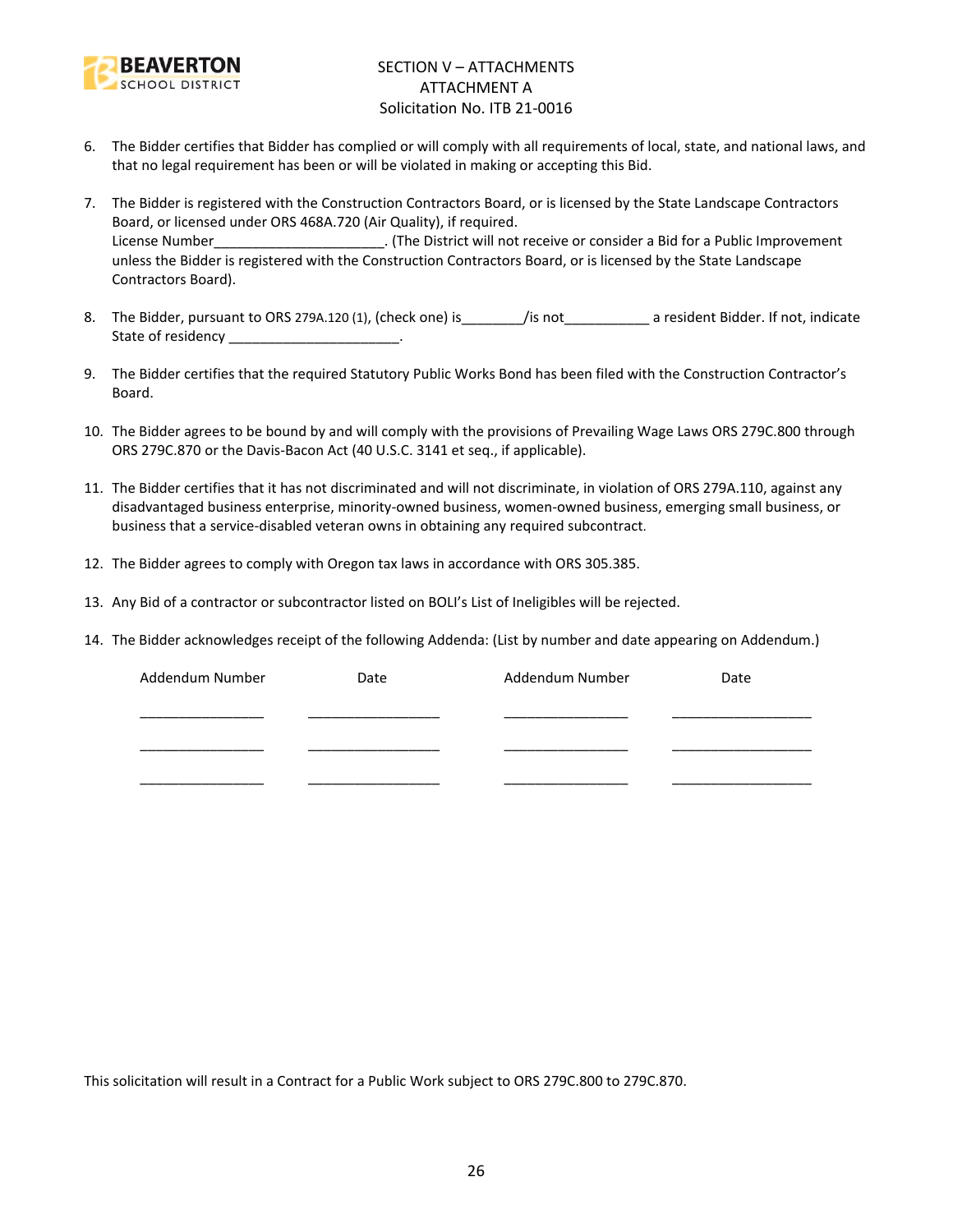## **BID SCHEDULE**

| TOTAL BASE BID: (Basis of Award) including the Work as defined in the Project Manual, Drawings and Addenda<br>(if any), the TOTAL SUM OF: |                                                                                         |                                                                                                                                                                                                                                       |  |  |
|-------------------------------------------------------------------------------------------------------------------------------------------|-----------------------------------------------------------------------------------------|---------------------------------------------------------------------------------------------------------------------------------------------------------------------------------------------------------------------------------------|--|--|
|                                                                                                                                           |                                                                                         |                                                                                                                                                                                                                                       |  |  |
|                                                                                                                                           |                                                                                         | Add Alternate 1: Lobby 100: Demolish existing floor finishes (carpet, stone) and replace with polished concrete.                                                                                                                      |  |  |
|                                                                                                                                           |                                                                                         |                                                                                                                                                                                                                                       |  |  |
| fixture.                                                                                                                                  |                                                                                         | Add Alternate 2: Various Locations: Replace existing linear pendant light fixture with new linear pendant light                                                                                                                       |  |  |
|                                                                                                                                           |                                                                                         |                                                                                                                                                                                                                                       |  |  |
|                                                                                                                                           |                                                                                         | Add Alternate 3: Upgrade existing Trane BMS (building management system) to latest version.                                                                                                                                           |  |  |
|                                                                                                                                           |                                                                                         |                                                                                                                                                                                                                                       |  |  |
|                                                                                                                                           | Deductive Alternate 1: Break Room 220: Existing casework to remain as is.               |                                                                                                                                                                                                                                       |  |  |
|                                                                                                                                           |                                                                                         | <u>DOLLARS (\$NAND CONSUMING THE SECOND CONSUMING TO DELEVAN AND THE SECOND CONSUMING THE SECOND CONSUMING THE SECOND CONSUMING THE SECOND CONSUMING THE SECOND CONSUMING THE SECOND CONSUMING THE SECOND CONSUMING THE SECOND CO</u> |  |  |
| <b>UNIT PRICING</b>                                                                                                                       |                                                                                         |                                                                                                                                                                                                                                       |  |  |
|                                                                                                                                           | Quantity: Per 1 Box                                                                     | Unit Price 1: Replacement of acoustical tile ceiling panels. Include all Materials and Labor.                                                                                                                                         |  |  |
|                                                                                                                                           |                                                                                         |                                                                                                                                                                                                                                       |  |  |
|                                                                                                                                           | location per location. Include all Materials and Labor.<br>Quantity: Per each instance. | Unit Price 2: Electrical and data junction box for perimeter furniture, up to 6' away from existing                                                                                                                                   |  |  |
|                                                                                                                                           |                                                                                         |                                                                                                                                                                                                                                       |  |  |

**NOTE: Contractor will be required to develop a schedule of values for payment and accounting purposes prior to the initial request for payment in a form acceptable to the District.**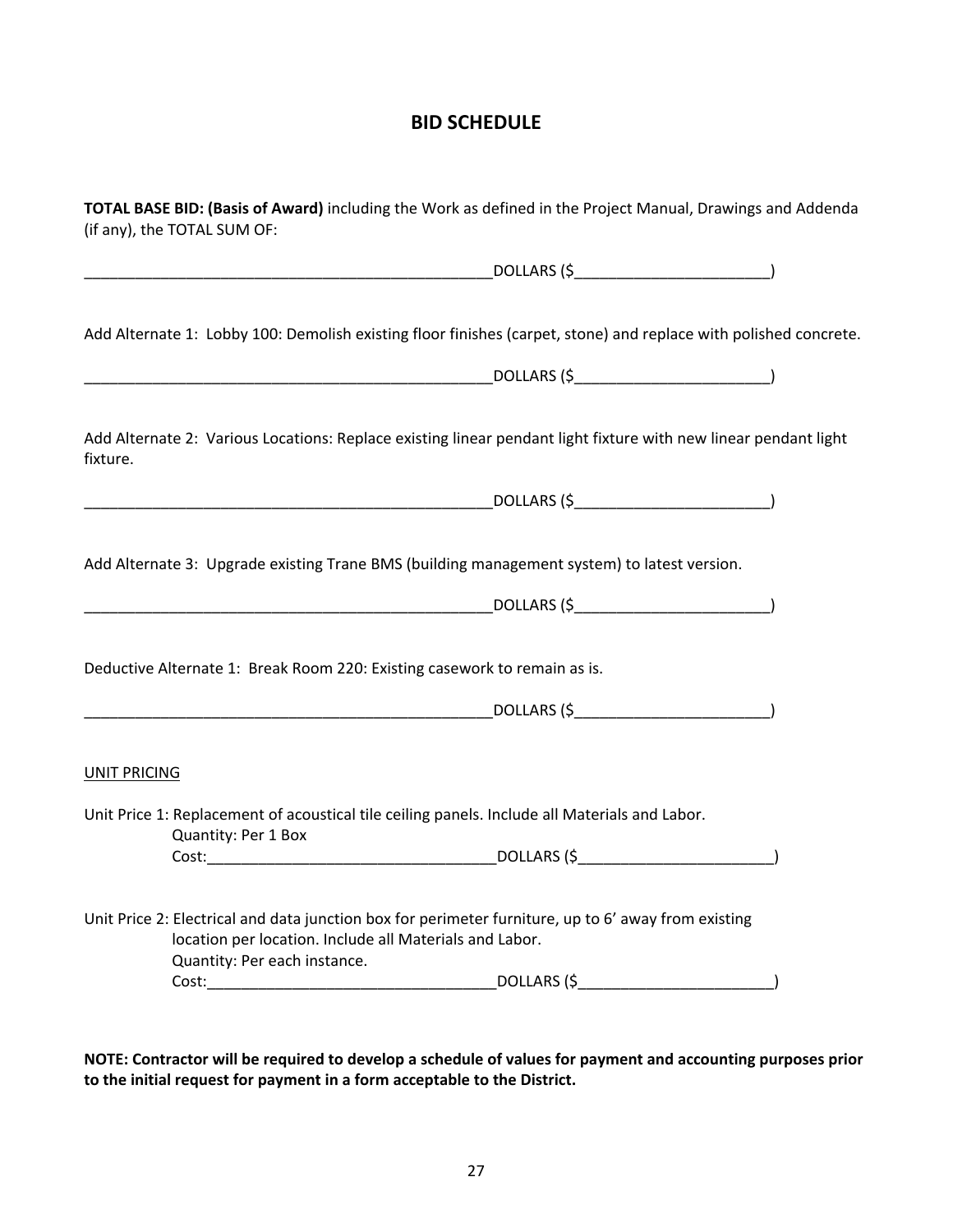

#### **BID BOND**

(Contractor)

THIS DOCUMENT HAS IMPORTANT LEGAL CONSEQUENCES: CONSULTATION WITH AN ATTORNEY IS ENCOURAGED WITH RESPECT TO ITS COMPLETION OR MODIFICATION.

KNOW ALL MEN BY THESE PRESENTS, that we \_\_\_\_\_\_\_\_\_\_\_\_\_\_\_\_\_\_\_\_\_\_\_\_\_\_\_\_\_\_\_\_\_\_\_\_\_\_\_\_\_\_\_

*(Here insert full name and address or legal title of Contractor)*

As Principal, hereinafter called the Principal, and \_\_\_\_\_\_\_\_\_\_\_\_\_\_\_\_\_\_\_\_\_\_\_\_\_\_\_\_

\_\_\_\_\_\_\_\_\_\_\_\_\_\_\_\_\_\_\_\_\_\_\_\_\_\_\_\_\_\_\_\_\_\_\_\_\_\_\_\_\_

*(Here insert full name and address or legal title of Surety)*

a Corporation duly organized under the laws of the State of Oregon as Surety, hereinafter called the Surety, are held and firmly bound unto Beaverton School District No. 48J, 16550 SW Merlo Road, Beaverton, OR 97003, as Obligee, hereinafter called the Obligee, in the sum of five percent of dollars (\$) amount Bid (5%), for the payment of which sum well and truly to be made, the said Principal and the said Surety, bind ourselves, our heirs, executors, administrators, successors and assigns, jointly and severally, firmly by these presents.

WHEREAS, the Principal has submitted a Bid for \_\_\_\_\_\_\_\_\_\_\_\_\_\_\_\_\_\_\_\_\_\_\_\_\_\_\_\_\_\_\_\_\_

NOW, THEREFORE, if the Obligee shall accept the Bid of the Principal and the Principal shall enter into a Contract with the Obligee in accordance with the terms of such Bid, and give such bond or bonds as may be specified in the Contract Documents with good and sufficient surety for the faithful performance of such Contract and for the prompt payment of labor and material furnished in the prosecution thereof, or in the event of the failure of the Principal to enter such Contract and give such bond or bonds, if the Principal shall pay to the Obligee the difference not to exceed the penalty hereof between the amount specified in said Bid and such larger amount for which the Obligee may in good faith contract with another party to perform the Work covered by said Bid, then this obligation shall be null and void, otherwise to remain in full force and effect.

\_\_\_\_\_\_\_\_\_\_\_\_\_\_\_\_\_\_\_\_\_\_\_\_\_\_\_\_\_\_\_\_\_\_\_\_\_\_\_\_\_

\_\_\_\_\_\_\_\_\_\_\_\_\_\_\_\_\_\_\_\_\_\_\_\_\_\_\_\_\_\_\_\_\_\_\_\_\_\_\_\_\_

Signed and sealed this \_\_\_\_\_ day of \_\_\_\_\_\_\_\_\_\_\_, 20\_\_\_\_.

(Witness) (Principal) (Seal)

(Title)

\_\_\_\_\_\_\_\_\_\_\_\_\_\_\_\_\_\_\_\_\_\_\_\_\_\_\_\_\_\_\_\_\_\_\_ \_\_\_\_\_\_\_\_\_\_\_\_\_\_\_\_\_\_\_\_\_\_\_\_\_\_\_\_\_\_\_\_\_\_\_\_\_\_\_\_\_

(Witness) (Surety) (Seal)

\_\_\_\_\_\_\_\_\_\_\_\_\_\_\_\_\_\_\_\_\_\_\_\_\_\_\_\_\_\_\_\_\_\_\_ \_\_\_\_\_\_\_\_\_\_\_\_\_\_\_\_\_\_\_\_\_\_\_\_\_\_\_\_\_\_\_\_\_\_\_\_\_\_\_\_\_

(Title)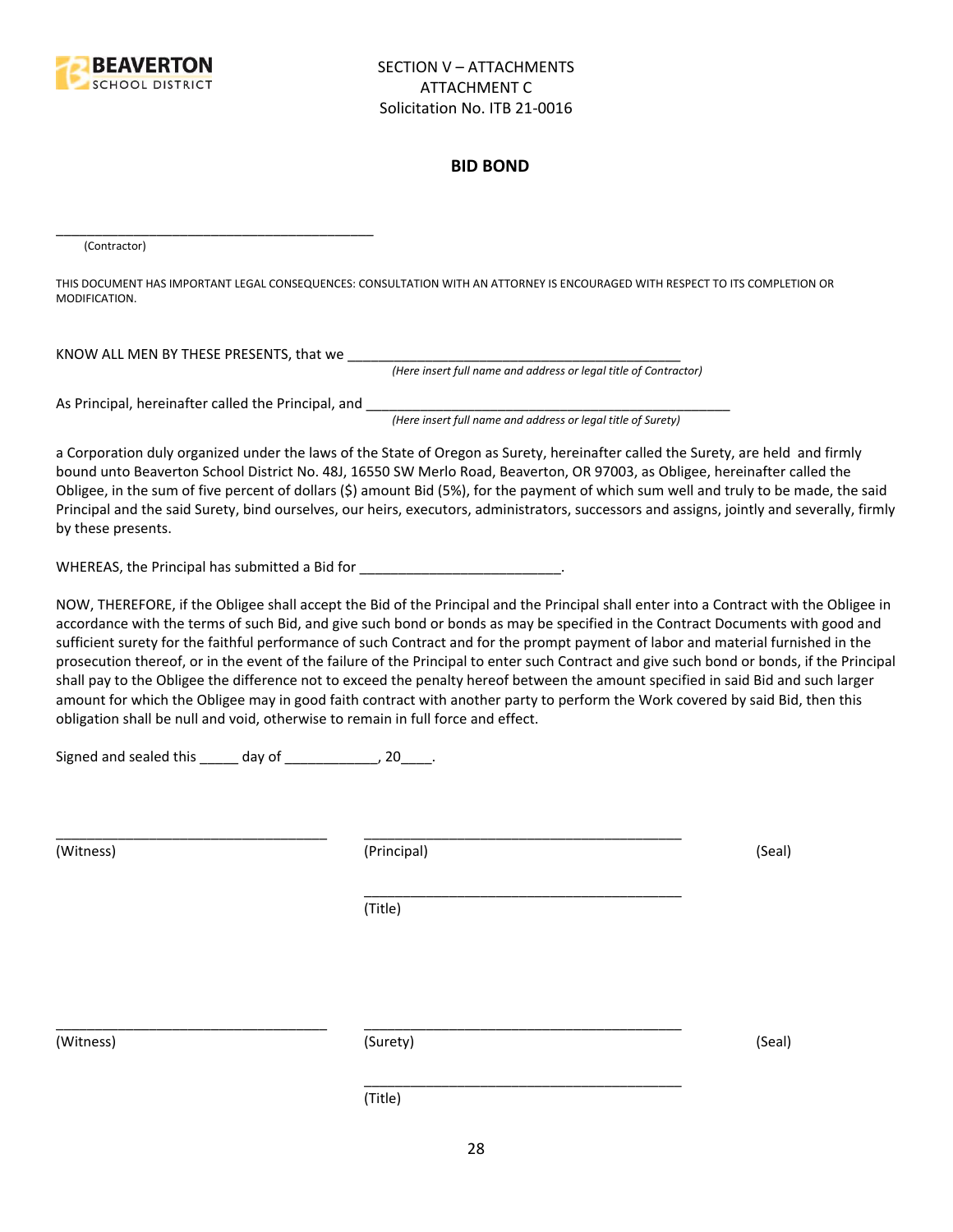

## **AFFIDAVIT OF NON-COLLUSION / COMPLIANCE WITH TAX LAWS**

(Bidder)

I state that:

(1) The correct taxpayer identification numbers are:

\_\_\_\_\_\_\_\_\_\_\_\_\_\_\_\_\_\_\_\_\_\_\_\_\_\_\_\_\_\_\_\_\_\_\_\_\_\_

- A. Federal Employer ID Number (EIN): \_\_\_\_\_\_\_\_\_\_\_\_\_\_\_\_ B. Employer's Oregon ID Number: \_\_\_\_\_\_\_\_\_\_\_\_\_\_\_\_
- (2) Bidder is not subject to backup withholding because (i) Bidder is exempt from backup withholding, (ii) Bidder has not been notified by the IRS that Bidder is subject to backup withholding as a result of a failure to report all interest or dividends, or (iii) the IRS has notified Bidder that Bidder is no longer subject to backup withholding;
- (3) The price(s) and amount of this Bid must be arrived at independently and without consultation, communication or agreement with any other Supplier, Bidder or potential Bidder, except as disclosed on the attached appendix.
- (4) That neither the price(s) nor the amount of this Bid, and neither the approximate price(s) nor approximate amount of this Bid, will be disclosed to any other firm or person who is a Bidder or potential Bidder, and they will not be disclosed before Contract award.
- (5) No attempt has been made or will be made to induce any firm or person to refrain from proposing on this Solicitation, or to submit any noncompetitive Bid or other complementary Bid.
- (6) The Bid of my firm is made in good faith and not pursuant to any agreement or discussion with, or inducement from, any firm or person to submit a complementary or other noncompetitive Bid.
- (7) \_\_\_\_\_\_\_\_\_\_\_\_\_\_\_\_\_\_\_\_\_\_\_\_\_\_\_\_\_\_\_\_\_\_\_\_\_\_\_\_\_ (name of firm), its affiliates, subsidiaries, officers, directors and employees are not currently under investigation by any governmental agency and have not in the last four years been convicted of or found liable for any act prohibited by State or Federal law in any jurisdiction, involving conspiracy or collusion with respect to proposing on any public contract, except as described in the attached appendix.

I state that **I state that**  $\blacksquare$  (name of firm) understands and acknowledges that the above representations are material and important, and will be relied on by the Beaverton School District in awarding the contract(s) for which this Bid is submitted. I understand and my firm understands that any misstatement in this affidavit is and will be treated as fraudulent concealment from the Beaverton School District of the true facts relating to the submission of Bids for this contract. I am authorized to act on behalf of Bidder, and have authority and knowledge regarding Bidder's payment of taxes, and to the best of my knowledge, Bidder is not in violation of any Oregon tax laws, including, without limitation, those tax laws listed in ORS 305.380(4); the elderly rental assistance program under ORS 310.630 to 310.706; and any local taxes administered by the Oregon Department of Revenue under ORS 305.620.

| (Affiant's Signature)            |        |                        |
|----------------------------------|--------|------------------------|
| <b>STATE OF OREGON</b>           |        |                        |
|                                  |        |                        |
| Signed and sworn to before me on |        | by                     |
|                                  | (date) | (Affiant's name)       |
|                                  |        |                        |
|                                  |        | My Commission Expires: |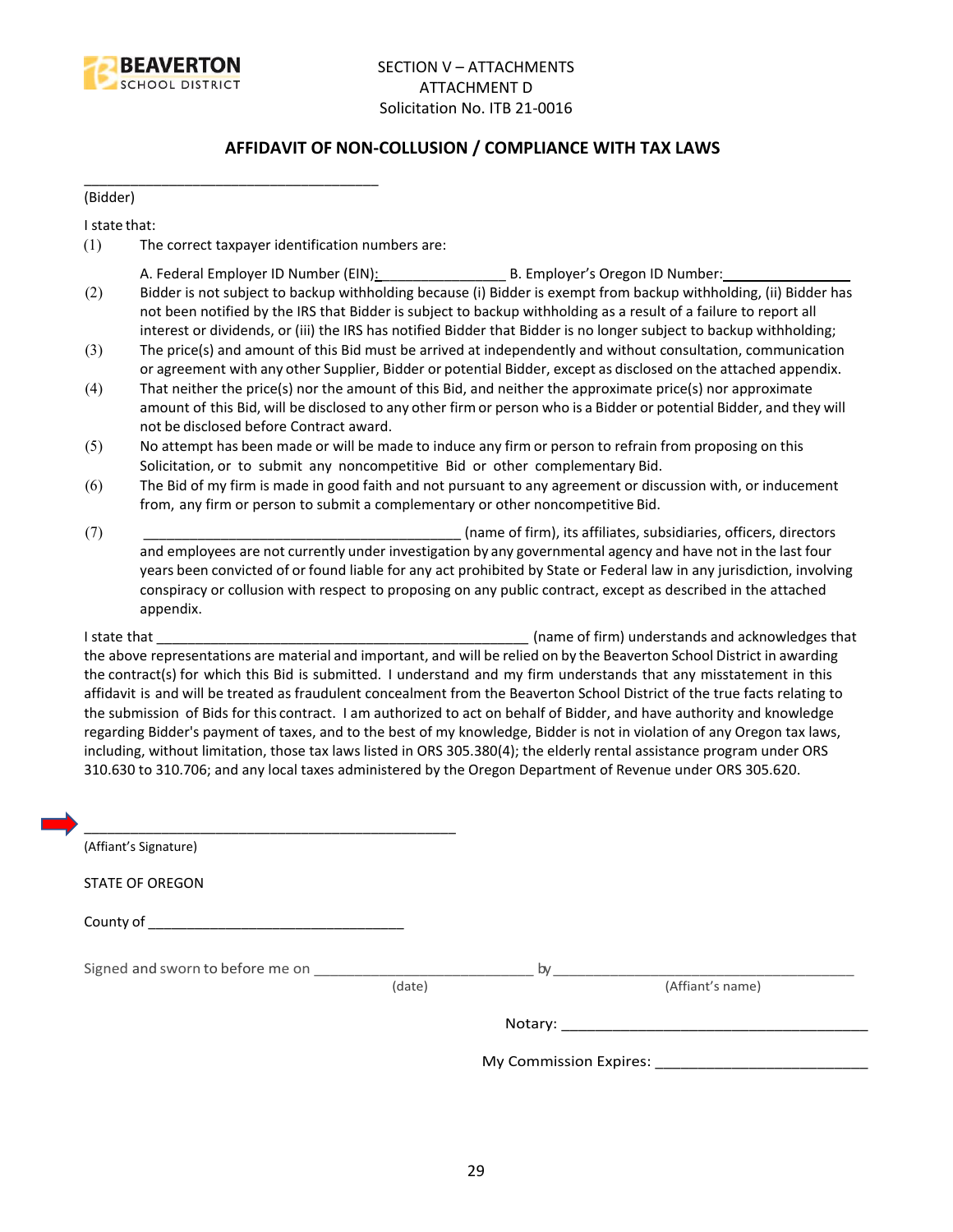

## **NON-CONFLICT OF INTEREST CERTIFICATION**

**Issuing Agency:** Beaverton School District

I, the contract of the contract of the contract of the contract of the hereby certify I have read the statement defining conflict of interest as quoted below; that I understand the statement; that no conflict of interest exists as therein defined, which precludes an impartial Bid/Proposal to be submitted by myself or the entity/company for which the Bid/Proposal is submitted, and that if such a conflict should arise, I will immediately notify the Beaverton School District and disqualify my Bid/Proposal.

**"NO OFFICER, EMPLOYEE, OR AGENT OF THE BIDDER/PROPOSER HAS ANY PERSONAL FINANCIAL INTEREST, DIRECT OR INDIRECT, IN THE OPERATION OF THE BEAVERTON SCHOOL DISTRICT OR WITH ANY PARTY CONNECTED WITH THE OREGON SCHOOL AND DISTRICT IMPROVEMENT NETWORK, DIRECTLY OR INDIRECTLY."**

| Signature: |                    |                        |  |
|------------|--------------------|------------------------|--|
| Name:      |                    |                        |  |
| Title:     |                    | (Please type or print) |  |
|            |                    |                        |  |
|            | Firm/Company Name: | (Please type or print) |  |
| Date:      |                    |                        |  |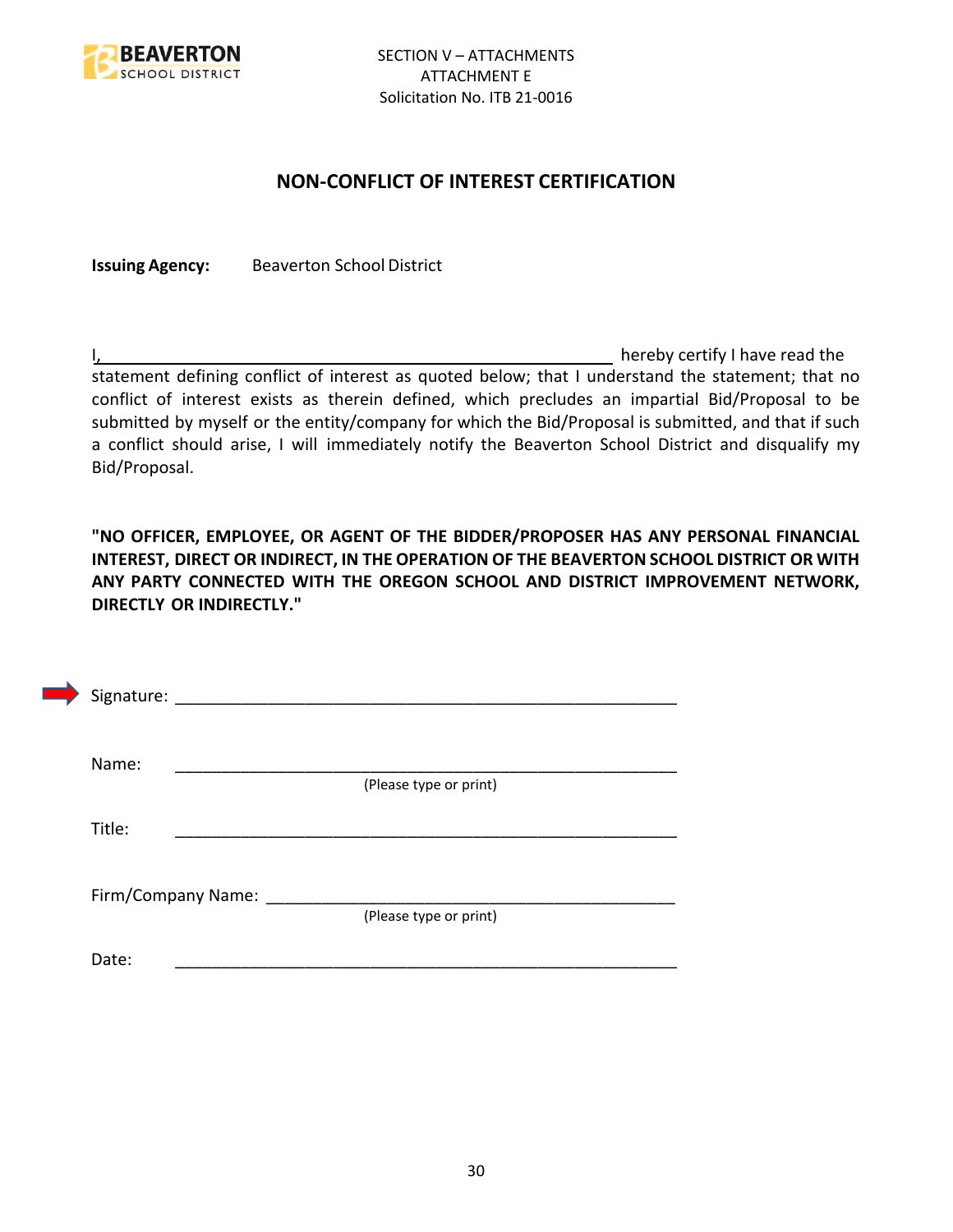

## **BIDDER RESPONSIBILITY FORM (CONTRACTOR'S QUALIFICATIONS AND FINANCIAL INFORMATION)**

## **DECLARATION AND SIGNATURES**

The undersigned hereby declares that the he or she is duly authorized to complete and submit this Bidder Responsibility Form and that the statements contained herein are true and correct as of the date set forth below. Incomplete, incorrect or misleading information will be reason for a determination by the District of Bidder nonresponsibility. The District may determine Bidder Responsibility on a Project-by-Project basis.

| Date:         |                                                             |
|---------------|-------------------------------------------------------------|
| Signature:    | the control of the control of the control of the control of |
| Name:         |                                                             |
|               | (Please type or print)                                      |
| Title:        |                                                             |
|               | (Please type or print)                                      |
| Firm/Company: |                                                             |
|               | (Please type or print)                                      |
| CCB#:         |                                                             |

## **Instructions**

- **1. The information provided in this form is part of the District's inquiry concerning Bidder responsibility. Please print clearly or type.**
- **2. If you need more space, use plain paper. Submit completed form with Bid response.**
- **3. Answer all questions. Submission of a form with unanswered questions, incomplete or illegible answers may result in a finding that the Bidder is not a responsible Bidder.**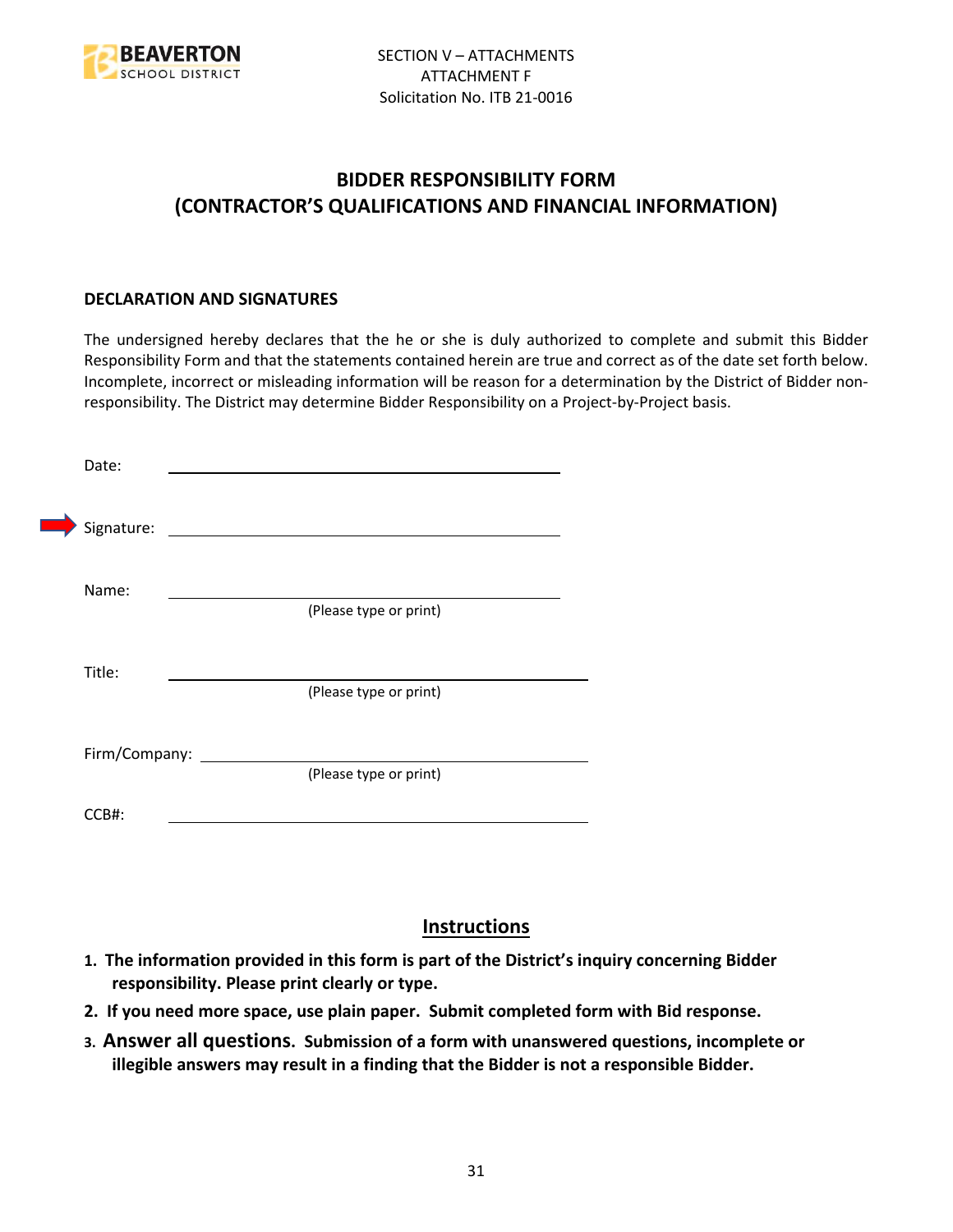

## **CURRENT CONTRACTS IN FORCE**

| <b>ITEM</b>             | <b>CONTRACT 1</b>               |                 | <b>CONTRACT 2</b>             |                 |
|-------------------------|---------------------------------|-----------------|-------------------------------|-----------------|
| A. Work Location        |                                 |                 |                               |                 |
| B. Scope of Work;       |                                 |                 |                               |                 |
| Check box:              | New Construction                | Re-Construction | New Construction              | Re-Construction |
| C. Contract Amount      | \$                              |                 | \$                            |                 |
| D. Change Order Amount  | \$                              |                 | \$                            |                 |
| E. % Completed          |                                 | $\%$            |                               | $\%$            |
| F. Est. Completion Date |                                 |                 |                               |                 |
| G. Owner's Name         |                                 |                 |                               |                 |
| H. Owner Contact        |                                 |                 |                               |                 |
| I. Telephone            | $\overline{(}$<br>$\mathcal{E}$ |                 | $\lambda$<br>$\overline{ }$   |                 |
| J. E-Mail Address       |                                 |                 |                               |                 |
|                         | <b>CONTRACT 3</b>               |                 |                               |                 |
| <b>ITEM</b>             |                                 |                 | <b>CONTRACT 4</b>             |                 |
| A. Work Location        |                                 |                 |                               |                 |
| B. Scope of Work;       |                                 |                 |                               |                 |
| Check box:              | New Construction                | Re-Construction | New Construction              | Re-Construction |
| C. Contract Amount      | \$                              |                 | \$                            |                 |
| D. Change Order Amount  | \$                              |                 | \$                            |                 |
| E. % Completed          |                                 | $\%$            |                               | $\%$            |
| F. Est. Completion Date |                                 |                 |                               |                 |
| G. Owner's Name         |                                 |                 |                               |                 |
| H. Owner Contact        |                                 |                 |                               |                 |
| I. Telephone            | $\overline{(\ }$<br>$\lambda$   |                 | $\lambda$<br>$\overline{(\ }$ |                 |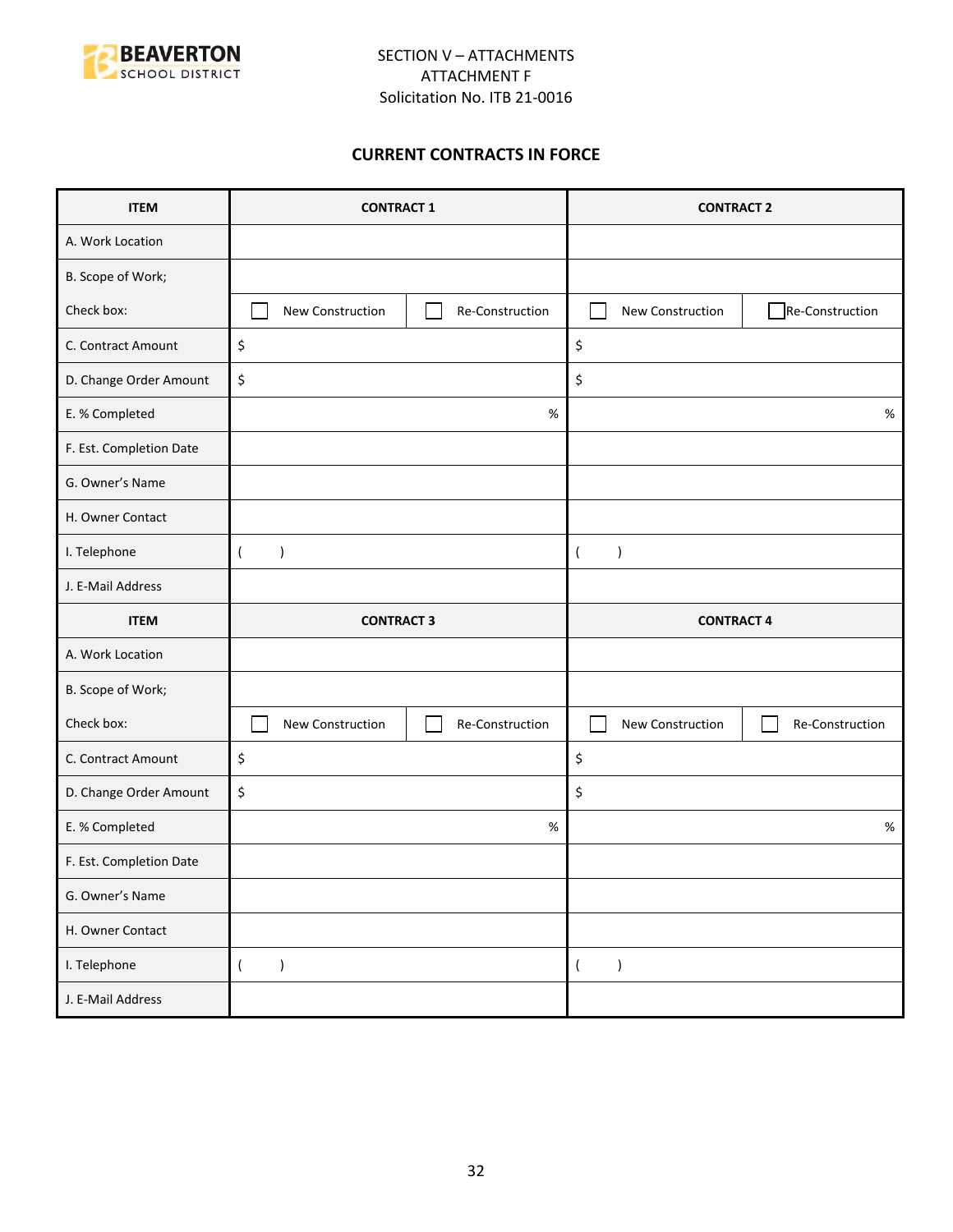

## **LARGEST SIMILAR JOBS YOU HAVE COMPLETED IN THE LAST FIVE YEARS AS THE PRIME CONTRACTOR**

| <b>ITEM</b>            | <b>CONTRACT 1</b> |                 | <b>CONTRACT 2</b> |                 |
|------------------------|-------------------|-----------------|-------------------|-----------------|
| A. Work Location       |                   |                 |                   |                 |
| B. Scope of Work;      |                   |                 |                   |                 |
| Check box:             | New Construction  | Re-Construction | New Construction  | Re-Construction |
| C. Contract Amount     | \$                |                 | \$                |                 |
| D. Change Order Amount | \$                |                 | \$                |                 |
| E. % Completed         |                   | %               |                   | %               |
| F. Completion Date     |                   |                 |                   |                 |
| G. Owner's Name        |                   |                 |                   |                 |
| H. Owner Contact       |                   |                 |                   |                 |
| I. Telephone           |                   |                 |                   |                 |
| J. E-Mail Address      |                   |                 |                   |                 |

## **LIST COMPANIES FROM WHOM YOU OBTAIN SURETY BONDS**

| <b>ITEM</b>                                 | <b>SURETY COMPANY 1</b>                                                                                                                      | <b>SURETY COMPANY 2</b>                                                                                                                                                                                                        |  |
|---------------------------------------------|----------------------------------------------------------------------------------------------------------------------------------------------|--------------------------------------------------------------------------------------------------------------------------------------------------------------------------------------------------------------------------------|--|
| A. Company Name                             |                                                                                                                                              |                                                                                                                                                                                                                                |  |
| <b>B. Contact's Name</b>                    |                                                                                                                                              |                                                                                                                                                                                                                                |  |
| C. Telephone                                |                                                                                                                                              |                                                                                                                                                                                                                                |  |
| D. Fax                                      |                                                                                                                                              |                                                                                                                                                                                                                                |  |
| E. E-Mail Address                           |                                                                                                                                              |                                                                                                                                                                                                                                |  |
| PRESENT AMOUNT OF BONDING<br>COVERAGE (\$): | HAS YOUR APPLICATION FOR SURETY BOND<br>EVER BEEN DECLINED (If Yes, please provide<br>detailed information in Remarks)<br> NO<br><b>IYES</b> | DURING THE PAST 2 YEARS, HAVE YOU BEEN CHARGED<br>WITH A FAILURE TO MEET THE CLAIMS OF YOUR<br>SUBCONTRACTORS OR SUPPLIERS (If Yes, please provide<br>detailed information in Remarks)<br>  YES<br>$\overline{\phantom{1}}$ NO |  |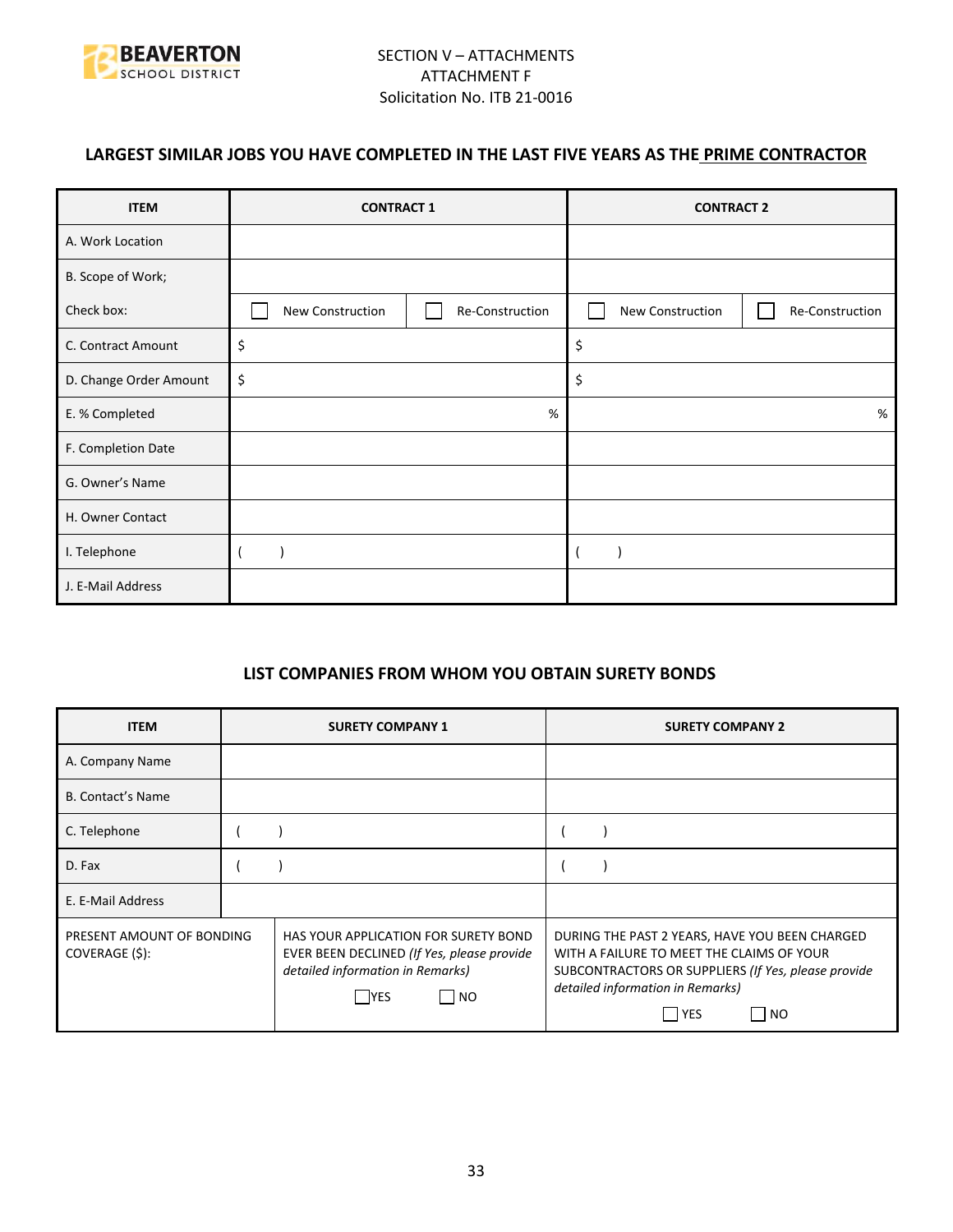

## **RELIABILITY**

| Has your company ever been declared in breach of any contract for unperformed or defective work? $\Box$ Yes.<br>No.                                                                                                                                                                                           |
|---------------------------------------------------------------------------------------------------------------------------------------------------------------------------------------------------------------------------------------------------------------------------------------------------------------|
| If "yes", explain.                                                                                                                                                                                                                                                                                            |
|                                                                                                                                                                                                                                                                                                               |
|                                                                                                                                                                                                                                                                                                               |
| Has any employee or agent of your company ever been convicted of a criminal offense arising out of obtaining, attempting<br>to obtain, or performing a public or private contract or subcontract?<br>$\Box$ Yes.<br>No.                                                                                       |
| If "yes," explain.                                                                                                                                                                                                                                                                                            |
|                                                                                                                                                                                                                                                                                                               |
| Has any employee or agent of your company been convicted under state or federal law of embezzlement, theft, forgery,<br>bribery, falsification or destruction of records, receiving stolen property or any other offense indicating a lack of business<br>integrity or business honesty?<br>No.<br>$ $   Yes. |
| If "yes," explain.                                                                                                                                                                                                                                                                                            |
|                                                                                                                                                                                                                                                                                                               |
| Has your company or any employee or agent of your company been convicted under state or federal antitrust laws?<br>Yes.<br>No.                                                                                                                                                                                |
| If "yes," explain.                                                                                                                                                                                                                                                                                            |
|                                                                                                                                                                                                                                                                                                               |
| Has any Officer or Partner of your organization ever been an Officer or Partner of another Organization that failed to complete<br>Yes.<br>a construction contract?<br>No.                                                                                                                                    |
| If "yes," explain.                                                                                                                                                                                                                                                                                            |
|                                                                                                                                                                                                                                                                                                               |
|                                                                                                                                                                                                                                                                                                               |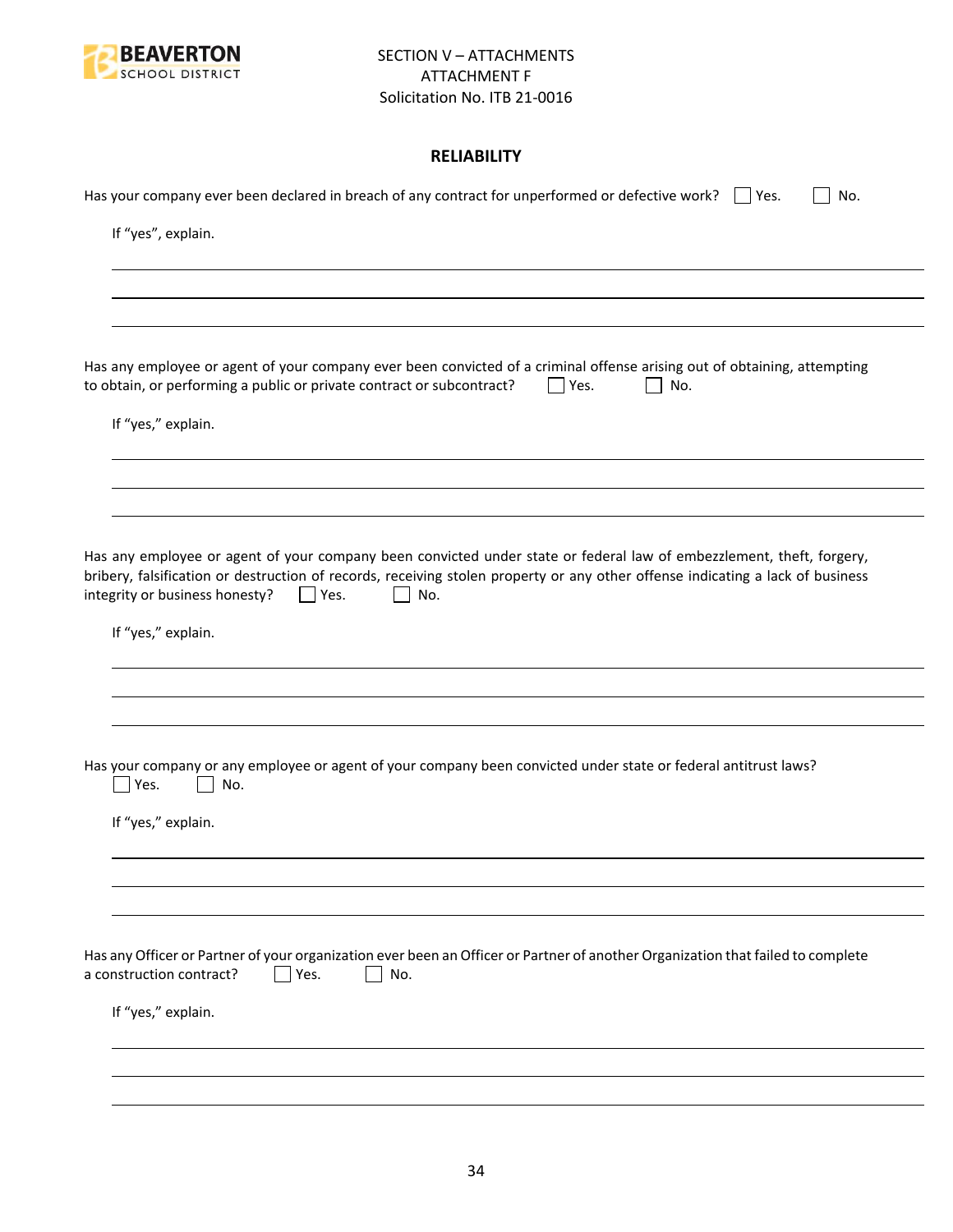

## **FINANCIAL RESOURCES**

| Indicate the Contractors total bonding capacity amount: \$                                                                                                                                                                                                                                                                                                                                |
|-------------------------------------------------------------------------------------------------------------------------------------------------------------------------------------------------------------------------------------------------------------------------------------------------------------------------------------------------------------------------------------------|
| What portion of this amount remains available at time of completion of this form? \$                                                                                                                                                                                                                                                                                                      |
| Has your firm ever been at any time in the last ten years the debtor in a bankruptcy case? $\Box$ Yes.<br>No.<br>If "yes," explain.                                                                                                                                                                                                                                                       |
| Does your firm have any outstanding judgments pending against it? $\Box$ Yes.<br>No.<br>If "yes," explain.                                                                                                                                                                                                                                                                                |
| In the past ten years, has your firm been a party to litigation, arbitration or mediation where the amount in dispute exceeded<br>\$10,000?<br>Yes.<br>No.<br>If "yes," explain.                                                                                                                                                                                                          |
| In the past ten years, has your firm been a party to litigation, arbitration or mediation on a matter related to payment to<br>subcontractors or work performance on a contract? Check "yes" even if the matter proceeded to arbitration or mediation<br>without court litigation. $\Box$ Yes.<br>$\mathbf{L}$<br>No.<br>If "yes," explain. (Include court, case number and party names.) |
| Have you or any of your affiliates discontinued business operation with outstanding debts?<br>No.<br>$ $ Yes.<br>If "yes," explain.                                                                                                                                                                                                                                                       |
|                                                                                                                                                                                                                                                                                                                                                                                           |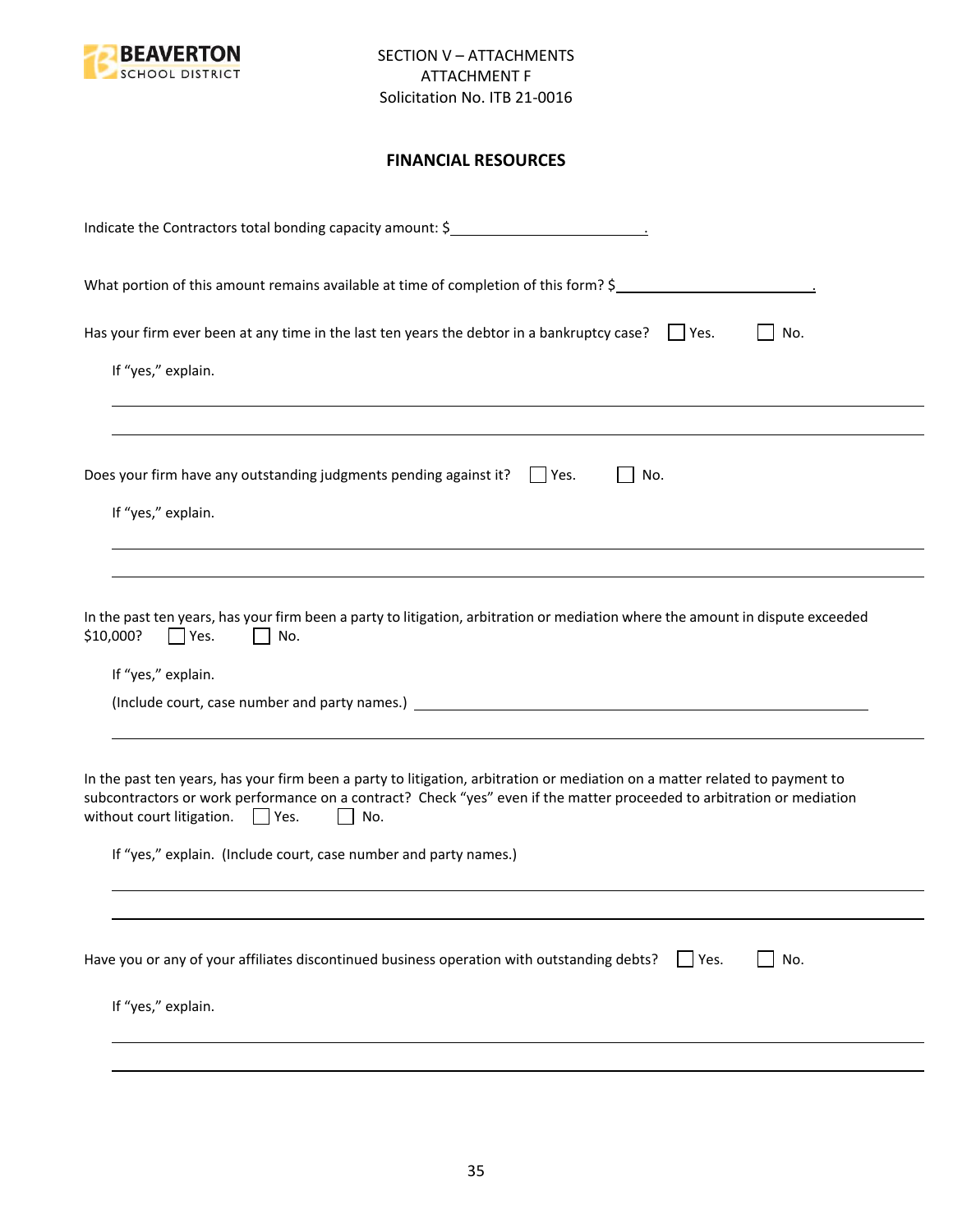

#### **KEY PERSONNEL**

List the principal individuals of your company, their current job title, the total years of experience they have in the construction industry and their current primary responsibility for your company. Corporations list current officers and those who own 5% or more of the corporation's stock. Limited liability companies list members who own 5% or more of company. Partnerships list all partners. Joint ventures list each firm that is a member of the joint venture and the percentage of ownership the firm has in the joint venture.

| <b>ITEM</b>                       | <b>Principal Individual</b> |  |
|-----------------------------------|-----------------------------|--|
| A. Name                           |                             |  |
| B. Position                       |                             |  |
| C. Years in Construction          |                             |  |
| D. Current Primary Responsibility |                             |  |
| <b>ITEM</b>                       | <b>Principal Individual</b> |  |
| A. Name                           |                             |  |
| B. Position                       |                             |  |
| C. Years in Construction          |                             |  |
| D. Current Primary Responsibility |                             |  |
| <b>ITEM</b>                       | <b>Principal Individual</b> |  |
| A. Name                           |                             |  |
| <b>B.</b> Position                |                             |  |
| C. Years in Construction          |                             |  |
| D. Current Primary Responsibility |                             |  |
| <b>ITEM</b>                       | <b>Principal Individual</b> |  |
| A. Name                           |                             |  |
| B. Position                       |                             |  |
| C. Years in Construction          |                             |  |
| D. Current Primary Responsibility |                             |  |

List the individuals who will be in the following roles if your company is awarded this Contract:

| <b>ITEM</b>                                       | <b>Contractor's Representative</b> | <b>Project Manger</b> | <b>Project Superintendent</b> |
|---------------------------------------------------|------------------------------------|-----------------------|-------------------------------|
| A. Name                                           |                                    |                       |                               |
| <b>B.</b> Position                                |                                    |                       |                               |
| C. Years in Position                              | N/A                                |                       |                               |
| D. Largest Project<br>Supervised                  | N/A                                | ÷,                    |                               |
| E. Largest number of<br>employees ever supervised | N/A                                |                       |                               |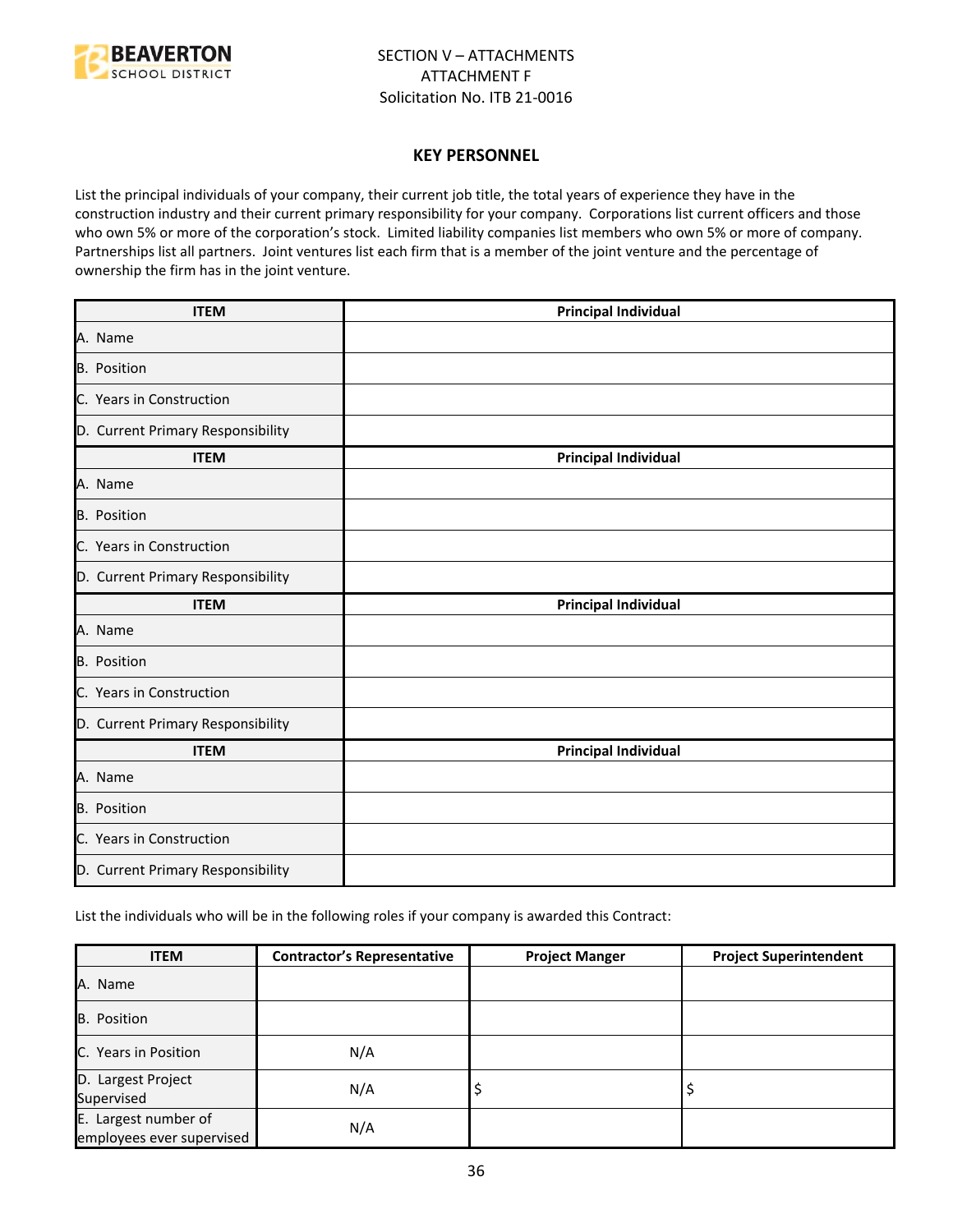

## **BIDDER REFERENCE FORM**

| (Insert Name of Bidder)                                                                                               |  |
|-----------------------------------------------------------------------------------------------------------------------|--|
| Bidder must provide five (5) references and must use a separate copy of this form for each reference.                 |  |
|                                                                                                                       |  |
| <u> 1989 - Jan Samuel Barbara, margaret amerikan basar dan berasal dalam berasal dalam berasal dalam berasal dala</u> |  |
|                                                                                                                       |  |
| ,我们也不能会有一个人的事情。""我们的人,我们也不能会有一个人的人,我们也不能会有一个人的人,我们也不能会有一个人的人,我们也不能会有一个人的人,我们也不能会                                      |  |
|                                                                                                                       |  |
|                                                                                                                       |  |
|                                                                                                                       |  |
|                                                                                                                       |  |
|                                                                                                                       |  |
|                                                                                                                       |  |

Method: Subjective Evaluation

Each reference may be checked for, but not limited to, adherence to contract terms and conditions, timelines, quality standards, overall customer service, project being of similar size, scope and complexity.